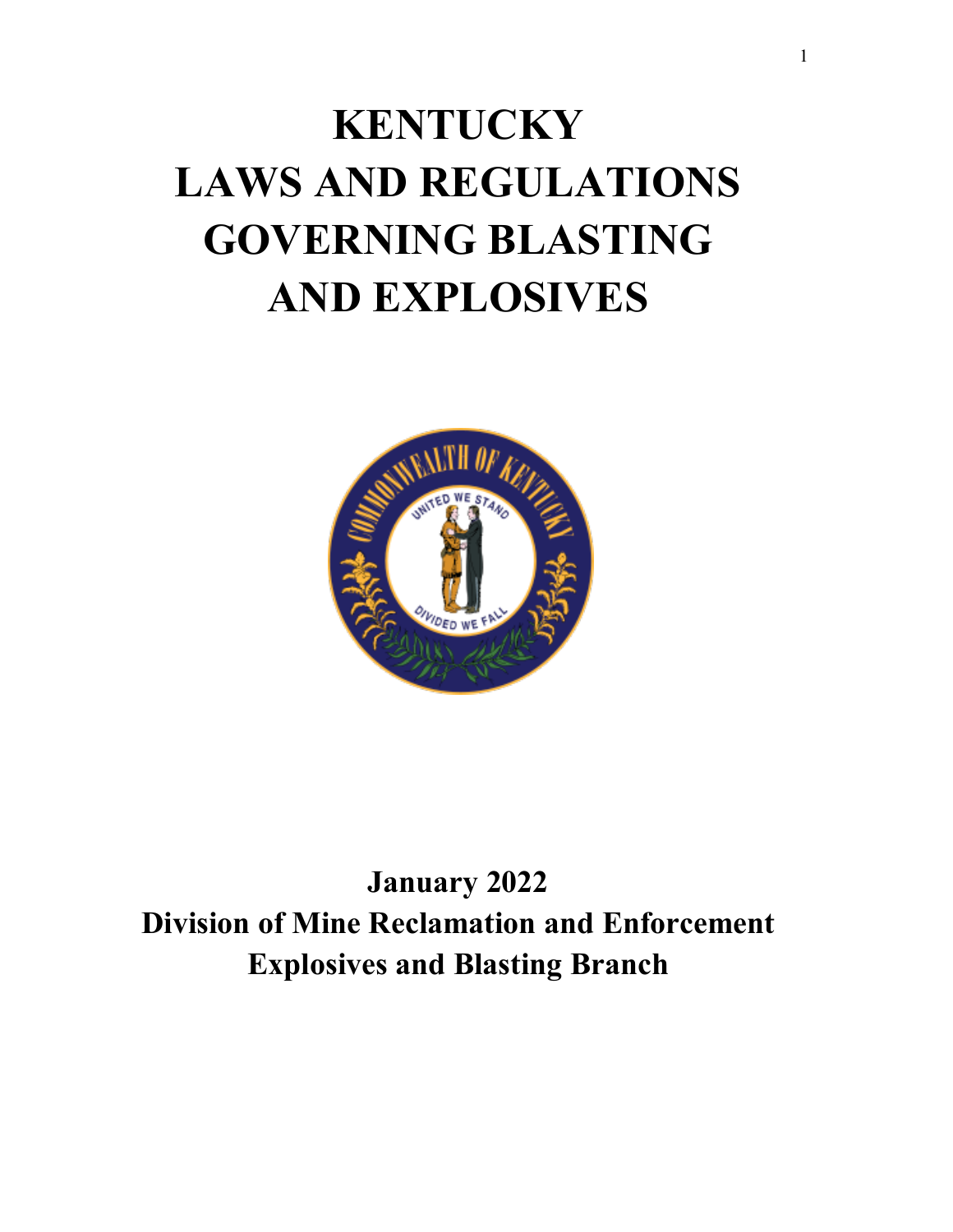#### **FOREWORD**

This publication includes the laws and regulations governing the use of explosives, which are enforced by the Kentucky Department for Natural Resources, Division of Mine Reclamation and Enforcement, Explosives and Blasting Branch. It is intended to be a reference for the blaster in the field as well as an aid for applicants studying for the Kentucky Blaster's License examination.

Should you have any questions relating to these regulations, or wish additional information, contact:

Kentucky Department of Natural Resources Division of Mine Reclamation and Enforcement Explosives and Blasting Branch 300 Sower Blvd. Frankfort, Kentucky 40601 Phone (502) 782-6564

In addition to the state laws and regulations, the U.S. Department of the Treasury, Bureau of Alcohol, Tobacco and Firearms requirements on storage of explosives 27 CFR 555, Commerce in Explosives (Subpart K) are contained herein. These federal rules are adopted by reference in 805 KAR 4:090.

Martin Brashear, Manager Explosives and Blasting Branch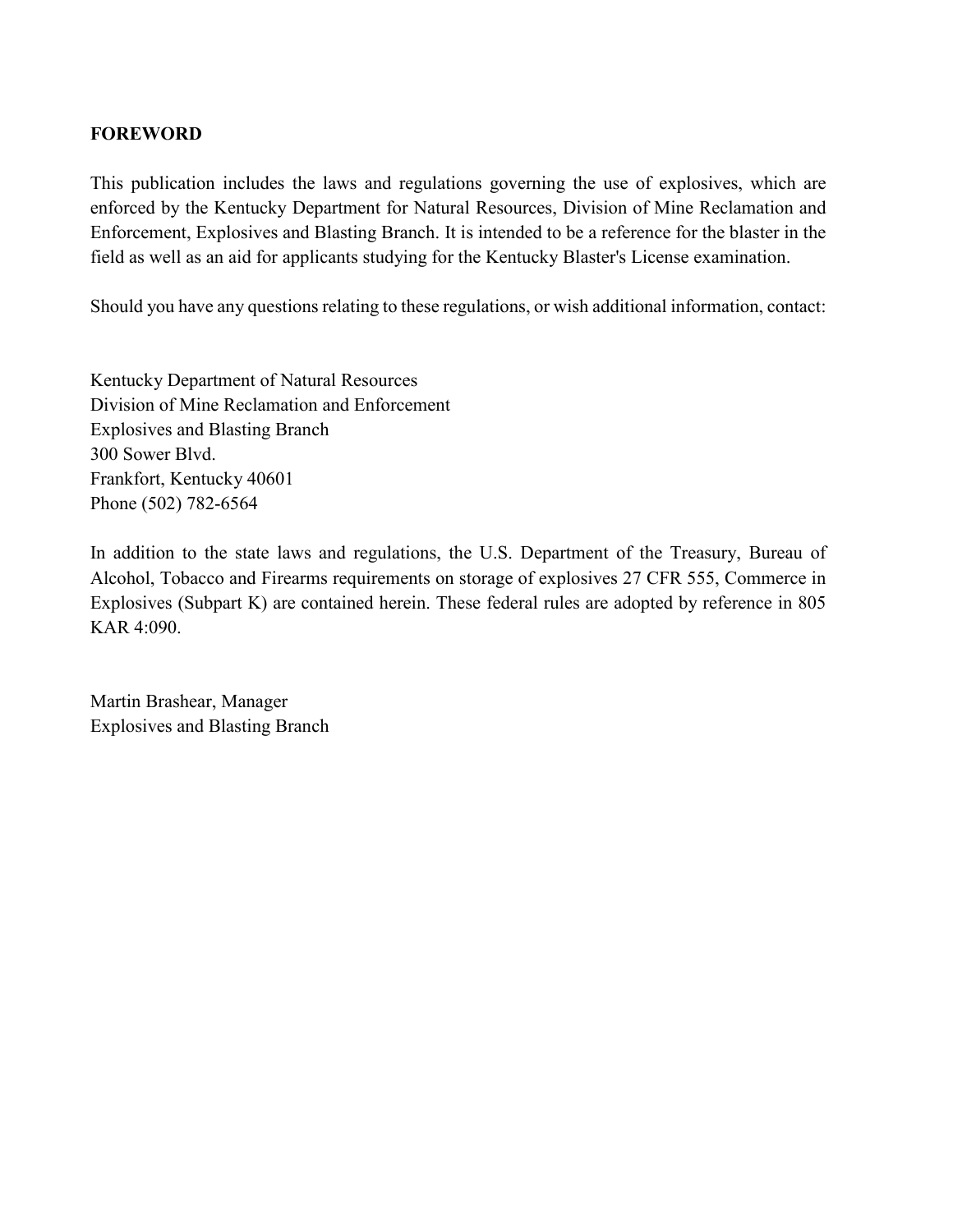# **BLASTING LAWS**

#### **351.310 Definitions for KR5 351.315 to 351.375.**

As used in KRS 351.315 to 351.375 unless the context clearly indicates otherwise:

- **1)** "Explosives" means any chemical compound or other substance or mechanical system intended for the purpose of producing an explosion, or that contains oxidizing and combustible units or other ingredients in such proportions or quantities that ignition by detonation may produce an explosion, capable of causing injury to persons or damage to property;
- **2)** "Blasting operation" means the use of explosives in the surface blasting of stone, rock, ore or any other natural formation, or in any construction or demolition work, but shall not include its use in agricultural operations;
- **3)** "Blaster" means a person licensed to fire or detonate explosives in blasting operations;
- **4)** "Charge" means a quantity of explosive or equivalent that is to be detonated within a period of five (5) seconds;
- **5)** "Sub-charge" means a quantity of explosive or equivalent that is to be detonated within a period of less than eight (8) milliseconds;
- **6)** "Detonation time" means the time at which the detonation is initiated;
- **7)** "Department" means the Department for Natural Resources; and
- **8)** "Commissioner" means the commissioner of the Department for Natural Resources

#### **351.315 Licensing of Blaster – Training Requirements**

- **1)** No person shall detonate explosives in any blasting operation in which more than five (5) pounds of explosives or the equivalent are used in a single charge or in which less than five (5) pounds of explosives are used by a regular user, excluding blasting for agriculture and underground coal, unless he is licensed by the department. The department shall issue a license to use explosives to any person who:
	- **a)** Has worked in blasting operations for at least twenty-four (24) months under the immediate supervision of an experienced blaster or has worked in blasting operations for twelve (12) months and has completed a formal training program approved by the department; and
	- **b)** Has passed an examination prescribed by the department which shall test the examinee's practice of blasting operations and the storage, moving, handling, and detonation of explosives.
- **2)** Application for license shall be in writing upon a form furnished by the department and shall be accompanied by a photograph of the applicant. If the applicant is successful in passing the examination, a license indicating his competency to detonate explosives shall be issued upon the payment of a fee of twenty-five dollars (\$25).
- **3)** Any person who is a licensed blaster in another state where the qualifications prescribed at the time of licensing were, in the opinion of the commissioner, equal to those prescribed in the Commonwealth at the date of application, and where reciprocal licensing privileges satisfactory to the department are granted to licensees of the Commonwealth, may be granted a license without an examination, upon the payment of a fee.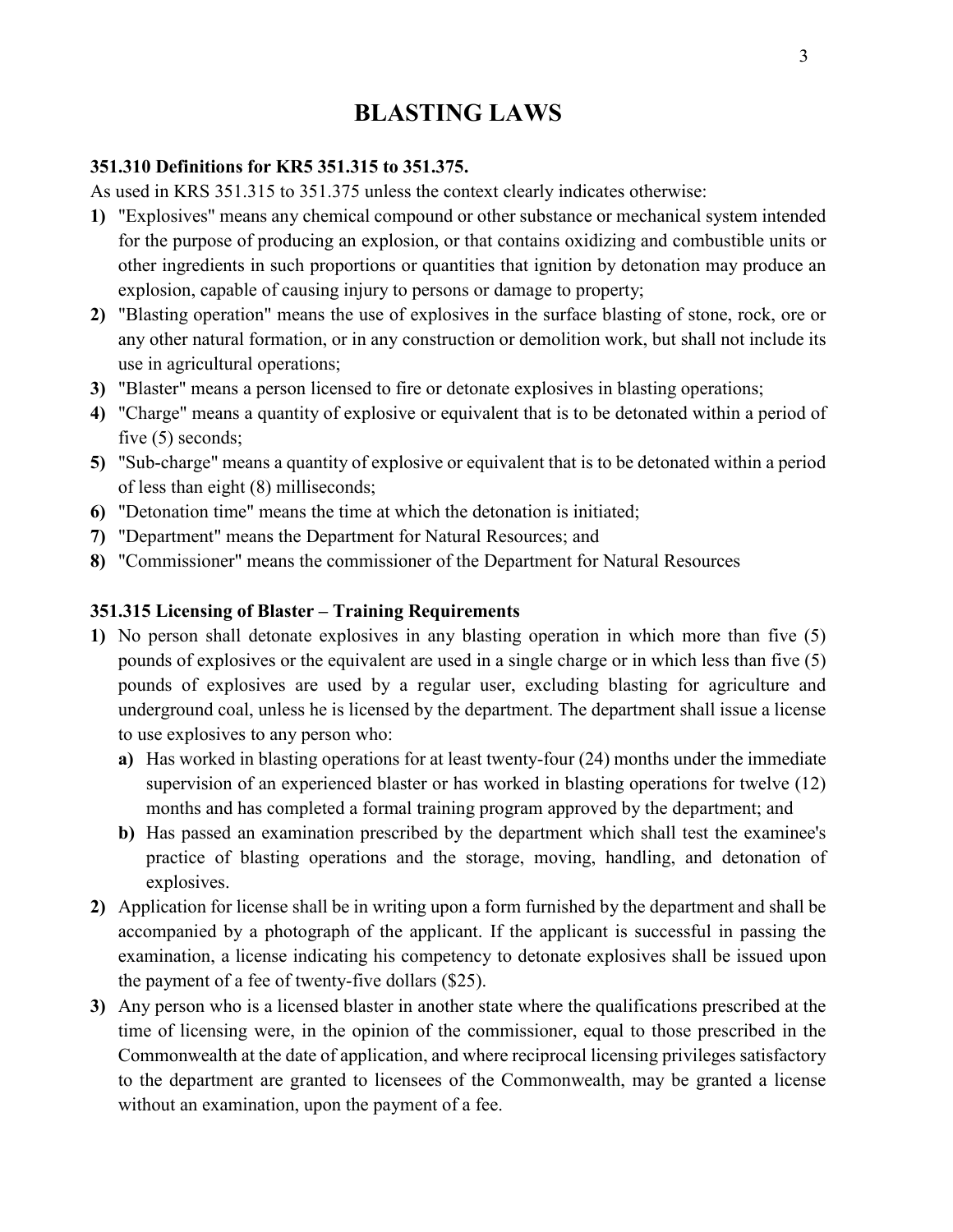- **4)** Each blaster shall be required to renew his license every three (3) years by application to the department, which application shall be accompanied by a fee and subject to the following training requirements:
	- **a)** Each applicant for renewal of a Kentucky blaster's license shall furnish proof that during the preceding three (3) years, the blaster annually has attended a minimum of eight (8) hours of department-approved blaster's training. No more than four (4) hours of the annual blaster training may be attributed to attending a conference unless otherwise approved by the department; and
	- **b)** Each applicant for renewal of a limited Kentucky blaster's license shall furnish proof that during the preceding three (3) years, the blaster has attended a minimum of four (4) hours of blaster's training approved by the department.
- **5)** The department shall not issue a blaster's license to any person not entitled to transport or receive explosives under existing federal law, including persons who:
	- **a)** Are less than twenty-one (21) years of age; or
	- **b)** Have been convicted in any court of a crime punishable by imprisonment for a term exceeding one (1) year, unless the United States Bureau of Alcohol, Tobacco and Firearms or its successor, has specifically exempted the conviction.
- **6)** The department shall set all fees provided in this section by administrative regulation; however, the fee for an application shall not exceed forty dollars (\$40), the fee for license renewal shall not exceed sixty dollars (\$60), and the fee for reciprocal licensing shall not exceed sixty dollars (\$60).
- **7)** The commissioner may suspend any license for due cause, but no license may be revoked until the licensee has been granted adequate opportunity for a hearing before the cabinet's Office of Administrative Hearings.

## **351.325 Classification of Blasters.**

The department may institute classifications of blasters for the purpose of insuring adequate skill in different types of blasting operations. Classification will be determined by passage of a corresponding examination.

## **351.330 Requirements Governing Blasting Operations.**

- **1)** Blasting or explosives for use in the neighborhood or any public highway, stream or water, dwelling house, public building, school, church, commercial or institutional building, pipeline, or utility shall be done in accordance with the provisions or this section, and rules and regulations promulgated by the department.
- **2)** Where necessary in a blasting operation, the department may require that the operator submit a blasting plan to the department for approval.
- **3)** In all blasting operations, except as hereinafter otherwise provided, the maximum peak particle velocity or the ground motion in any direction shall not exceed two (2) inches per second at the immediate location of any dwelling house, public building, school, church, commercial or institutional building, and the particle velocity at such location immediately after a period of one (1) second following the peak particle velocity produced by any charge shall not continuously exceed one-half (1/2) inch per second.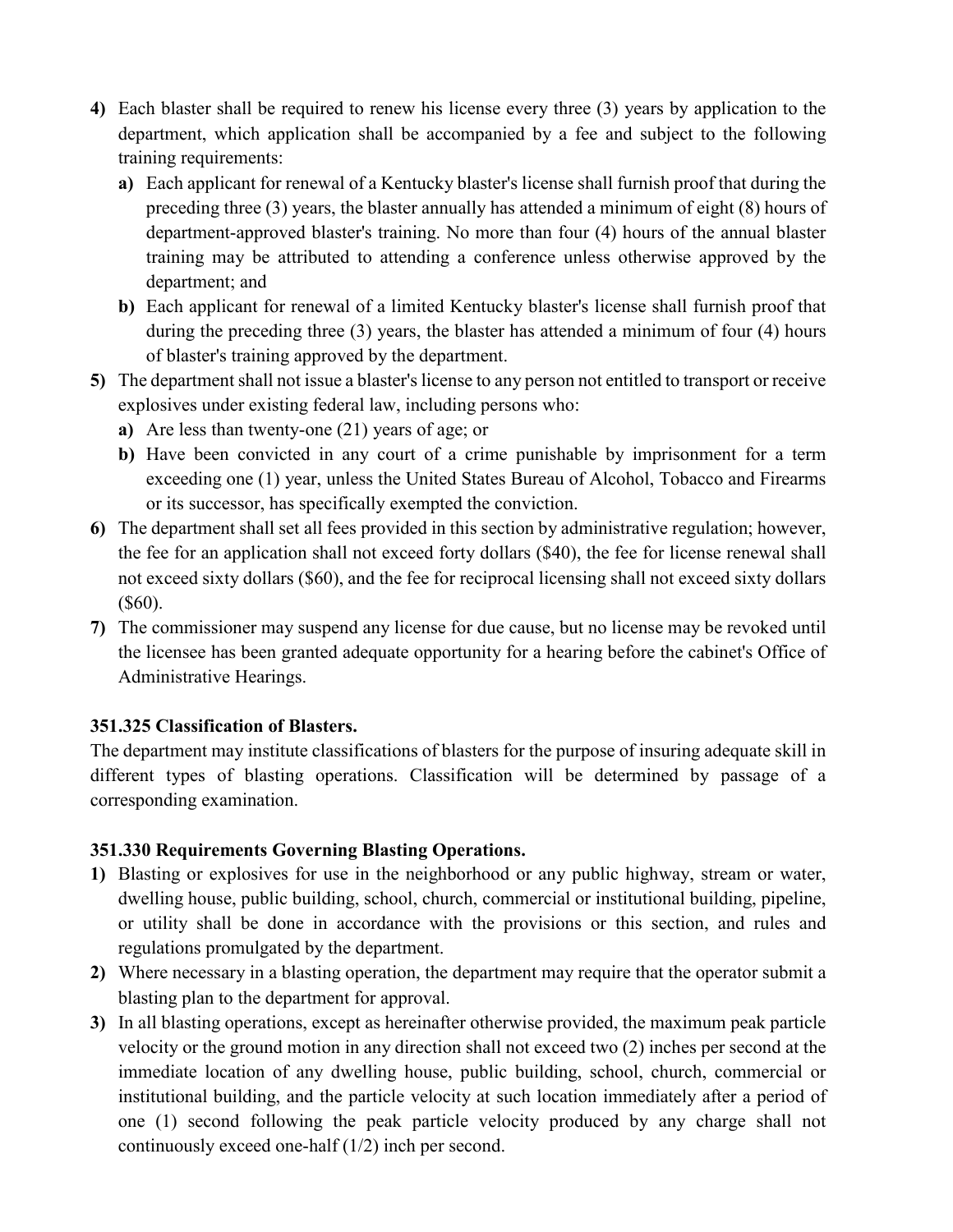- **4)** Blasting operations without instrumentation will be considered as being within the limits set forth in this subsection if such blasting operations are conducted in accordance with rules and regulations of the department establishing the maximum amount of explosives to be used in a single charge and in a single sub-charge within specified distances from any location provided by subsection (1). No more than 40,000 pounds of explosives may be used in any charge except with the approval of the commissioner. Regulations promulgated by the department pursuant to this subsection shall be in such terms that compliance therewith will assure compliance with the provisions of subsection (3).
- **5)** No two (2) consecutive sub-charges containing the maximum permitted by the department pursuant to this subsection shall have a detonation time separated by less than eight (8) milliseconds, except that if the amount of explosive used in any sub-charge is less than maximum permitted by the department pursuant to subsection (4), the time delay between detonation times may be decreased in the same ratio.
- **6)** Any blasting operation may be conducted without reference to any maximum amount or period provided by or pursuant to subsection (4) if the operator of such blasting operation demonstrates by instrumentation that maximum particle velocity of the ground motion in any direction does not exceed the limits provided in subsection (3).Blasting of operator of such blasting operation demonstrates by instrumentation that maximum particle velocity of the ground motion in any direction does not exceed the limits provided in subsection (3) of this section.
- **7)** Instruments for determining particle velocity, as set forth in this subsection shall be limited to such specific types of devices as shall have been expressly approved by the department and the commissioner or his duly authorized agent may enter upon any premises for the purpose of conducting or supervising any necessary instrumentations provided by KRS 351.315 to 351.375.
- **8)** When blasting operations are contemplated which would result in ground vibrations that would have a particle velocity in any direction in excess of two (2) inches per second at the immediate location of any dwelling house, public building, school, church, commercial or institutional building, blasting operations may proceed after receiving written consent from the property owner or owners affected.
- **9)** When blasting operations, other than those conducted at a fixed site as a part of any industry or business operated at such site, are to be conducted within the vicinity of a pipeline or public utility, the blaster or person in charge of the blasting operations shall take due precautionary measures for the protection of the pipeline or utility, and shall give adequate notice to the owner or his agent that such blasting operations are intended. The blaster shall be subject to regulations promulgated by the department concerning such a blasting operation.
- **10)** Blasting operations near streams shall be prohibited in all cases where the effect of the blasting is liable to change the course or channel of any stream without first obtaining a permit from the department which has been approved by the Division of Water in the Energy and Environment Cabinet.
- **11)** Blasting operations shall not be conducted within eight hundred (800) feet of any public highway, unless due precautionary measures are taken to safeguard the public.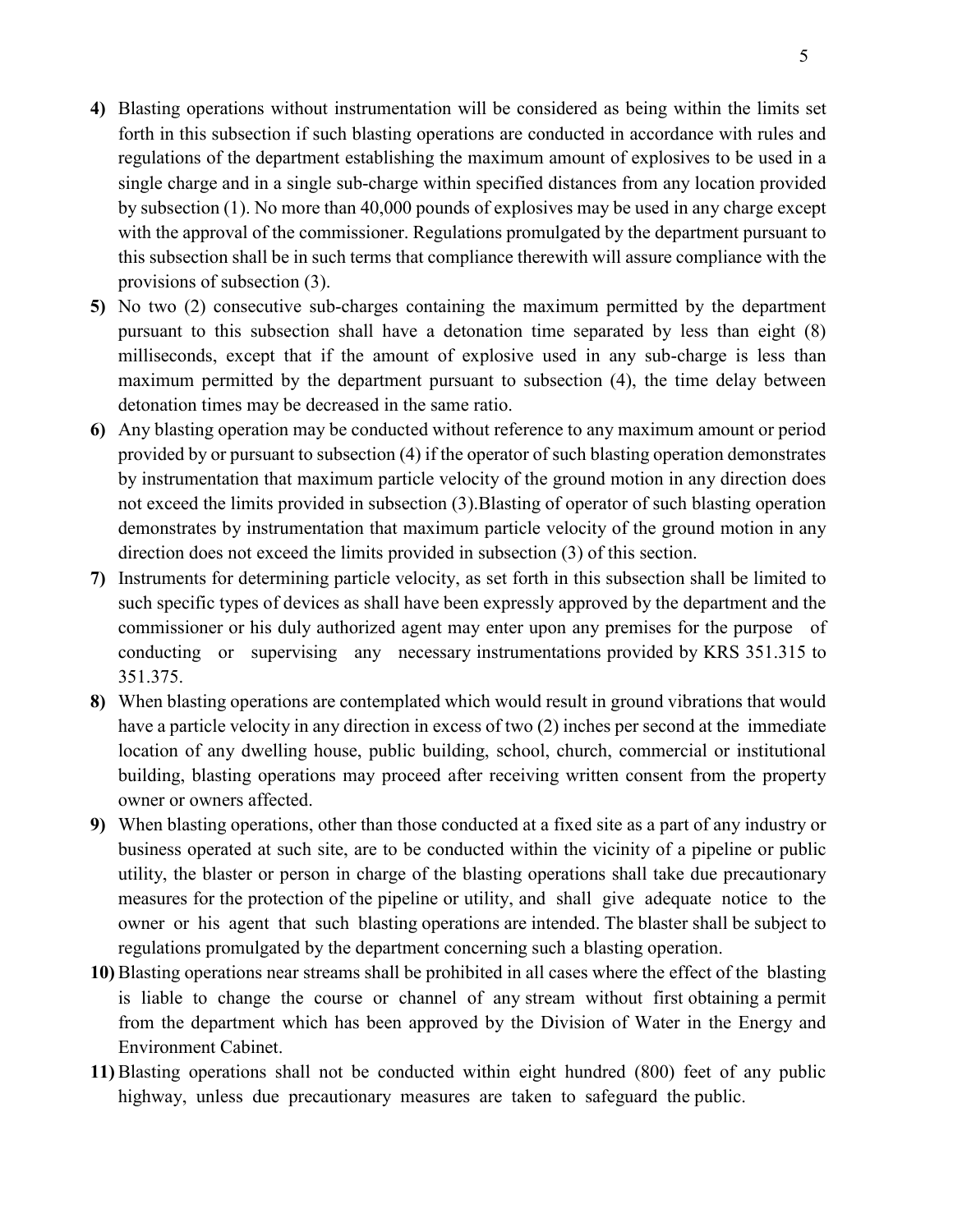- **12)** Mudcapping in blasting operations shall be permitted only where it would endanger the safety of the workers to drill the rock or material to be blasted. If mudcapping is necessary, no more than ten (10) pounds of explosives shall be used for each charge.
- **13)** When the use of detonating cord would cause severe air blast the department may cause all trunk lines to be covered by five (5) to six (6) inches of loose earth.
- **14)** In blasting operations, flying rocks shall not be allowed to fall greater than one-half (1/2) the distance between the blast and a dwelling house, public building, school, church, or commercial or institutional building. Protective material shall be used to insure this limit.
- **15)** When a blast is about to be fired, ample warning shall be given to allow all persons to retreat to a safe place, and care shall be taken to ascertain that all persons are in the clear. Each operator shall follow a definite plan of warning signals that can be clearly seen or heard by anyone in the blasting area. The operator shall inform all employees at the operation as to the established procedure.
- **16)** No person shall use explosives in such manner that safety to persons or property is threatened.
- **17)** The two (2)-inch-per-second maximum peak particle velocity as specified in subsections (3) and (8) of this section shall be construed as the threshold below which blasting damage is unlikely to occur. However, the department shall have the authority to promulgate regulations requiring more restrictive levels of maximum peak particle velocity when necessary to maintain consistency with federal statutes or regulations.

#### **351.335 Rules and Regulations - Authority of Commissioner or His Representative.**

- **1)** The department shall have the authority for promulgating regulations concerning the manufacture, transportation, sale, storage, or use of explosives and unassembled components of explosives including, but not limited to, airblasts, preblast surveys, and blasting schedules, and the maintenance of such explosives which has a direct bearing on safety to life and property, and any other rules and regulations necessary to effectuate the provisions of KRS 351.315 to 351.375 or which are consistent with the provisions of the Federal Surface Mining Control and Reclamation Act of 1977, and amendments thereto, pertaining to blasting or explosives, or any rule or regulation promulgated thereunder pertaining to blasting or explosives. No portion of KRS 351.315 to 351.375 shall apply in any manner to the manufacture, transportation, sale, storage, possession, or use of:
	- **a)** Loaded ammunition for use in small arms or other weapons; or
	- **b)** Propellant powders for use in small arms or other weapons; or
	- **c)** Primers for small arms ammunition; or
	- **d)** Any other component part of small arms ammunition; or
	- **e)** Tools, equipment, or devices for the manufacture of small arms ammunition; or
	- **f)** Grades of black powder suitable primarily for use in firearms.
- **2)** To promote compatible, uniform, and consistent laws and regulations concerning blasting, all local ordinances, rules, and regulations concerning blasting and explosives promulgated by units of local government within the Commonwealth shall be reviewed and approved, by the department, prior to implementation. Any not so approved shall be invalid. Any local ordinance, rule, or regulation in force on June 19, 1976, shall become invalid, null, and void one hundred twenty (120) days after June 19, 1976, unless it is submitted to the department and is approved as being consistent with the provisions of this section.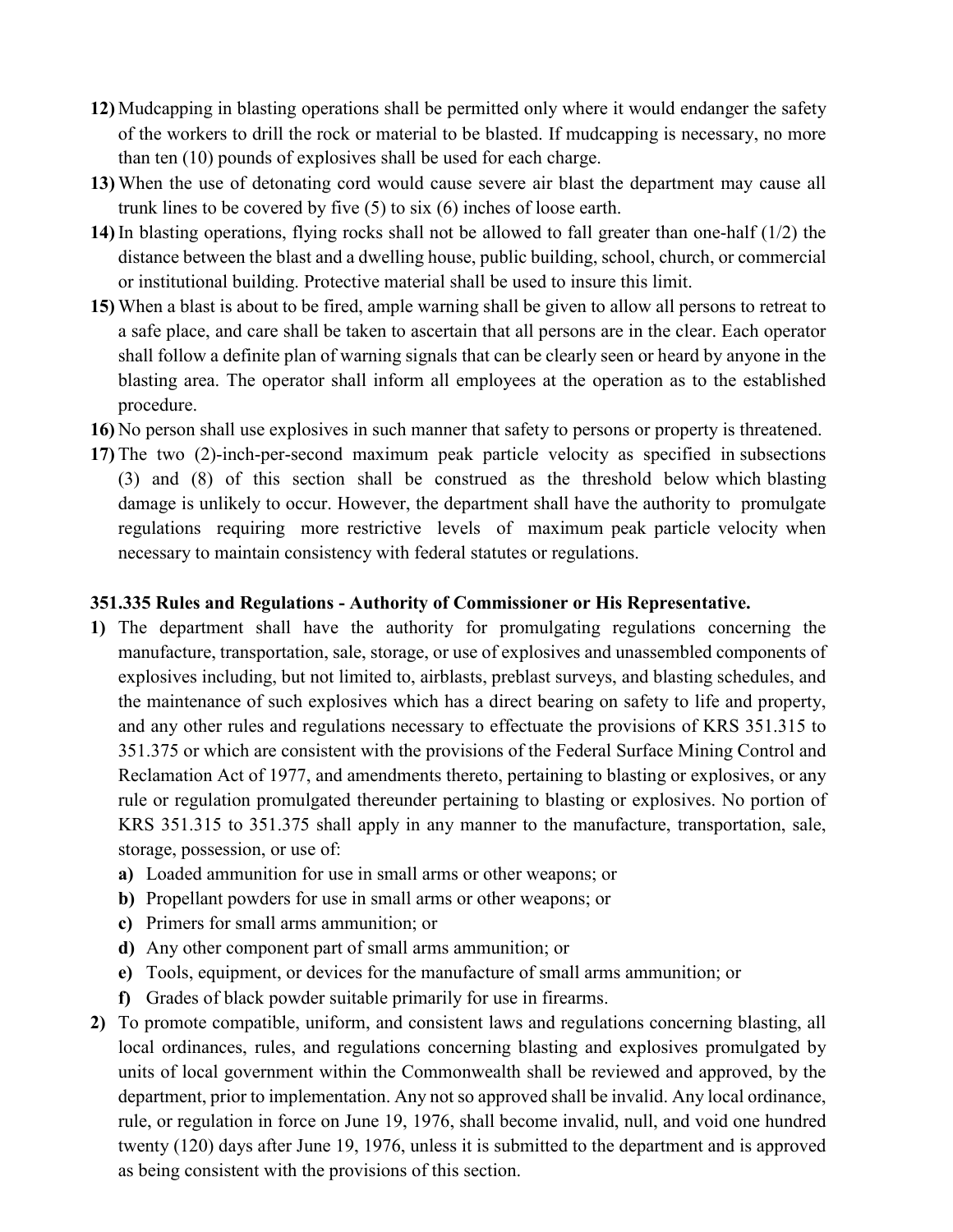- **3)** In order to carry out the purposes of KRS 351.315 to 351.375, the commissioner or his authorized representative shall have the authority:
	- **a)** To enter without delay and advance notice any place where explosives are in use or stored or where blasting records are kept, during regular working hours and at other reasonable times in order to inspect such places, question any explosive user or seller for the purpose of ascertaining compliance or noncompliance with KRS 351.315 to 351.375.
	- **b)** To administer oaths, take depositions, conduct hearings, take photographs, review any and all blasting records, and secure any other evidence deemed necessary to evaluate any safety hazard in KRS 351.315 to 351.375 or regulations issued pursuant thereto.
- **4)** If an explosive user or seller refuses such entry, then the commissioner or his authorized representative may apply to the Franklin Circuit Court, or to the Circuit Court within the county wherein the premises to be entered are located, for an order to enforce the right of entry.
- **5)** If, during the course of a lawful inspection, the commissioner or his authorized representative discovers explosives stored or kept in an unlawful manner and such unlawfully stored or kept explosives constitute an imminent and substantial danger to life or property, then the commissioner or his authorized representative may, upon proper affidavit before a magistrate with authority and jurisdiction to issue search warrants, obtain a warrant authorizing seizure of such unlawfully stored or kept explosives and thereby seize and store such explosives in a lawful and safe manner.
	- **a)** No warrant pursuant to this section shall be issued unless the commissioner or his authorized representative has made arrangements with public or private sources for the lawful and safe storage of the explosives to be seized.
	- **b**) No warrant pursuant to this section shall be issued upon an affidavit that does not aver that an arrangement has been made between the commissioner or his authorized representative and public or private sources for the lawful and safe storage of the explosives to be seized.
	- **c)** No warrant pursuant to this section shall be issued upon an affidavit that does not specifically state the place in which the explosives are to be stored in terms of city, county, street address, and name of person, company, or agency accepting the explosives for storage.
	- **d)** Any owner or person entitled to lawful possession of explosives seized pursuant to this section shall be entitled to recovery of the seized explosives upon written or verbal notification to the commissioner or his authorized representative stating his capability to lawfully and safely store the seized explosives, and upon an inspection by the commissioner or his representative of his storage facilities and methods that reveals his capability to lawfully and safely store the explosives.
	- **e)** The commissioner or his authorized representative shall make the inspection within five (5) days of receipt of said notification.
	- **f)** If the commissioner or his authorized representative receive no communication from the owner or person entitled to lawful possession of the seized explosives within thirty (30) days after the seizure of such explosives, then the commissioner or his authorized representative may dispose of the seized explosives in a safe and lawful manner.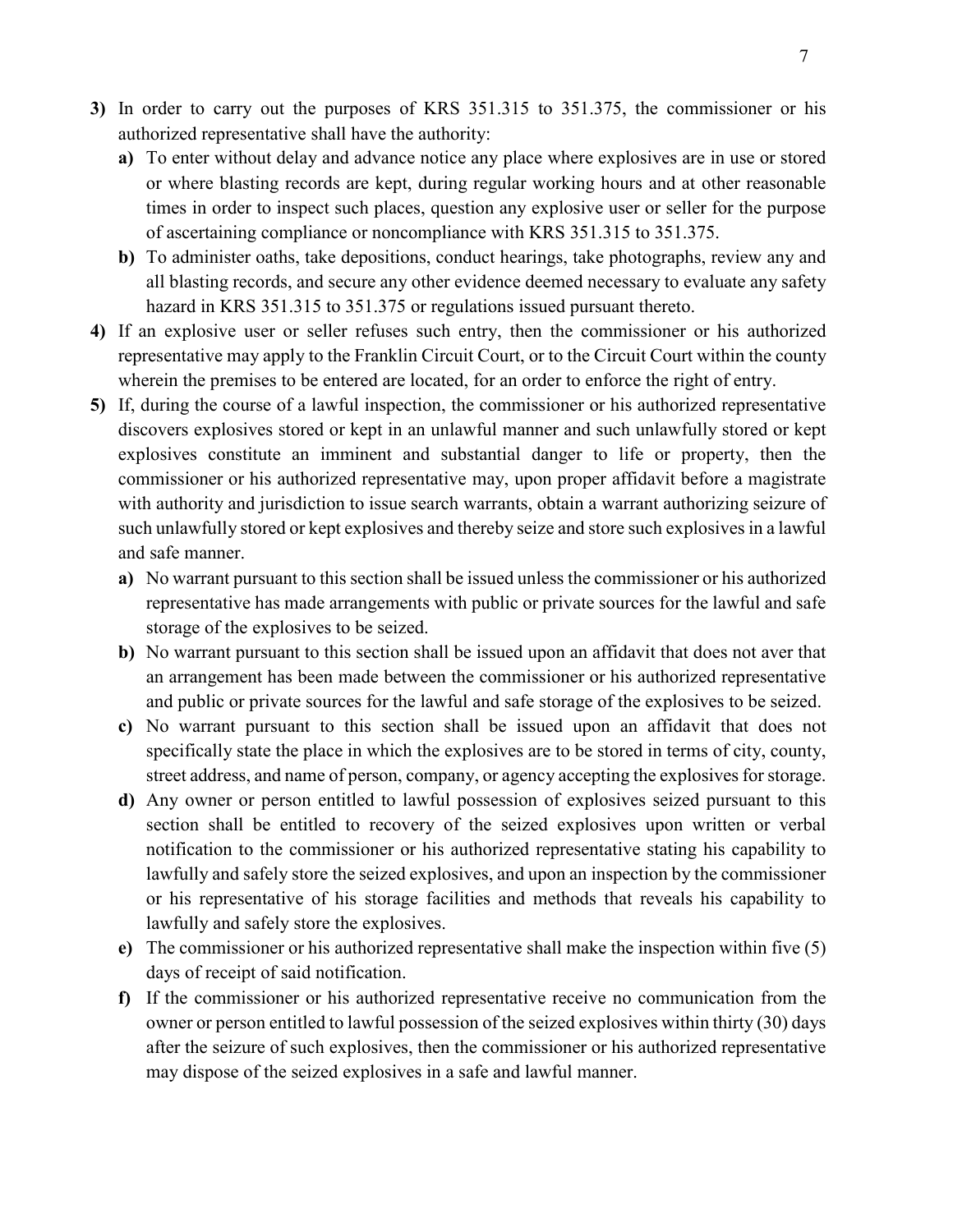#### **351.345 Revocation of License -Hearing.**

- **1)** The commissioner, before revoking any license shall set the matter down for a hearing before the cabinet's Office of Administrative Hearings.
- **2)** No person shall blast once his license has been revoked by the department

### **351.350 Citation for Violation - Action Against Violator.**

- **1)** If upon inspection an authorized representative of the commissioner finds that an explosive user or seller has violated any requirement of KRS 351.315 to 351.375, a citation shall be issued to the violator. Each citation shall describe the alleged violation, establish the time period permitted for correction by fixing a reasonable date by which the alleged violation shall be eliminated, if applicable, and propose the civil penalty to be paid. If within fifteen (15) working days from the receipt of the citation the explosive user or seller fails to notify the commissioner that he intends to contest the citation, then the citation shall be deemed a final order and not be subject to review by any court or agency.
- **2)** If the explosive user or seller notifies the commissioner that he intends to challenge a citation issued under KRS 351.315 to 351.375, then it shall be the duty of the department or the cabinet's Office of General Counsel upon the request of the commissioner, to bring an action for the recovery of the penalties provided for herein.
- **3)** It shall be the duty of the cabinet's Office of General Counsel, upon the request of the commissioner, to bring an action for a restraining order, temporary or permanent injunction against any operator or other person violating or threatening to violate any of the provisions of KRS 351.315 to 351.375.

## **351.355 Notification of Accident - Investigation.**

Whenever serious injury, as defined in KRS 500.080, or loss of life occurs in a blasting operation, the blaster shall immediately give notice forthwith to the department stating the particulars of the accident. To aid in making an investigation of the accident, the commissioner may compel the attendance of witnesses and administer oaths.

#### **351.360 Records Required.**

A record of each blast shall be kept. All records including seismograph reports shall be retained at least five (SJ years and shall be available for inspection by the department and shall contain such data as the commissioner determines.

#### **351.365 Supplier of Explosives to keep register and to register with department.**

Any person who sells, lends, or gives any explosives or blasting agents shall keep a register showing the amount sold, lent, or given, the date of the sale, loan, or gift and for what purpose it is to be used. Such person shall also be required to register with the department.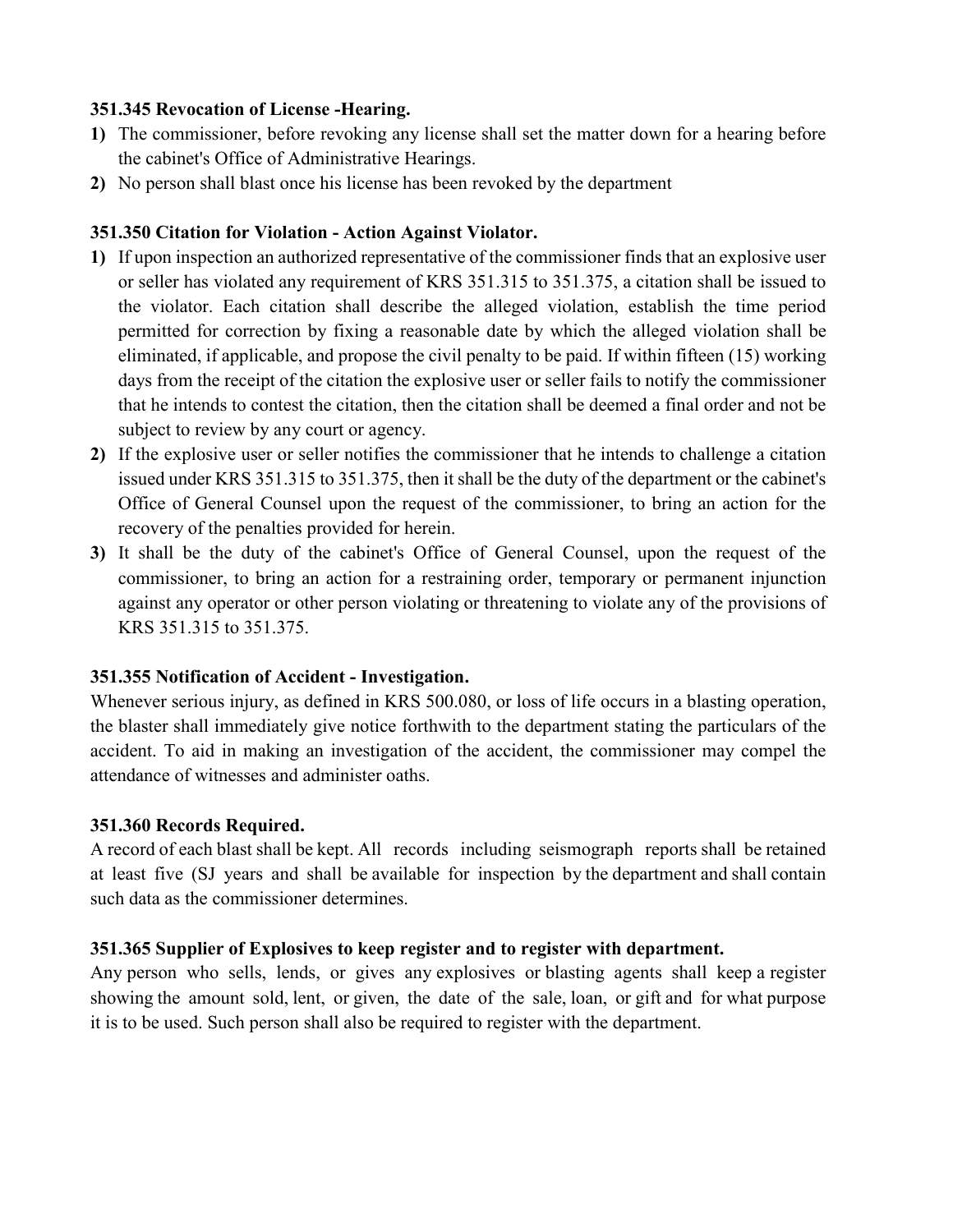#### **351.367 Permit to Purchase, Receive, or Take Possession of Explosives - Procedures - Restrictions - Records.**

- **1)** No person, firm, association, or corporation shall purchase, receive, or take possession of explosives without first obtaining a permit from the department.
- **2)** The application for a permit to purchase, receive, or take possession of explosives shall be on a form prescribed by the department and shall be accompanied by an application fee of twenty dollars (\$20). The application shall indicate the applicant's name, address, type of business, the location at which the explosives will be used and stored, and the purpose for which the explosives will be used. On those operations for which licensed blasters or certified shotfirers are required, their names and license numbers or certification numbers shall be included on the application.
- **3)** Any person, firm, association, or corporation who procures a license from the department to operate a coal or clay mine, pursuant to KRS 351.175, and who at the time of application for license requests a permit to purchase, receive, or take possession of explosives, shall be issued a permit by the department without cost to the applicant.
- **4)** Permits to purchase, receive, or take possession of explosives shall be valid for a period not to exceed one (1) year from the date of issue and shall not be transferable.
- **5)** Permits shall be issued only to those persons, firms, associations, or corporations who have proper facilities to store explosives, or to those who provide to the department a written plan documenting the manner in which any excess explosives shall be handled and returned to proper storage facilities.
- **6)** Explosive materials shall not be sold, given, delivered, or transferred to any person not possessing a valid permit to purchase or receive them.
- **7)** Anyone who sells, gives, or distributes explosives shall maintain accurate records for each sale or gift of explosives, listing the name, address, and permit number of the person or company receiving the explosives and the quantity and types of explosives received.
- **8)** The commissioner may suspend a permit for a period of twenty (20) days for due cause; however, a permit may not be revoked until completion of a hearing, which shall be conducted in accordance with KRS 351.345.
- **9)** Explosives which are transferred, sold, or distributed, for the purpose of resale, by a registered explosive dealer or manufacturer to another registered dealer or manufacturer shall be exempt from the provisions of this section

#### **351.370 Purchase of Explosives.**

Any person who is a resident of this Commonwealth and who uses explosive materials in the conduct of business or occupation may lawfully purchase explosive materials from a seller located or residing in a state contiguous to this Commonwealth; provided, such person is properly licensed or registered under KRS 3S1. 31S to 3S1.37S.

#### **351.375 Restriction of Sale and Use of Hazardous Explosives.**

The department may promulgate regulations restricting the sale and use of certain hazardous explosive compounds including, but not limited to, liquid nitroglycerin, fulminate of mercury, and lead azide.

#### **351.380 Repealed 2018.**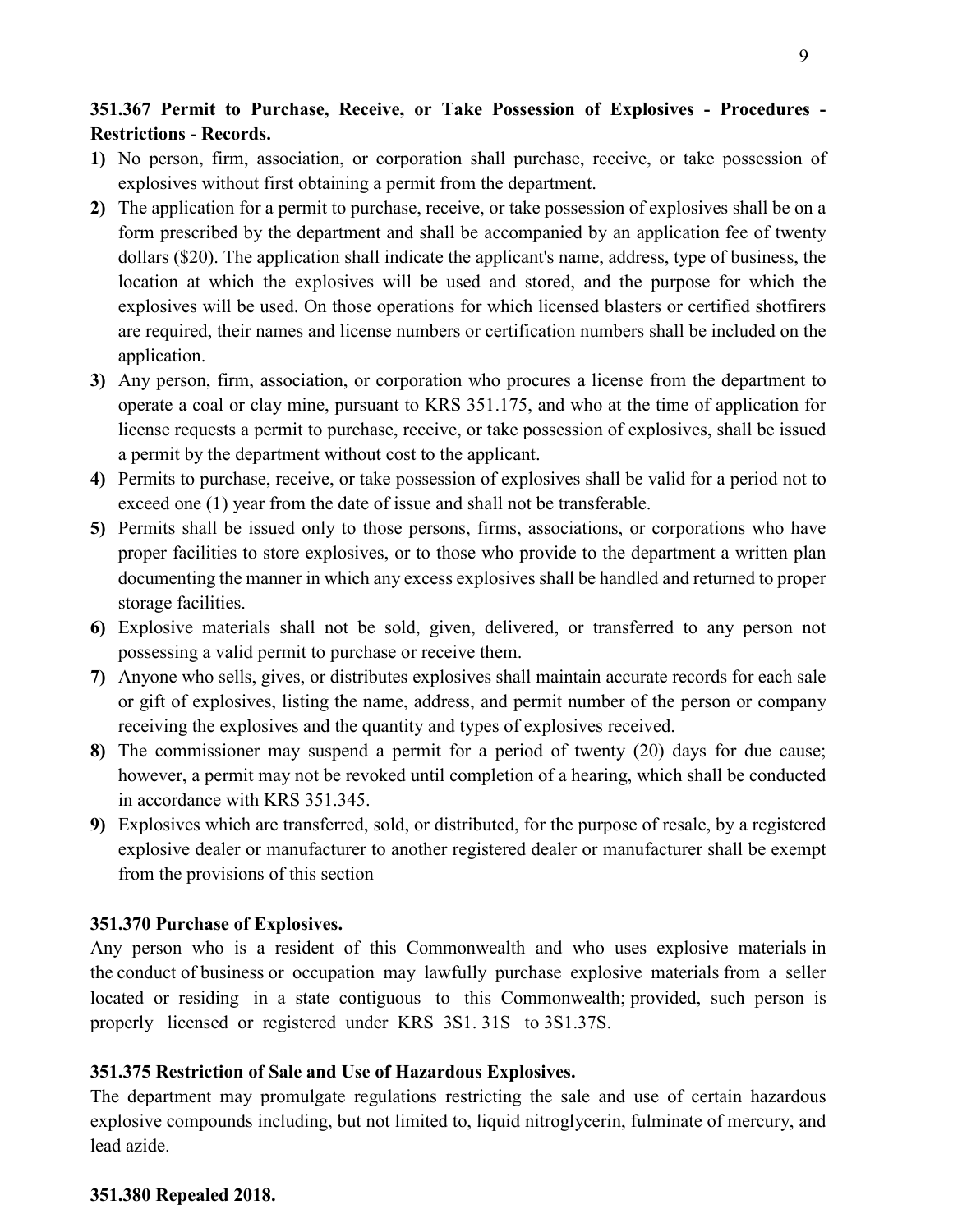# **BLASTING REGULATIONS**

#### **805 KAR 4:005 Definitions.**

- **1)** "Artificial barricade" means an artificial mound or revetted wall of earth of a minimum thickness of three (3) feet, or any other approved barricade that offers equivalent protection.
- **2)** "Barricaded" means the effective screening of a magazine containing explosive materials from another magazine, a building, a railway, or a highway, either by a natural or artificial barricade. To be properly barricaded, a straight line from the top of any sidewall of the magazine to the eave line of any other magazine or building, or to a point twelve (12) feet above the center of a railway or highway will pass through the barricade.
- **3)** "Blast area" means the area in which explosives loading and blasting operations are being conducted.
- **4)** "Blasting agent" means any material or mixture consisting of a fuel and oxidizer used for blasting, but not classified an explosive and in which none of the ingredients is classified as an explosive provided the furnished (mixed) product cannot be detonated with a No. 8 test blasting cap when confined.
- **5)** "Blasting cap" means a metallic tube closed at one end, containing a charge of one or more detonating compounds, and designed for detonation from the sparks or flame from a safety fuse inserted and crimped into the open end.
- **6)** "Block holing," means the breaking of boulders by firing a charge of explosives that has been loaded in a drill hole.
- **7)** "Conveyance" means any unit for transporting explosives or blasting agents, including but not limited to trucks, trailers, rail cars, barges, and vessels.
- **8)** "Detonating cord," means a flexible cord containing a center core of high explosives which, when detonated, will have sufficient strength to detonate other cap-sensitive explosives with which it is in contact.
- **9)** "Detonator" means blasting caps, electric blasting caps, delay electric blasting caps, and nonelectric delay blasting caps.
- **10)** "Electric cap" means a blasting cap designed for and capable of detonation by means of an electric blasting current.
- **11)** "Electric delay blasting caps" means caps designed to detonate at a predetermined period of time after energy is applied to the ignition system.
- **12)** "Flyrock" means any dirt, mud, stone, fragmented rock or other material that is displaced from the blast site by being thrown in the air or cast along the ground.
- **13)** "High explosives" means any material that will detonate when initiated by a blasting cap and where the chemical reaction proceeds at supersonic velocities and produces high temperature, high-pressure gases and an associated shock wave.
- **14)** "Fuse lighters," means special devices for the purpose of igniting a safety fuse.
- **15)** "Low explosives" are materials which deflagrate producing high temperature, high pressure gases. They may be initiated with a blasting cap, or by flame, heat or impact, however, they do not present a mass detonation hazard.
- **16)** "Magazine" means any building or structure, other than an explosives manufacturing building, used for the storage of explosives.
- **17)** "Misfire" means an explosive charge which failed to detonate.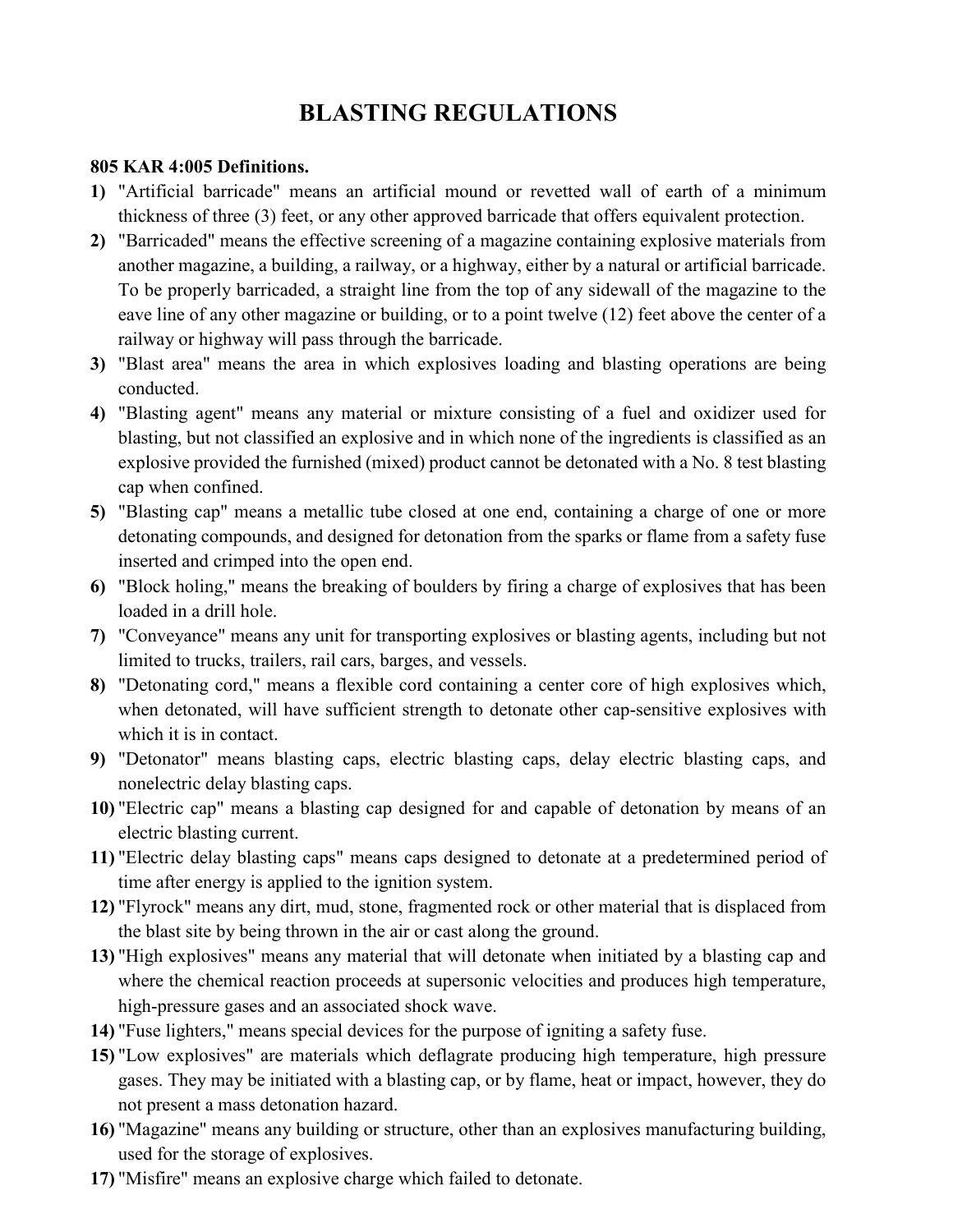- **18)** "Mud capping" (also known as bulldozing, adobe blasting, or dobying) means a method of blasting by placing a quantity of explosives in contact with a rock, boulder, or other object without confining the explosives in a drill hole.
- **19)** "Natural barricade" means hills or timber of sufficient density that the surrounding exposures, which require protection, cannot be seen from the magazine when the trees are bare of leaves.
- **20)** "Nonelectric delay blasting cap" means a blasting cap with an integral delay element in conjunction with and capable of being detonated by a detonation impulse or signal for miniaturized detonating cord.
- **21)** "Primer" means a cartridge or container of explosives into which a detonator or detonating cord is inserted or attached.
- **22)** "Safety fuse" means a flexible cord containing an internal burning medium by which fire is conveyed at a continuous and uniform rate for the purpose of firing blasting caps.
- **23)** "Stemming" means a suitable inert incombustible material or device used to confine or separate explosives in a drill hole, or to cover explosives in mud capping.
- **24)** "Springing" means the creation of a pocket in the bottom of a drill hole by the use of a moderate quantity of explosives in order that larger quantities of explosives may be inserted therein.

#### **805 KAR 4:010 Licensing and Classification of Blasters.**

#### **Section 1. Licensing and Classification of Blasters**

- **1)** The department shall have the following two (2) classifications of blasting licenses, each of which shall have a separate test:
	- **a)** The "Kentucky blaster's license"; and
	- **b)** The "limited Kentucky blaster's license".
- **2)** Persons holding a "limited Kentucky blaster's license" shall not conduct a blasting operation in which more than five (5) pounds of explosives are used in a single charge.
- **3)** Persons applying for either a "Kentucky blaster's license" or a "limited Kentucky blaster's license" shall submit a nonrefundable application fee of forty (40) dollars with the prescribed application form, EC-16 or EC-14. Upon successfully passing the examination and satisfying the experience requirement of KRS 351.315(1), a license shall be issued upon the payment of an additional fee of twenty-five (25) dollars, pursuant to KRS 351.315(2).
- **4)** Each blaster shall be required to renew his license every three (3) years by application to the department. The application shall be accompanied by a fee of sixty (60) dollars and documentation verifying that the blaster has completed the hours of blaster retraining required in KRS 351.315(4).
- **5)** If a licensed blaster is not in violation of any final administrative or court order concerning blasting-related matters when he makes application for renewal of his license, the department shall renew that license.
- **6)** A blaster who fails to renew his "Kentucky blaster's license" within five (5) years of the expiration date of his last valid license shall be required to reapply for a license and retake the blasters ex-amination in a manner established in KRS 351.315. Blasters not in the above category may have their licenses renewed by paying to the department a sum equal to the annual renewal fees for the years of nonrenewal.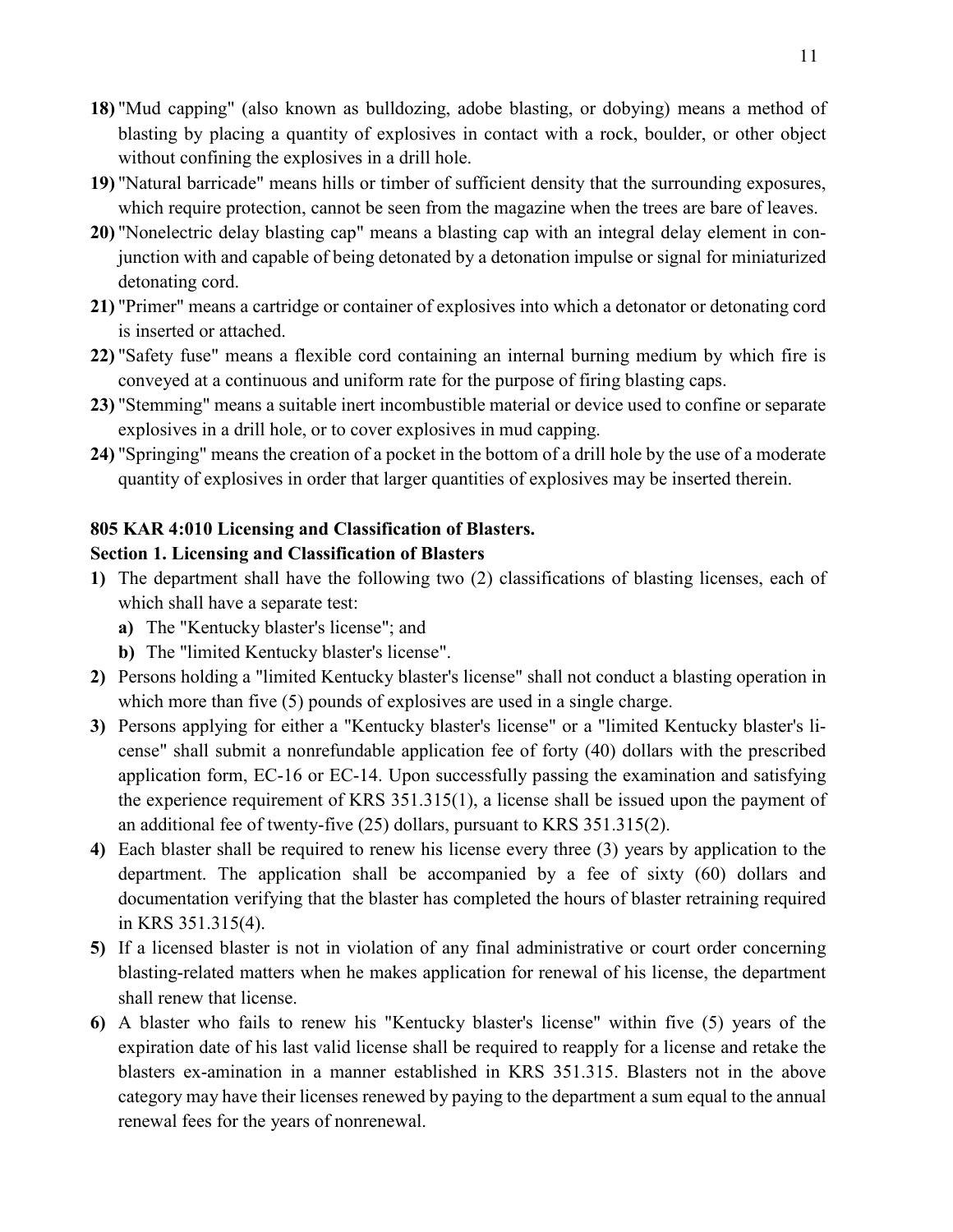- **7)** The commissioner may grant a thirty (30) day nonrenewable blaster's license to any person qualified under KRS 351.315(3) upon the payment of a twenty-five (25) dollar fee.
- **8)** For the purpose of licensure, a blaster shall be a person who makes any of the following decisions:
	- **a)** Decides hole size, spacing, or depth;
	- **b)** Decides total quantity of explosives;
	- **c)** Decides quantity of explosives in each hole; or
	- **d)** Decides timing delays to be used.
- **9)** The blaster shall also be present when the charge is detonated and either physically detonate the charge or give the order to detonate the charge.
- **10)** The blaster shall complete and sign a record for each blast as required in KRS 351.360.
- **11)** A licensed blaster shall not take any instruction on the activities described in subsections (8) through (10) of this section from a person not holding a blaster's license if compliance with that instruction may result in an unlawful act or unlawful effect of the blast.
- **12)** Anyone failing a blaster's examination may retake the examination after thirty (30) days without paying another application fee. A person failing the examination a second time shall resubmit his application form and pay the fee required in subsection (3) of this section.
- **13)** Persons involved in seismic exploration of the subsurface geology and detonating explosives solely for the purpose of monitoring seismic waves generated by such a detonation shall hold either a "Kentucky blaster's license" or a "limited Kentucky blaster's license". The five (5) pound limitation in subsection (2) of this section may be waived for the purpose of seismic exploration based upon a written request to the department.
- **14)** Persons engaged in blasting operations in oil production and detonating explosives for the purpose of enhancing oil production, cutting casing, or other similar purposes, if the explosives are placed in an oil well, shall hold either a "Kentucky blaster's license" or a "limited Kentucky blaster's license". The five (5) pound limitation in subsection (2) of this section may be waived for the purpose of oil well shooting based upon a written request to the department. The use of shaped charges of less than ninety (90) grams weight to perforate casing or strata shall not meet the definition of blasting operation and shall not require either license.
- **15)** Application for the reciprocal license described in KRS 351.315(3) shall be on a form furnished by the department and accompanied by a fee of sixty (60) dollars.

#### **Section 2. Incorporation by Reference.**

- **1)** The following material is incorporated by reference:
	- **a)** Form "EC-14" (revised January 1, 2002); and
	- **b)** Form "EC-16" (revised January 1, 2002).
- **2)** This material may be inspected, copied, or obtained, subject to applicable copyright law, at the Department for Natural Resources, 300 Sower Boulevard, Frankfort, KY 40601, Monday through Friday, 8 a.m. to 4:30 p.m.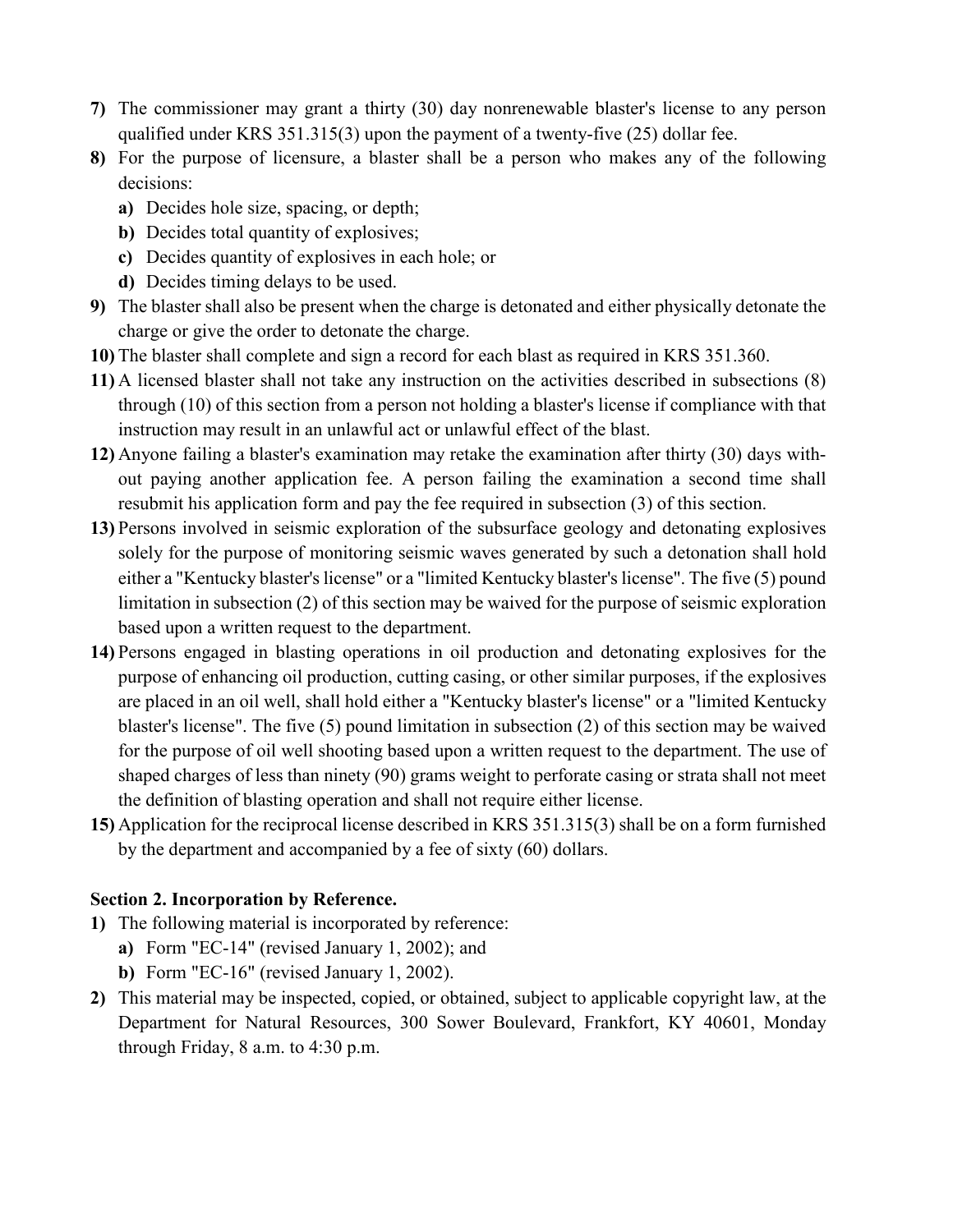#### **805 KAR 4:020. Blasting Standards.**

- **1)** In all blasting operations, except as hereinafter otherwise pro-vided, the maximum peak particle velocity of the ground motion in any direction shall not exceed two (2) inches per second at the immediate location of any dwelling house, public building, school, church, commercial or institutional building.
- **2)** This ground velocity limit is not construed to mean property owned, leased, or contracted by the blaster or blaster's company or property on which the owner gives a written waiver.
- **3)** No two (2) consecutive sub-charges within any charge shall be separated by a delay time of less than eight (8) milliseconds.
- **4)** The department will furnish a table for determining the maximum amount of explosives to be used per delay period.
- **5)** The standard table for the maximum charge per delay shall be distances greater than 300 feet generated by the formula:

$$
W = \left[\frac{D}{50}\right]^2
$$

Where W is the weight of explosive in pounds and D is the distance to the nearest dwelling house, public building, school, church, commercial or institutional building in feet. On sites where the department decides it necessary to comply with the provision of the law this formula may be altered.

For the purpose of well shooting below 100 feet, the table shall be generated by the formula:

$$
W = \left(\frac{D}{50}\right)^3
$$

- **6)** Where W is the total weight of explosives in the hole and D is the distance from the charge to the nearest dwelling house, public building, school, church, commercial or institutional building.
- **7)** If on a particular site the peak ground particle velocity continuously exceed one-half (1/2) inch per second after a period of one (1) second following the maximum ground particle velocity, the department shall require the total time delay of blasting operations to be less than 200 milliseconds or the charge per delay to be reduced so that this limit is complied with.
	- Actual Distance | Pounds Per Delay Interval of In Feet 8 Milliseconds or Greater  $5-10$  1/8 lb.  $11-15$   $\frac{1}{4}$  lb.  $16-20$   $\frac{1}{2}$  lb. 21-25  $\frac{3}{4}$  lb. 26-30 1.0 lb. 31-300 1 lb. plus 1/8 lb. for each foot of distance above 30 feet

**8)** For distances less than 300 feet the following table will be used:

Less than five (5) feet the total charge should not exceed one-eighth (1/8) pound.

**9)** If explosive charges of greater than 40,000 pounds are necessary, a permit must be obtained from the Department for Natural Resources. The department shall consider each case on its own merits in making a determination as to whether or not to grant such a permit.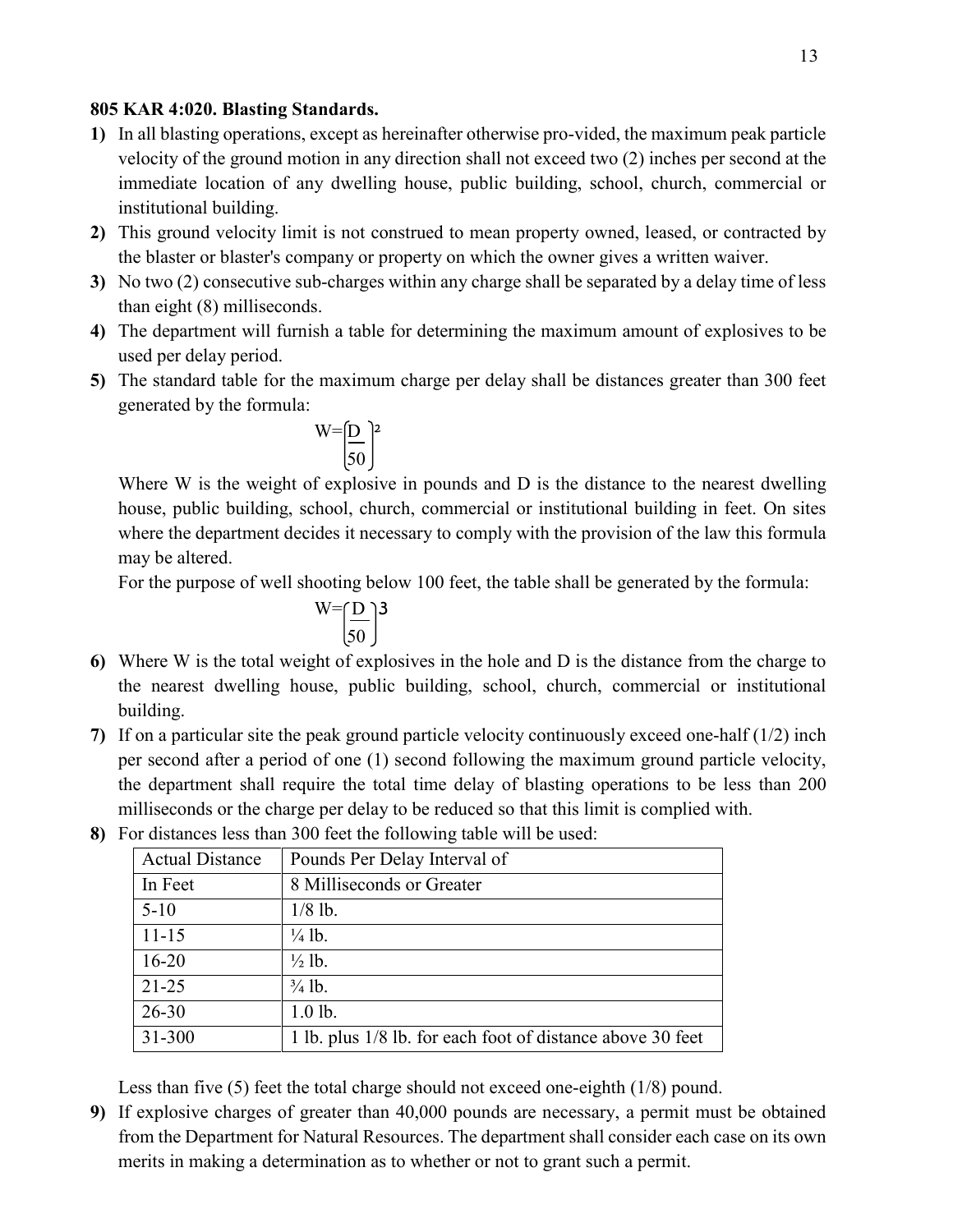#### **805 KAR 4:030 Seismograph Measurements.**

- **1)** If a blaster decides that the table of maximum pound per delay established in 805 KAR 4:020 is too conservative, he may use seismograph measurements and increase the charge per delay period, provided the velocity of two (2) inches per second limit is not violated. He must use the seismograph on every shot thereafter so long as the table is not being complied with.
- **2)** If a blaster considers the table too conservative for his particular area, he may, upon submission of seismograph reports, petition for a modified table for blasting operation at that particular site but in no case shall the department allow a table that would permit velocities above the two inch per second limit on structures imposed by KRS 351.330.
- **3)** In making a seismograph determination of the velocity at a particular position, the following formula shall be used:

$$
V = V_0 \left(\frac{Do}{D}\right)^{1.5}
$$

Where **Vo** is the maximum ground particle velocity at the seismograph, **Do** is the distance of the seismograph from the blast, and **D** is the distance from the blast to the position in question and in the same general direction. The distance **Do** may not be greater than **D**, and **D** cannot be more than five (5) times **Do**. This determined velocity at the site of any dwelling house, public building, school, church, commercial or institutional building shall not exceed the two (2) inches per second limit.

**4)** If special conditions occur which indicate that abnormal or potentially damaging ground vibrations may result from blasting, the department may require a seismograph recording of any or all blasts.

#### **805 KAR 4:040 Instrumentation.**

#### **Section 1. Instrumentation**

- **1)** A direct reading velocity instrument shall not be approved by the Department for Natural Resources unless it:
	- **a)** Has a frequency range equal or greater than five (5) cycles per second to 150 cycles per second;
	- **b)** Has a velocity range from zero to two (2.0) inches per second or greater; and
	- **c)** Meets the standards established by the Department for Natural Resources.
- **2)** Any seismic reports submitted to this office for compliance or petition shall be made using a direct-reading velocity seismograph and accompanied by the most recent calibration report of the seismograph.
- **3)** All velocity seismographs used for compliance or petition shall have internal calibration capability and shall be operated in accordance with the recommendations included in the "ISEE" Field Practice Guidelines for Blasting Seismographs".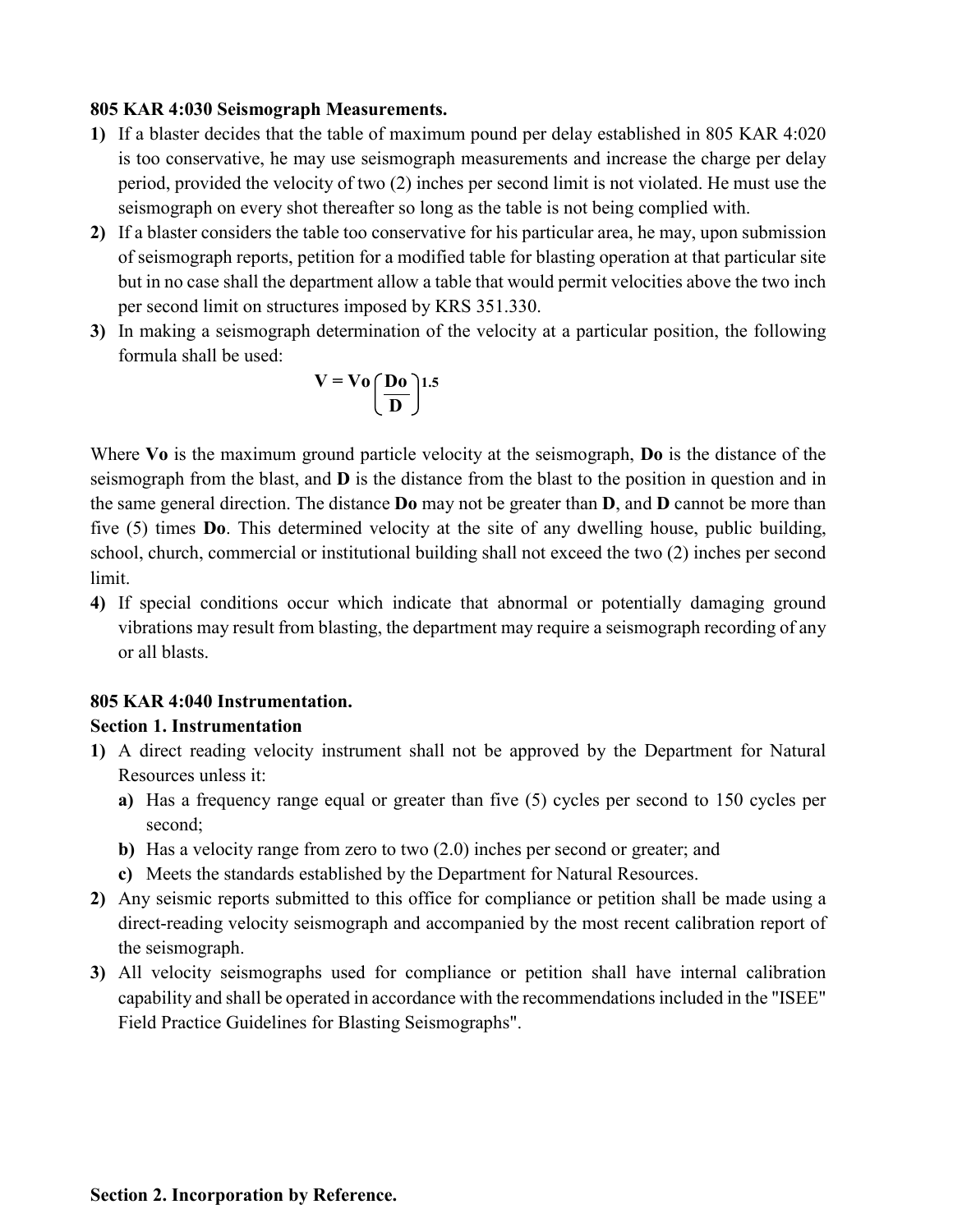- **1)** The "ISEE Field Practice Guidelines for Blasting Seismographs" published by the International Society of Explosive Engineers and included as Appendix K of the ISEE Blaster's Handbook, 17th edition, Second Printing, 2000, is incorporated by reference.
- **2)** This material may be inspected, copied, or obtained, subject to applicable copyright law, at the Department for Natural Resources, 300 Sower Boulevard, Frankfort, KY 40601, Monday through Friday, 8 a.m. to 4:30 p.m.

#### **805 KAR 4:050 Records.**

Section 1. Blasting Records. A record of each blast shall be kept. All records including seismograph reports shall be retained at least five (5) years and shall be available for inspection by the Department for Natural Resources and shall contain the data in subsections one through nineteen of this section:

- **1)** Name of company or contractor.
- **2)** Exact location of the blast, date, and time of detonation.
- **3)** Name, signature, and license number of blaster in charge.
- **4)** Type of material blasted.
- **5)** Number of holes, burden, and spacing.
- **6)** Diameter and depth of holes.
- **7)** Types of explosives used.
- **8)** Total amount of explosives used.
- **9)** Maximum amount of explosives per delay period of eight (8) milliseconds or greater.
- **10)** Method of firing and type of circuit.
- **11)** Direction, distance in feet, and identification of the nearest dwelling house, public building, school, church, commercial or institutional building neither owned nor leased by the per-son conduction the blasting.
- **12)** Weather conditions.
- **13)** Type and height or length of stemming.
- **14)** A statement as to whether mats or other protections against flyrock were used.
- **15)** Type of blasting caps used and delay periods used.
- **16)** The exact location of the seismograph if used and the distance of the seismograph from the blast.
- **17)** Seismograph records, if required, shall include:
	- **a)** Name of person and firm analyzing the seismograph record; and
	- **b)** Seismograph reading.
- **18)** Maximum number of holes per delay period of eight (8) milliseconds or greater.
- **19)** Sketch of blast pattern including number of holes, burden, and spacing distance delay pattern, and if decking is used, a hole profile.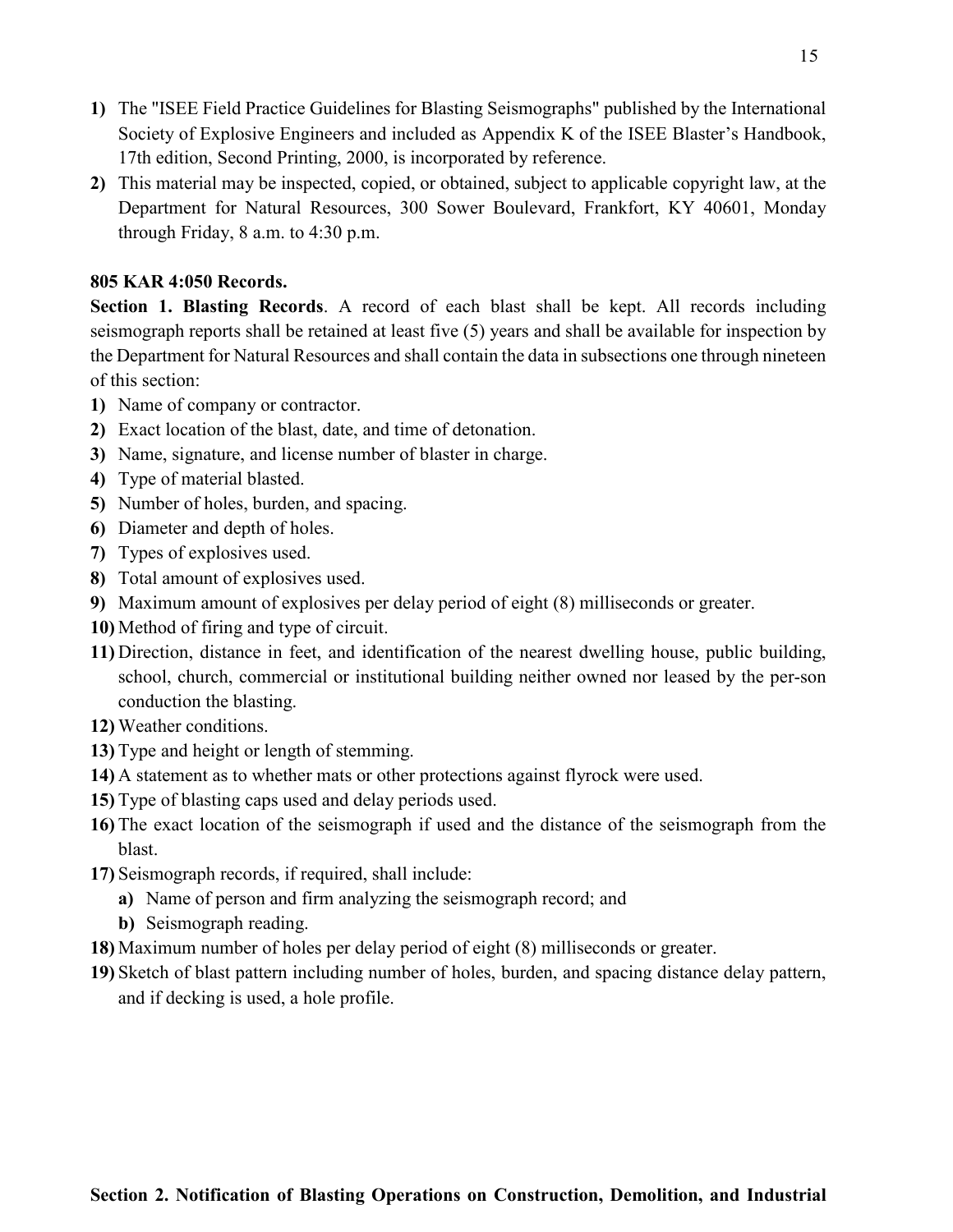### **Sites.**

- **1)** Any person conducting blasting operations at a site that does not have a permit is-sued pursuant to KRS Chapter 350 or an agreement with the Department for Natural Re-sources, shall provide notice of its blasting operations to the Department for Natural Resources at least twenty four (24) hours prior to the commencement of blasting activities.
- **2)** The notice shall include:
	- **a)** The identification of the person or company performing the blasting, including current contact information;
	- **b)** The specific location of the site where blasting will occur, which may include physical address, latitudinal and longitudinal, or Global Positioning System coordinates;
	- **c)** The date and time blasting operations are expected to commence; and
	- **d)** The projected duration of the blasting operations.

#### **805 KAR 4:060 Blasting Safety**

- **1)** When operating within 800 feet of a highway if there is chance of flying rock landing on the highway, traffic must be stopped at a safe distance. Blasted material shall not be thrown on a public highway in sufficient quantity to impede traffic, and any material thrown on a highway shall be removed promptly.
- **2)** Where a blasting operation is conducted in the vicinity of an active deep mine, the blaster shall observe all procedures necessary to secure the health and safety of the deep mine workers.
- **3)** Blasting operations shall be conducted during daylight hours (one-half (1/2) hour before sunrise to one-half (1/2) hour after sunset) except by special permit issued by the Department for Natural Resources. Said permit shall be issued on the basis of safety.
- **4)** If, as a result of a blast, the vibrational levels are exceeded or material is hurled through the air causing damage to homes or other property, or causing personal injury or death, or endangering public safety, health and general welfare in violation of any standard promulgated by this agency, the department may consider this due cause for revocation of blaster's license and invoke penalties according to KRS 351.990.
- **5)** The contractor or operator as well as the blaster shall be responsible for the conduct of blasting on any operation.
- **6)** Nothing contained herein shall relieve the contractor or operator or other persons of responsibility and liability under any other laws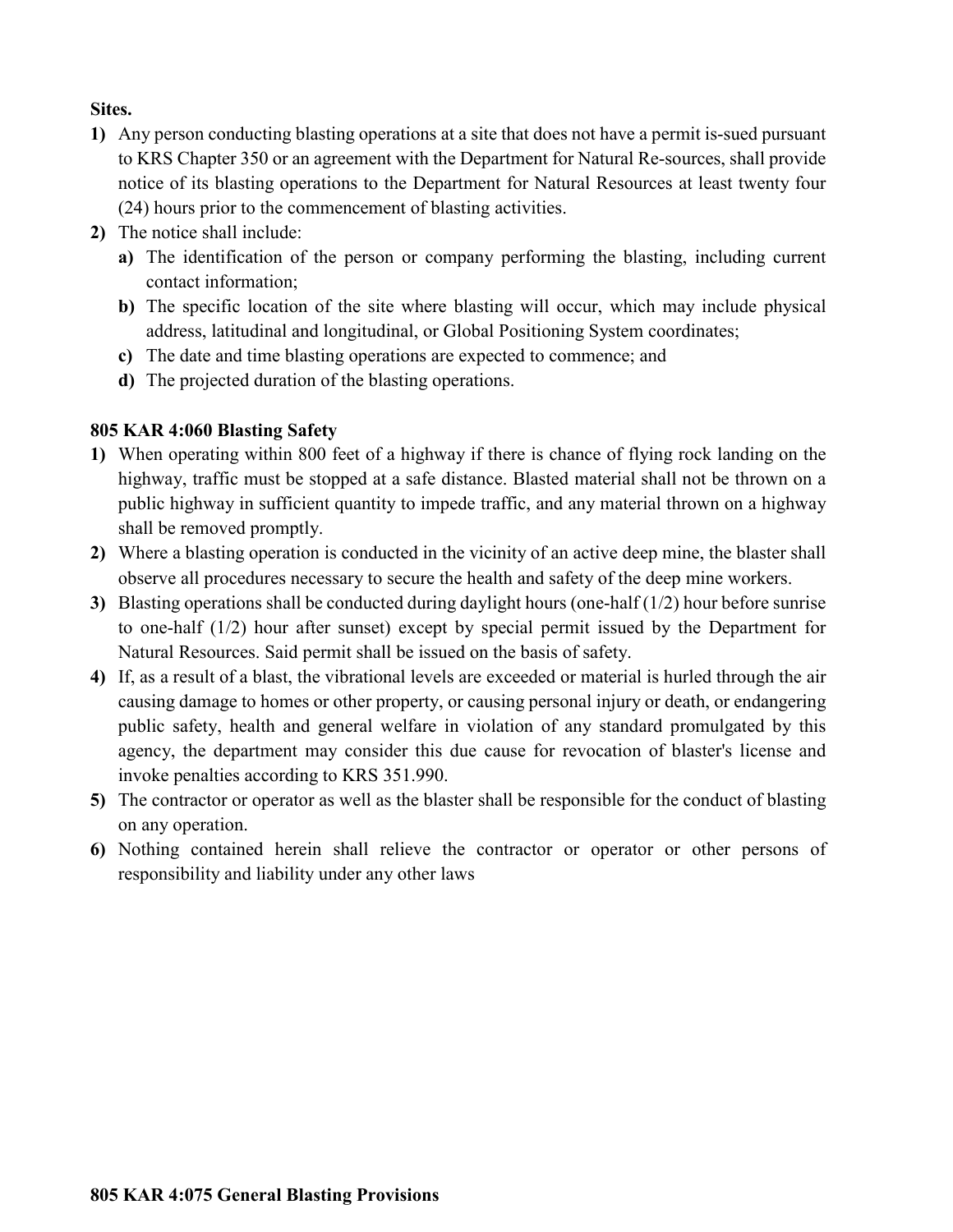- **1)** An employer shall permit only authorized and qualified persons to handle and use explosives.
- **2)** Smoking, firearms, matches, open flame lamps, and other fires, flame, or heat producing devices and sparks shall be prohibited in or near explosive magazines or while explosives are being handled, transported, or used.
- **3)** No person shall be allowed to handle or use explosives while under the influence of intoxicating liquors, narcotics, or other dangerous drugs.
- **4)** All explosives shall be accounted for at all times. Explosives not being used shall be kept in a locked magazine, unavailable to persons not authorized to handle them. The employer shall maintain an inventory and use record of all explosives. Appropriate authorities shall be notified of any loss, theft, or unauthorized entry into a magazine.
- **5)** No explosives or blasting agents shall be abandoned.
- **6)** No fire shall be fought where the fire is in imminent danger of contact with explosives. All employees shall be removed to a safe area and the fire area guarded against intruders.
- **7)** Original containers or equivalent packaging materials shall be used for taking detonators and other explosives from storage magazines to the blasting area.
- **8)** When blasting is done in congested areas or in proximity to a structure, railway, or highway, or any other installation that may be damaged, the blaster shall take special precautions in the loading, delaying, initiation, and confinement of each blast with mats or other methods so as to control the throw of fragments, and thus prevent bodily injury or death.
- **9)** Employees authorized to prepare explosive charges or conduct blasting operations shall use every reasonable precaution including, but not limited to, visual and audible warning signals, flags, or barricades, to ensure safety to all persons.
- **10)** In so far as possible, blasting operations above ground shall be conducted between sunup and sundown.
- **11)** Empty boxes and paper and fiber packing materials which have previously contained high explosives shall not be used again for any purpose, but shall be destroyed by burning at an approved location.
- **12)** Explosives, blasting agents, and blasting supplies that are obviously deteriorated or dam-aged shall not be used.
- **13)** Delivery and issue of explosives shall only be made by and to authorized persons and into authorized magazines or approved temporary storage or handling areas.
- **14)** Blasting operations in the proximity of overhead power lines, communication lines, utility services, or other services or structures shall not be carried on until the operators and/or owners have been notified at least twenty-four (24) hours in advance and measures for safe control have been taken.
- **15)** The use of black powder shall be prohibited, except when a desired result cannot be obtained with another type of explosive such as in quarrying certain types of dimension stone.
- **16)** All loading and firing shall be directed and supervised by competent persons thoroughly experienced in this field.
- **17)** No one shall be permitted to carry detonators or primers of any kind on his person; provided, however, that it shall not be unlawful to carry detonators or primers in one's hands.

#### **805 KAR 4:080 Blasters' Qualifications.**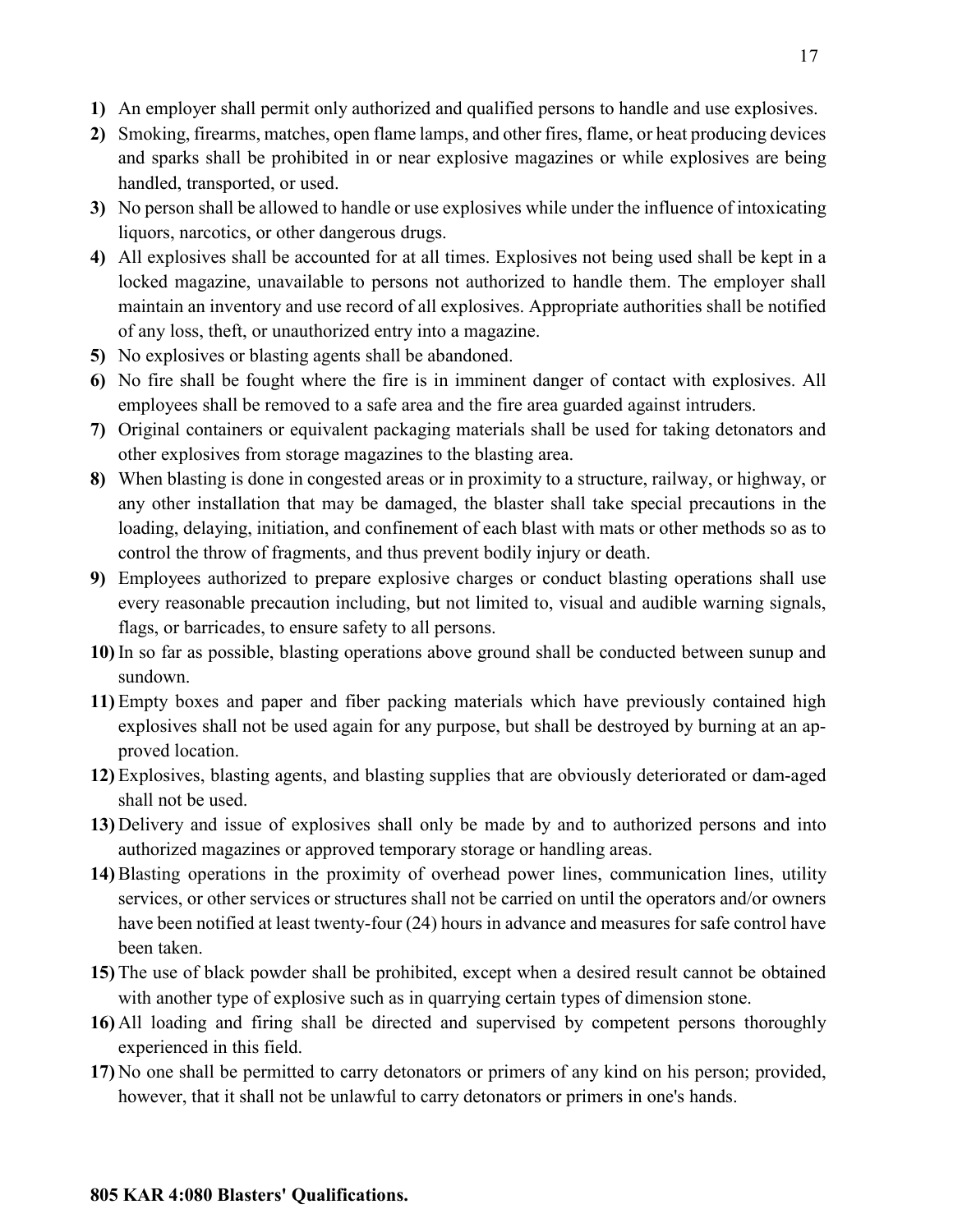- **1)** A blaster shall be able to understand and give written and oral orders.
- **2)** A blaster should be in good physical condition and not be addicted to narcotics, intoxicants, or similar types of drugs.
- **3)** A blaster shall be qualified by reason of training, knowledge or experience, in the field of transporting, storing, handling, and the use of explosives, and have a working knowledge of state and local laws and regulations which pertain to explosives.
- **4)** Blasters shall be required to furnish satisfactory evidence of competency in handling explosives and performing in a safe manner the type of blasting that will be required.
- **5)** The blaster shall be knowledgeable and competent in the use of each type of blasting method used.

#### **805 KAR 4:085 Dealer Registration; Record Requirements.**

Section 1. A person intending to engage in business as an importer, manufacturer, or dealer of explosive materials is required by KRS 351.365 to register with the Department for Natural Resources. Registration shall be done, prior to engaging in business, by filling out the registration form (EC-12). This form shall be completed and submitted to the department annually.

#### **Section 2. Record Requirements**

- **1)** A person, corporation or entity engaged in the manufacture, purchase, distribution or selling, of explosives shall maintain, in a permanent form, records of importation, production, shipment, receipt, sale or other disposition, including the number of the permit to purchase explosives.
- **2)** All records shall be retained for a period of not less than five (5) years from the date the transaction occurs or until discontinuance of business or operations. All records shall be subject to inspection and examination by the Department for Natural Resources.
- **3)** The records required to be maintained pursuant to Title 26, part 55.121-55.129 of the Code of Federal Regulations of the Bureau of Alcohol, Tobacco, and Firearms shall satisfy the requirements of this section.

#### **Section 3. Magazine Identification**

- **1)** A magazine shall have identification tags. A semitrailer containing blasting agents is excluded from this requirement if it has a current license plate attached.
- **2)** An identification tag shall be approximately three (3) inches long by two (2) inches wide and shall be lettered or painted directly onto the magazine or attached so that normal use and weather will not render the tag illegible.
- **3)** The tag shall provide the following information:
	- **a)** Name of owner;
	- **b)** Address;
	- **c)** Person responsible for security of the magazine; and
	- **d)** Telephone number.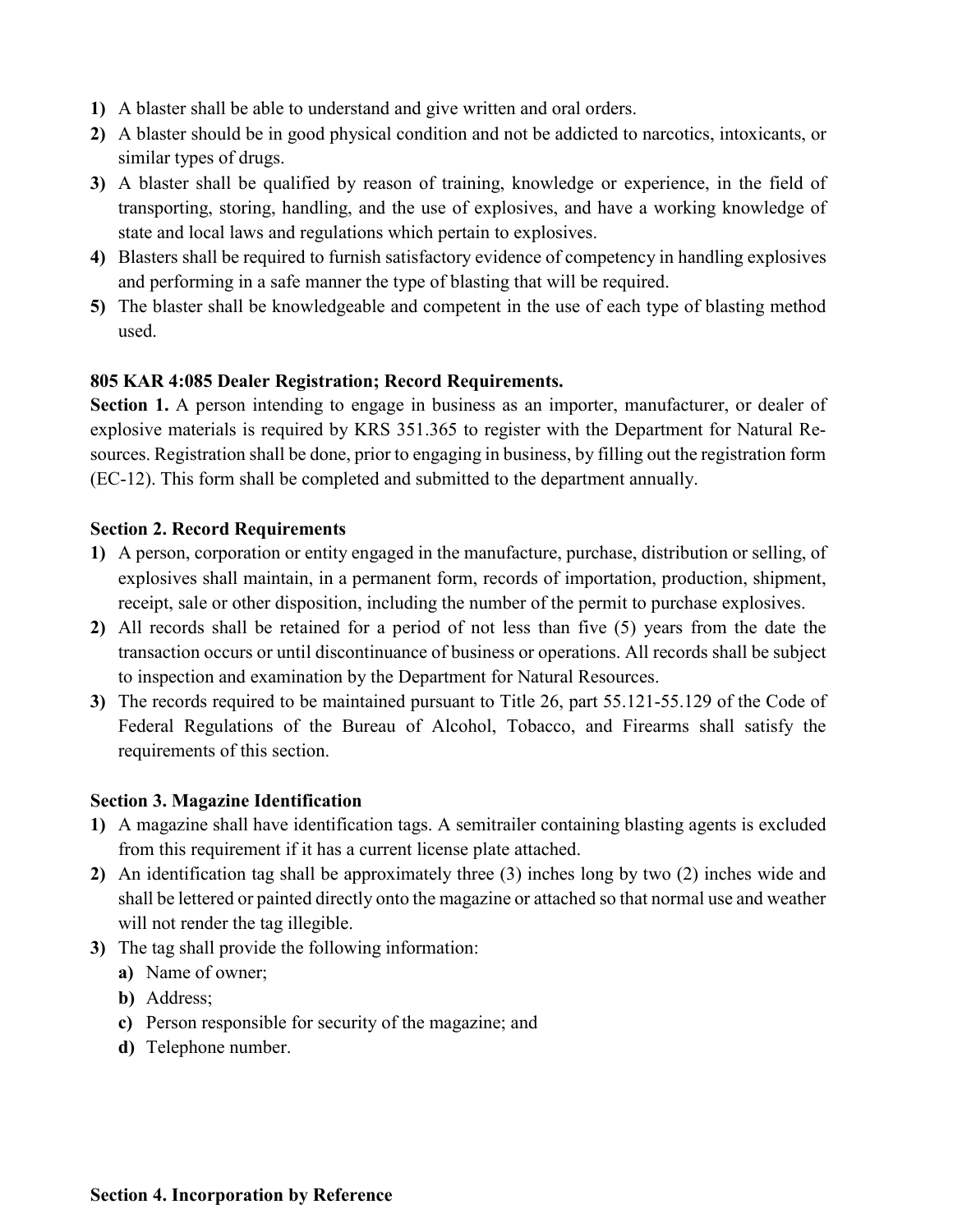- **1)** Form "(EC-12)", (revised December 1996), is incorporate-rated by reference.
- **2)** It may be inspected, copied, or obtained from the Department for Natural Resources, 300 Sower Boulevard, Frankfort, KY 40601 during normal business hours, Monday through Friday, 8 a.m. to 4:30 p.m.

#### **805 KAR 4:087 Explosives**

- **1)** Explosive magazines shall be posted with suitable danger signs so located that a bullet passing through the face of a sign will not strike the magazine.
- **2)** Containers of explosives or blasting agents shall be stacked in a stable manner, but not more than eight (8) feet high.
- **3)** Ammonium nitrate fuel oil blasting agents shall be physically separated from other explosives, safety fuse, or detonating cord stored in the same magazine and in such a manner that oil does not contaminate the other explosives, safety fuse or detonating cord.
- **4)** Special precautions shall be taken when blasting in close proximity to underground operations, and no blasting shall be done which would be hazardous to persons working underground.
- **5)** Only non-sparking implements shall be used to punch holes in an explosive cartridge.
- **6)** Delay connectors for firing detonating cord shall be treated and handled with the same safety precautions as blasting caps and electric detonators.
- **7)** Primers containing a detonator shall be prepared with the detonator container securely and completely within the explosive charge or within a suitable tunnel or cap well.
- **8)** Explosives or blasting agents shall be kept separate from detonators until charging is started.
- **9)** Ammonium nitrate and the components used for the sensitizing thereof shall be stored, mixed, transported and used in accordance with the recommendations in Bureau of Mines Information Circular 8179, "Safety Recommendations for Sensitized Ammonium Nitrate Blasting Agents," or sub-sequent revisions.
- **10)** Excessive force shall not be used in assembling any connecting device or primer cartridges. No tool shall be used to dislodge a detonator, or a component containing a detonator, from a primer.
- **11)** A cast primer or booster shall not be used if the hole for the detonator is too small to accept the detonator; no one shall enlarge a hole or cap well in a cast primer or booster to accept a detonator.
- **12)** No detonator shall come in contact with a high explosive cartridge until the primer is being assembled, and immediately upon assembly, the primer shall be loaded into the borehole.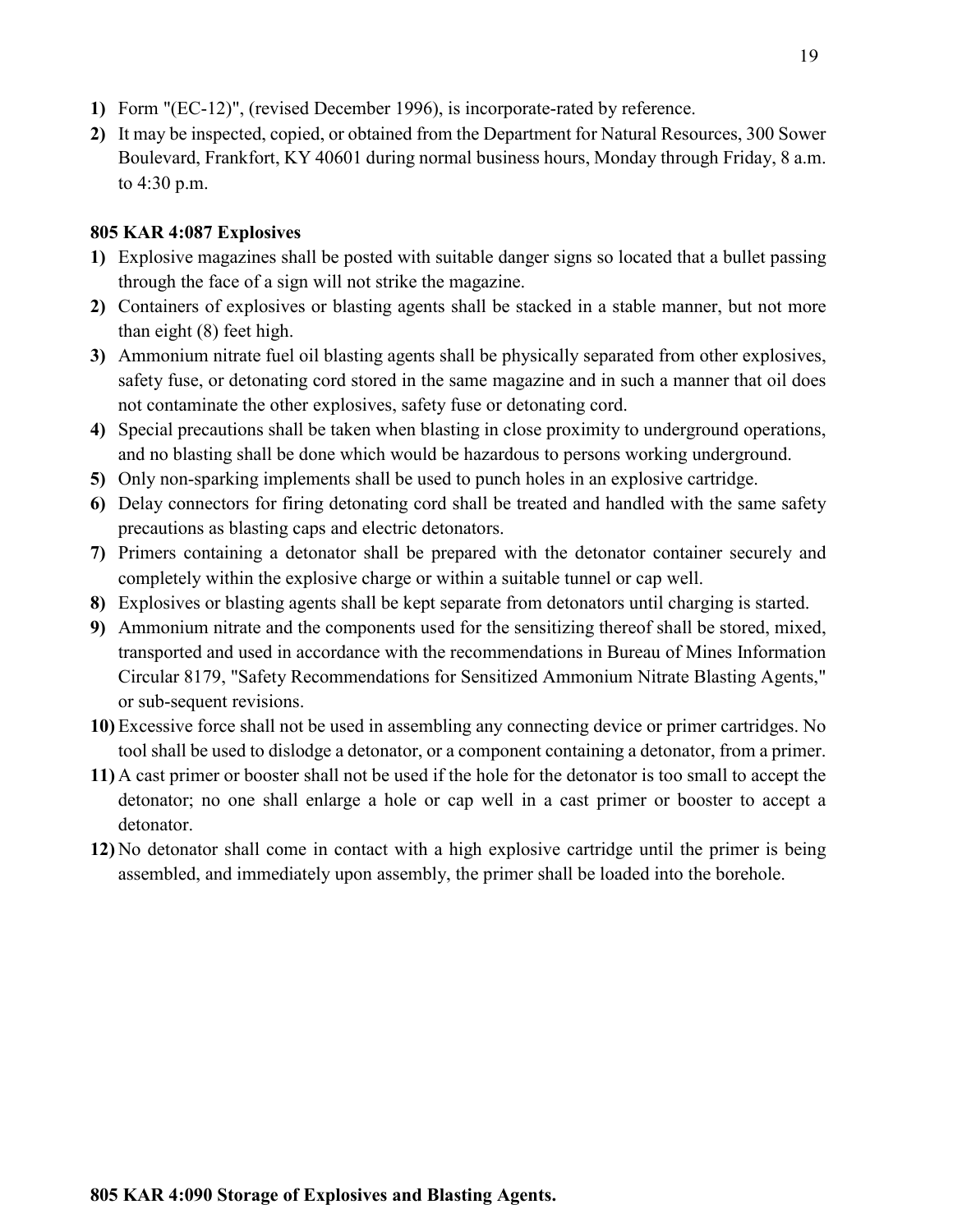- **1)** Explosives and related materials shall be stored in approved facilities required under the applicable provisions of the Internal Revenue Service regulations contained in 27 CFR 55, Commerce in Explosives.
- **2)** Blasting caps, electric blasting caps, detonating primers, and primed cartridges shall not be stored in the same magazine with other explosives or blasting agents.
- **3)** Smoking and open flames shall not be permitted within fifty (50) feet of explosives and detonator storage magazines.
- **4)** Permanent underground magazines containing detonators shall not be located closer than twenty-five (25) feet to any magazine containing other explosives or blasting agents.

#### **805 KAR 4:093 Permit to Purchase or Possess Explosives.**

#### **Section 1.**

- **1)** Each person, firm, association, or corporation intending to purchase or take possession of explosives shall complete the application form (EC-52), and pay the application fee established by KRS 351.367(2).
- **2)** Each holder of a permit to purchase or possess explosives shall provide a copy of his permit to the explosive dealer or distributor prior to the transfer of the explosive materials.
- **3)** A permit to purchase or possess explosives shall be obtained prior to purchasing or taking possession of any explosive materials, including all high explosives, blasting agents, and detonators, and two (2) component, binary explosive compounds.
- **4)** The following materials are exempt from the requirement to obtain a permit:
	- **a)** Oil well perforating charges of less than ninety (90) grams each;
	- **b)** All grades of black powder suitable for firearms;
	- **c)** All fireworks; and
	- **d)** Any propellant powder for firearms or rockets.
- **5)** Any person who signs the application for a permit, either as an individual or as a representative of a corporation, firm, or association, shall be accountable for the explosives purchased under the terms of the permit.
- **6)** A permit holder may purchase explosives for use on several different business locations or construction sites, if the person designated on the permit application is the central agent ordering the explosives, and is responsible for the security and disposition of the explosives at all sites.
- **7)** If a single corporation or company has multiple business sites, each of which purchases explosives independently, each site shall obtain its own permit.

#### **Section 2. Incorporation by Reference**

- **1)** Form "(EC-52)", (revised August 1996), is incorporated by reference.
- **2)** It may be inspected, copied, or obtained from the Department for Natural Resources, 300 Sower Boulevard, Frankfort, KY 40601 during normal business hours, Monday through Friday, 8 a.m. to 4:30 p.m.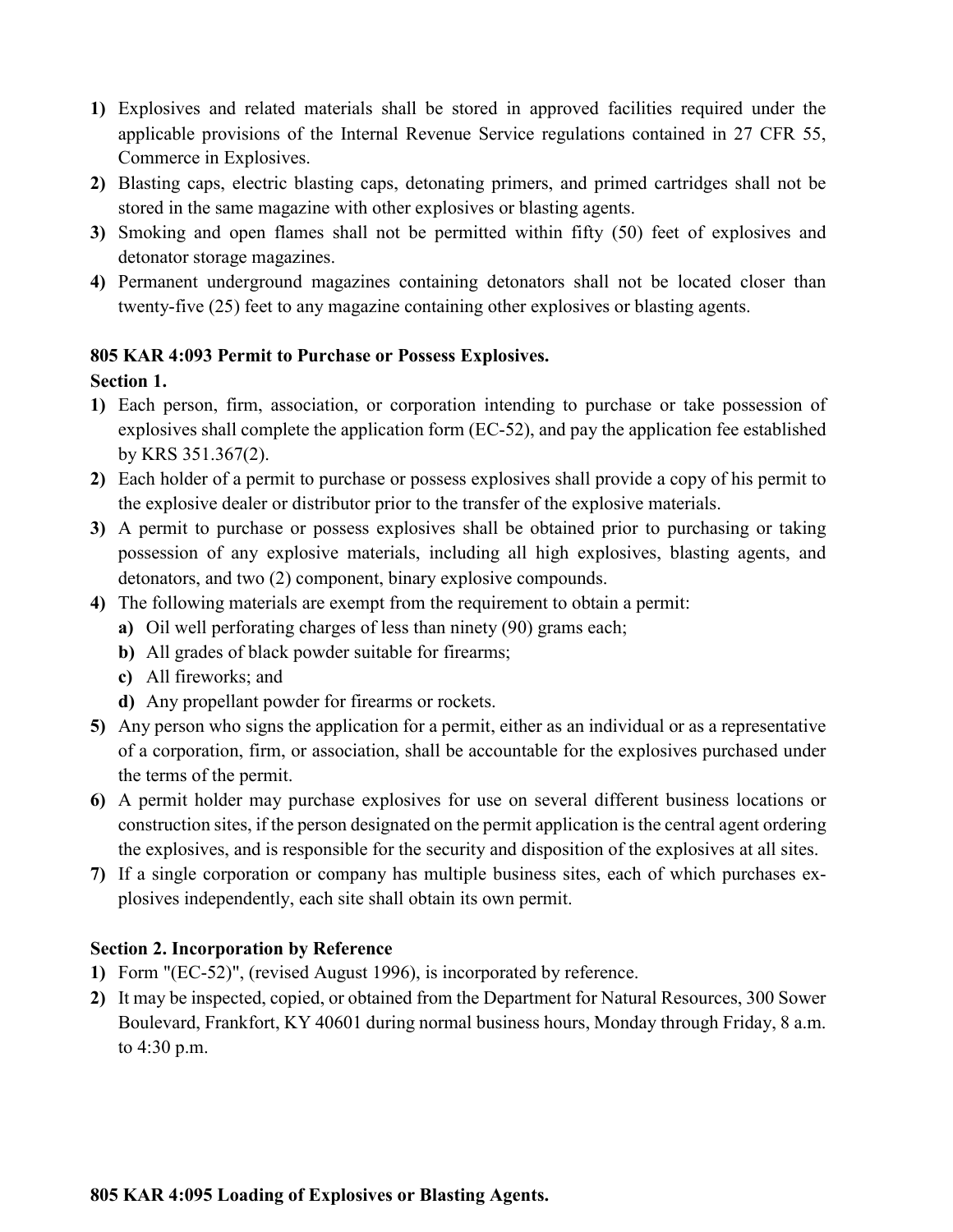- **1)** Procedures that permit safe and efficient loading shall be established before loading is started.
- **2)** All drill holes shall be sufficiently large to admit freely the insertion of the cartridges of explosives.
- **3)** Tamping shall be done only with wood rods or plastic tamping poles without exposed metal parts, but non-sparking metal connectors may be used for jointed poles. Violent tamping shall be avoided. The primer shall never be tamped.
- **4)** No holes shall be loaded except those to be fired in the next round of blasting. After loading, all remaining explosives and detonators shall be immediately returned to an authorized magazine.
- **5)** Drilling shall not be started until all remaining butts of old holes are examined for unexploded charges, and if any are found, they shall be re-fired before work proceeds.
- **6)** No person shall be allowed to deepen drill holes which have contained explosives or blasting agents.
- **7)** No explosives or blasting agents shall be left unattended at the blast site.
- **8)** Machines and all tools not used for drilling, loading and covering the blast shall be removed from the immediate location of holes before explosives are delivered.
- **9)** No activity of any nature other than that which is required for blasting shall be permitted in a blast area.
- **10)** Power lines and portable electric cables for equipment being used shall be kept a safe distance from explosives or blasting agents being loaded into drill holes. Cables in the proximity of the blast area shall be de-energized and locked out by the blaster.
- **11)** Holes shall be checked prior to loading to determine the depth and conditions. Holes shall not be drilled where there is a danger of intersecting a charged or misfired hole.
- **12)** When loading a long line of holes with more than one (1) loading crew, the crew shall be separated by practical distance consistent with efficient operation and supervision of crews.
- **13)** No explosives shall be loaded or used underground in the presence of combustible gases or combustible dusts.
- **14)** In underground blasting, explosives in Fume Class I, as set forth by the Institute of the Makers of Explosives, shall be used; provided, however, that Fume Class I explosives are not required when ventilation adequate to dissipate all fumes is provided and the workings are abandoned for a period of time sufficient to allow dissipation of all fumes.
- **15)** All blast holes in open work shall be stemmed to the collar or to a point which will confine the charge.
- **16)** Warning signs, indicating a blast area, shall be maintained at all approaches to the blast area. The warning sign lettering shall not be less than four (4) inches in height on a contrasting background. This subsection does not apply to surface mining.
- **17)** A borehole shall never be sprung when it is adjacent to or near a hole that is loaded. Flashlight batteries shall not be used for springing holes.
- **18)** Drill holes that have been sprung or chambered, and which are not water-filled, shall be allowed to cool before explosives are loaded.
- **19)** No loaded holes shall be left unattended or unprotected.
- **20)** The blaster shall keep an accurate, up-to-date record of explosives, blasting agents, and blasting supplies used in a blast and shall keep an accurate running inventory of all explosives and blasting agents stored on the operation.

## **805 KAR 4:100 Surface Transportation of Explosives.**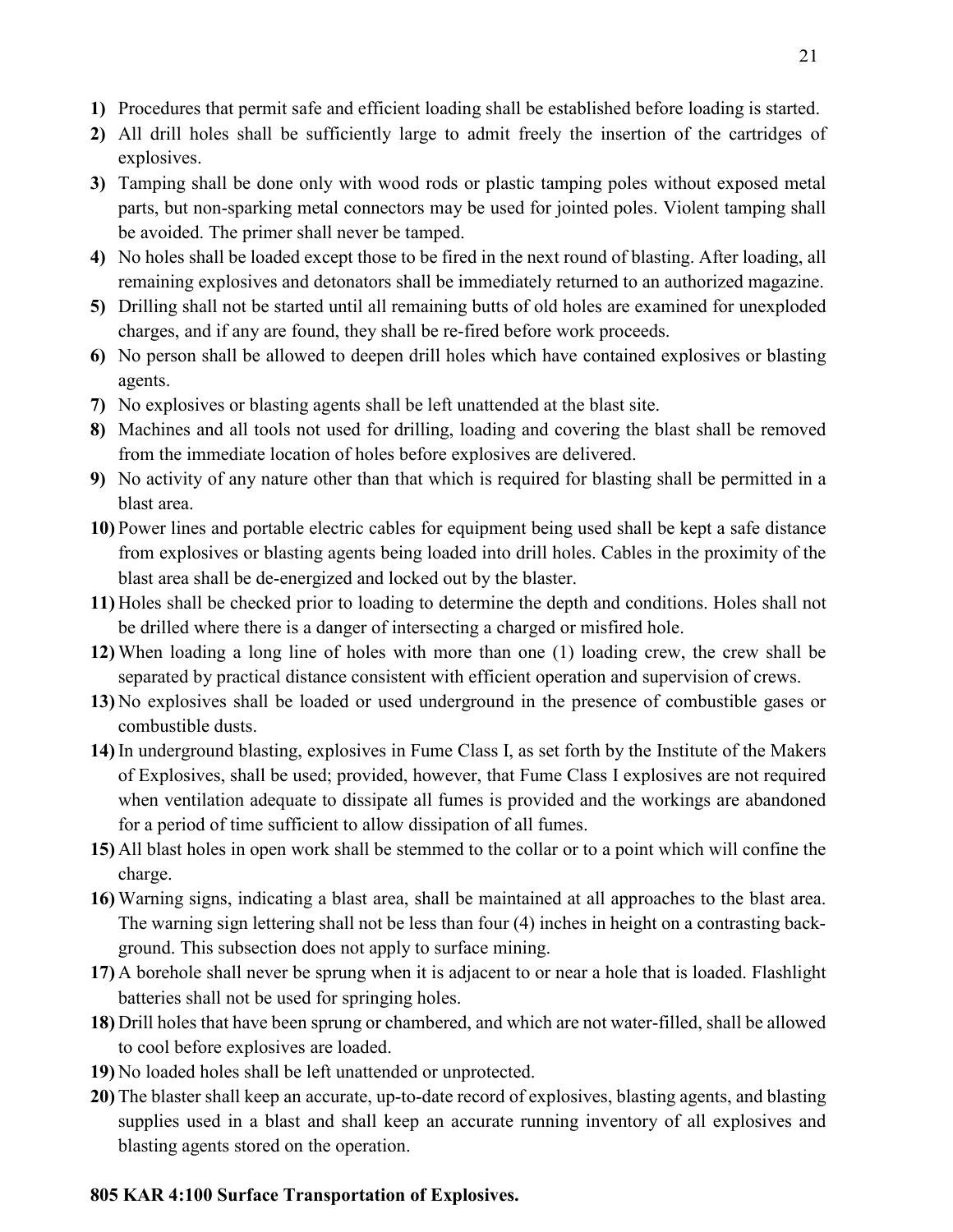#### **Section 1.**

- **1)** Transportation of explosives, blasting agents, and blasting supplies, shall be in accordance with the provisions of Department of Transportation regulations contained in 14 CFR 103.1 to 103.23, Air Transportation; 46 CFR 147.1 to 148.04-23, Water Carriers; 49 CFR 171.1 to 179.500-18, Highways and Railways; and 49 CFR 390.1 to 397.225, Motor Carriers.
- **2)** Motor vehicles or conveyances transporting explosives shall only be driven by, and be in the charge of, a licensed driver who is physically fit, as defined in 49 CFR 391.41, subpart E. He shall be familiar with the local, state, and federal regulations governing the transportation of explosives.
- **3)** A person shall not smoke, carry matches or any other flame-producing device, or carry firearms or loaded cartridges while in or near a motor vehicle or conveyance transporting explosives, blasting agents, and blasting supplies.
- **4)** Explosives or blasting agents shall not be transported with other materials or cargoes in the same compartment. Flammable material shall not be carried on the same vehicle as explosives.
- **5)** Explosives or blasting agents shall be transported in separate vehicles from detonators un-less:
	- **a)** The detonators are placed in a type 2 or type 3 magazine secured within the body of the truck;
	- **b)** The detonators and explosives are separated by four (4) inches of hardwood, and the detonators are totally enclosed or confined by the hardwood construction; or
	- **c)** The detonators are placed in suitable containers or compartments constructed in accordance with the Institute of Makers of Explosives Safety Library Publication No. 22.
- **6)** Vehicles used for transporting explosives shall not exceed their cargo-carrying capacity, and shall be in good mechanical condition.
- **7)** If high explosives or detonators are transported by a vehicle with an open body, a Class II magazine or original manufacturer's container shall be securely mounted within the bed to contain the cargo. Containers of explosives or detonators shall not be stacked higher than the sides or the tailgate of the vehicle. Blasting agents shall be loaded in a stable manner so that they cannot fall from the vehicle.
- **8)** All vehicles used for the transportation of explosives shall have tight floors and any exposed spark-producing metal on the inside of the body shall be covered with wood, or other nonsparking material, to prevent contact with containers of explosives.
- **9)** Every motor vehicle or conveyance used for transporting any quantity of explosive materials on public highways shall display all placards required by the U.S. Department of Transportation. Vehicles transporting high explosives in areas off highways shall be marked or placarded on both sides, front and rear, with either the word "explosives" in red letters not less than four (4) inches in height, on white background, or the appropriate U.S. Department of Transportation placards de-scribed in 49 CFR 172.504.
- **10)** Every vehicle or conveyance transporting blasting agents in areas other than public highways shall be placarded on front, back, and both sides with the words "Blasting Agent" or the appropriate U.S. Department of Transportation placards described in 49 CFR 172.519 through 172.560.
- **11)** Each motor vehicle used for transporting explosive materials shall be equipped with at least two (2) fire extinguishers in good condition, each with a rating of at least 4A:40BC. The driver shall be trained in the use of the extinguishers on his vehicle.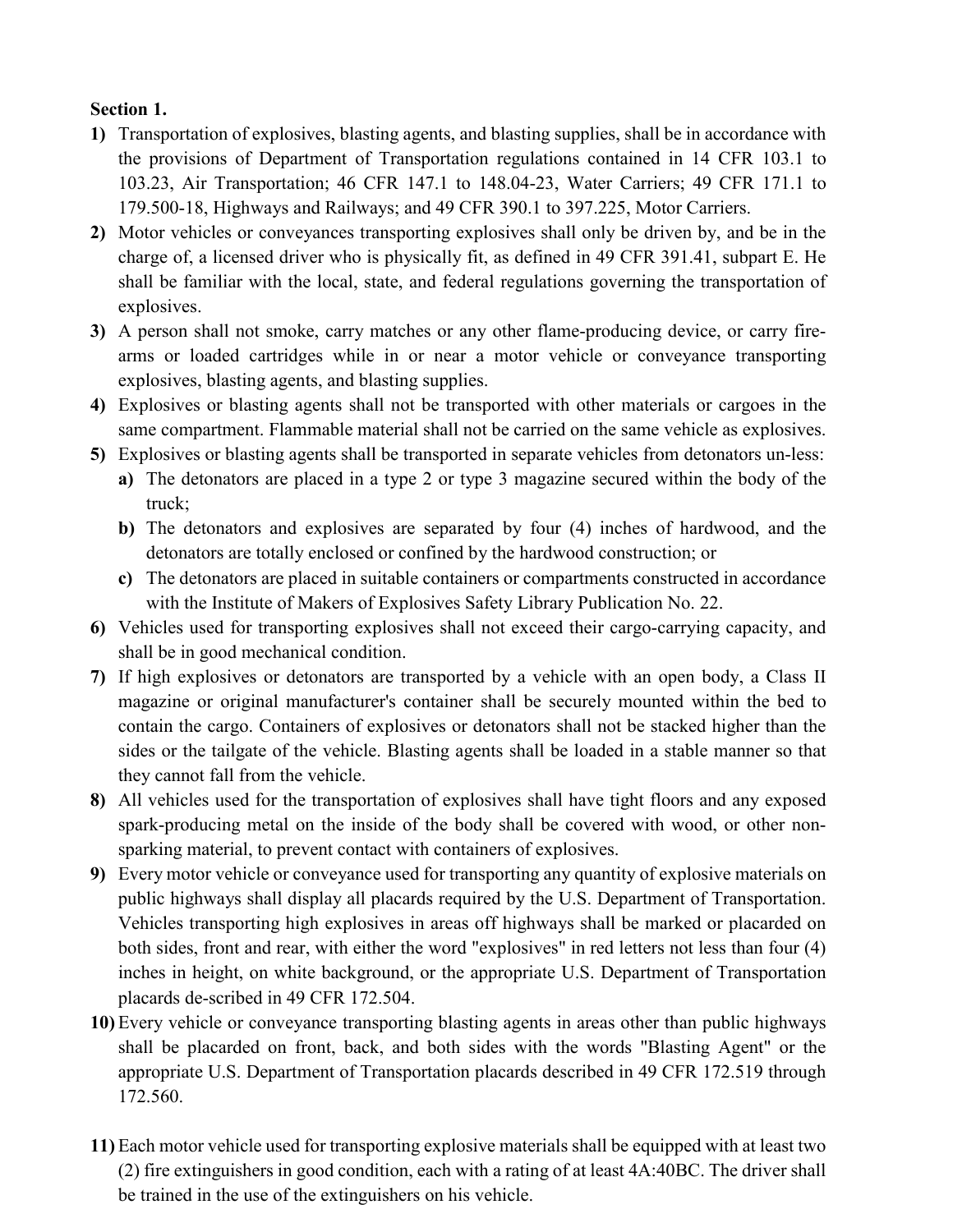- **12)** Fire extinguishers shall be designed and maintained to allow a visual determination that they are fully charged, and shall be located on or in the vehicle in a manner so that they are accessible for immediate use.
- **13)** Motor vehicles or conveyances carrying explosives, blasting agents, or blasting supplies shall not be taken inside a garage or shop for repairs or servicing.
- **14)** A motor vehicle transporting explosives shall not be left unattended.

#### **Section 2. Incorporation by Reference**

- **1)** The "Institute of Makers of Explosives Safety Library Publication No. 22, Recommendations for the Safe Transportation of Detonators in a Vehicle with Certain Other Explosive Materials", revised May, 1993 is incorporated by reference.
- **2)** This material may be inspected, copied, or obtained, subject to applicable copyright law, at the Department for Natural Resources, 300 Sower Boulevard, Frankfort, Kentucky 40601, Monday through Friday, 8 a.m. to 4:30 p.m.

## **805 KAR 4:105 Underground Transportation or Explosives.**

- **1)** Underground Transportation of Explosives (Non-coal). (1) All explosives or blasting agents in transit underground shall be taken to the place of use or storage without delay.
- **2)** The quantity of explosives or blasting agents taken to an underground loading area shall not exceed the amount estimated to be necessary for the blast.
- **3)** Explosives in transit shall not be left unattended.
- **4)** The hoist operator shall be notified before explosives or blasting agents are transported in a shaft conveyance.
- **5)** Trucks used for the transportation of explosives underground shall have the electrical system checked weekly to detect any failures which may constitute an electrical hazard. A written record of such inspections shall be kept on file.
- **6)** The installation of auxiliary lights on truck beds, which are powered by the truck's electrical system, shall be prohibited.
- **7)** Explosives and blasting agents shall be hoisted, lowered, or conveyed in a powder car. No other materials, supplies or equipment shall be transported in the same conveyance at the same time.
- **8)** No one, except the operator, his helper, and the powder man, shall be permitted to ride on a conveyance transporting explosives and blasting agents.
- **9)** No person shall ride in any shaft conveyance transporting explosives and blasting agents.
- **10)** No explosives or blasting agents shall be transported on any locomotive. At least two (2) car lengths shall separate the locomotive from the powder car.
- **11)** No explosives or blasting agents shall be transported on a man-haul trip.
- **12)** The car or conveyance containing explosives or blasting agents shall be pulled, not pushed, whenever possible.
- **13)** The powder or car or conveyance especially built for the purpose of transporting explosives or blasting agents shall bear a reflected sign on each side with the word "Explosives" in letters, not less than four (4) inches in height, upon a background of sharply contrasting color.
- **14)** Compartments for transporting detonators and explosives in the same car or conveyance shall be physically separated by a distance of twenty-four (24) inches or by a solid partition at least four (4) inches thick.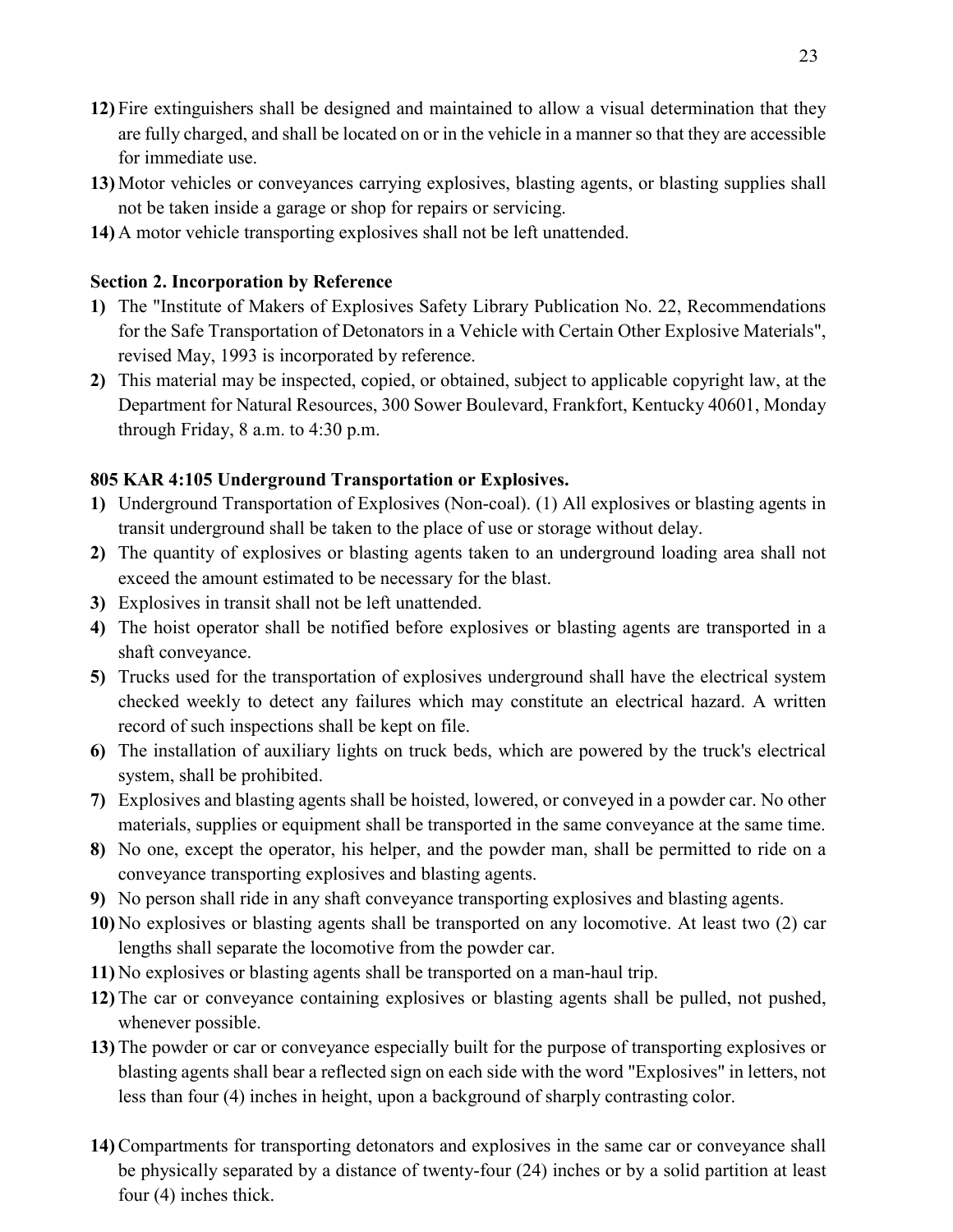- **15)** Explosives, blasting agents, or blasting supplies shall not be transported with other materials.
- **16)** Explosives or blasting agents, not in original containers, shall be placed in a suitable container when transported manually.
- **17)** Detonators, primers, and other explosives shall be carried in separate containers when transported manually.

#### **805 KAR 4:110 Initiation of Explosive Charges; Electric Blasting.**

- **1)** Electric blasting caps shall not be used where sources of extraneous electricity make the use of electric blasting caps dangerous. Blasting cap leg wires shall be kept short-circuited (shunted) until they are connected into the circuit for firing.
- **2)** Before adopting any system of electrical firing, the blaster shall conduct a thorough survey for extraneous currents, and all dangerous currents shall be eliminated before any holes are loaded.
- **3)** In any single blast using electric blasting caps, all caps shall be of the same style or function, and of the same manufacture.
- **4)** Electric blasting shall be carried out by using blasting circuits or power circuits in accordance with the electric blasting cap manufacturer's recommendations, or those of an approved contractor or his designated representative.
- **5)** When firing a circuit of electric blasting caps, care shall be exercised to insure that an adequate quantity of delivered current is available, in accordance with the manufacturer's recommendations.
- **6)** Connecting wires and lead wires shall be insulated single solid wires of sufficient currentcarrying capacity. In addition, the lead wire shall be of sufficient length to allow the blast to be detonated from a safe distance and location.
- **7)** Bus wires shall be solid single wires of sufficient current-carrying capacity.
- **8)** When firing electrically, the insulation on all firing lines shall be adequate and in good condition.
- **9)** A power circuit used for firing electric blasting caps shall not be grounded.
- **10)** In underground operations, when firing from a power circuit, a safety switch shall be placed in the permanent firing line at intervals. This switch shall be made so it can be locked only in the "off" position and shall be provided with a short-circuiting arrangement of the firing lines to the cap circuit.
- **11)** In underground operations there shall be a "lightning" gap of at least five (5) feet in the firing system ahead of the main firing switch; that is, between this switch and the source of power. This gap shall be bridged by a flexible jumper cord immediately before firing the blast.
- **12)** When firing from a power circuit, the firing switch shall be locked in the open or "off" position at all times, except when firing. It shall be so designed that the firing lines to the cap circuit are automatically short-circuited when the switch is in the "off" position. Keys to this switch shall be entrusted only to the blaster.
- **13)** Blasting machines shall be in good condition and the efficiency of the machine shall be tested periodically to make certain that it can deliver power at its rated capacity.
- **14)** When firing with blasting machines, the connections shall be made as recommended by the manufacturer of the electric blasting caps used.
- **15)** The number of electric blasting caps connected to a blasting machine shall not be in excess of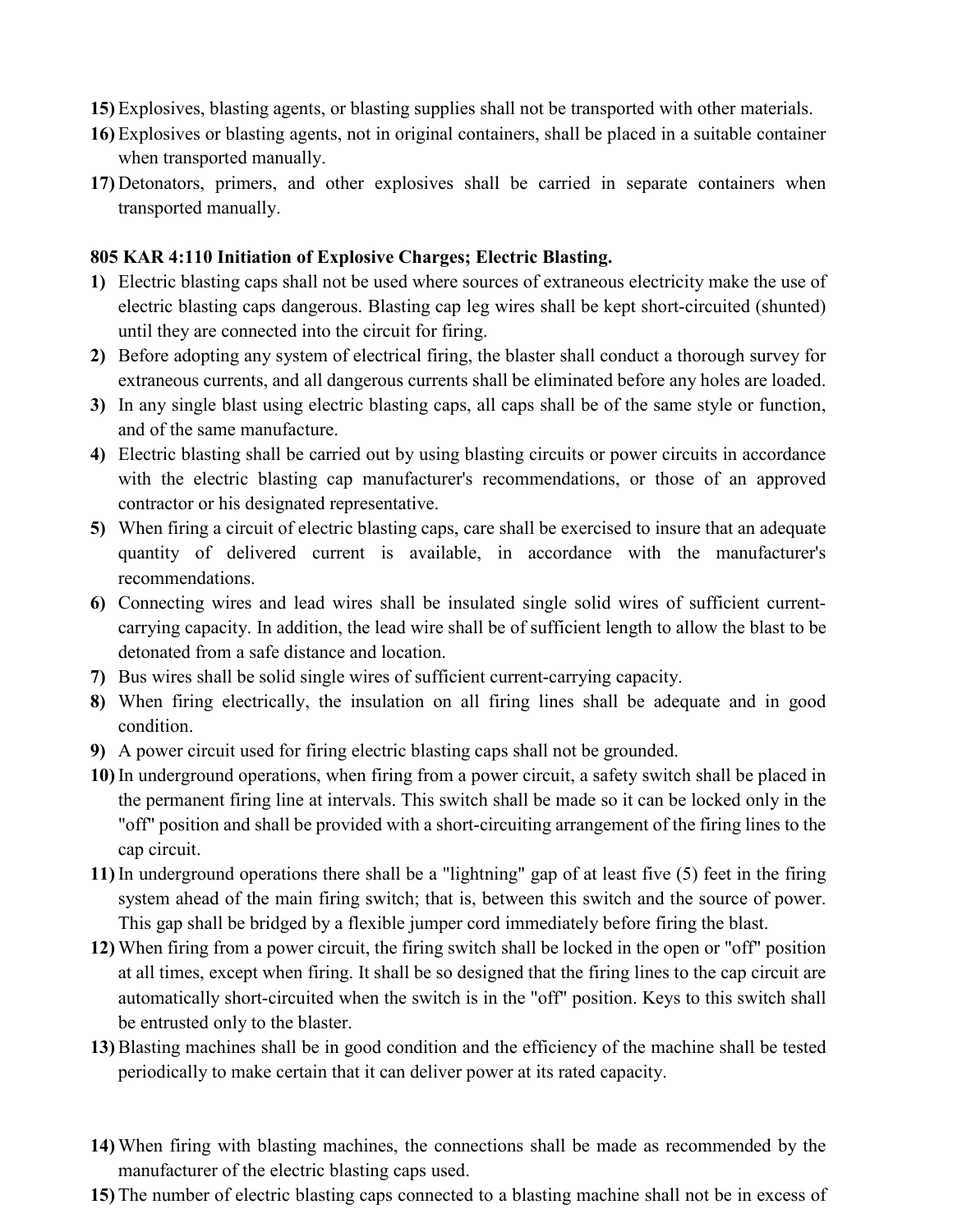its rated capacity. Furthermore, a series circuit shall contain no more caps than the limits recommended by the manufacturer of the electric blasting caps in use.

- **16)** The blaster shall be in charge of the blasting machines and no other person shall connect the leading wires to the machine except under the direction of the blaster.
- **17)** Blasters shall test all electric blasting caps and electric blasting cap circuits by using only a blasting galvanometer, blasting ohmmeter, or blasting multimeter, designed specifically for the purpose of testing individual electric blasting caps and circuits containing electric blasting caps. Such instruments shall be clearly marked as being designed for such purposes, and shall be used in accordance with the manufacturer's recommendations.
- **18)** Whenever the possibility exists that a leading line or blasting wire might be thrown over a live power line by the force of an explosion, care shall be taken to see that the total length of wires are kept too short to hit the lines, or that the wires are securely anchored to the ground. If neither of these requirements can be satisfied, a nonelectric system shall be used.
- **19)** Leading wires shall remain shorted and not be connected to the blasting machine or other source of current until the charge is to be fired.
- **20)** After firing an electric blast from a blasting machine, the leading wires shall be immediately disconnected from the machine and short-circuited.
- **21)** All blasting machines, other than rack-bar and twist type generators, shall have a normally open firing switch equipped with a spring device or other self-returning mechanism that automatically returns it to the non-firing position after the shot has been detonated.
- **22)** Due precautions shall be taken to prevent accidental discharge of electric blasting caps or explosives from current induced by radar, radio transmitters, lightning, adjacent powder lines, dust storms, or other sources of extraneous electricity. These precautions shall include:
	- **a)** The shunting or short-circuiting of detonators in holes which have been primed until wired into the blasting circuit.
	- **b)** The suspension of all blasting operations and removal of persons from the blasting area during the approach and progress of an electric storm.
	- **c)** The prominent display of adequate signs, warning against the use of mobile radio transmitters, on all roads within 1,000 feet of blasting operations. Whenever adherence to the 1,000-foot distance would create an operational handicap, this distance may be modified so long as the modification is adequately designed in compliance with paragraph (e) of this subsection to prevent any premature firing of electric blasting caps. Specimens of signs which satisfy these requirements are as follows:

| <b>Blasting Zone</b> | Turn Off          |
|----------------------|-------------------|
| $1,000$ -ft.         | 2-Way Radio       |
| about 48" X 48"      | about $42" X 36"$ |
|                      |                   |

This paragraph shall not apply to surface mining operations.

**d)** Mobile radio transmitters which are less than 100 feet away from electric blasting caps in other than original containers may be left "on" for receiving purposes, but may only be used to transmit if in compliance with paragraph (e) of this subsection.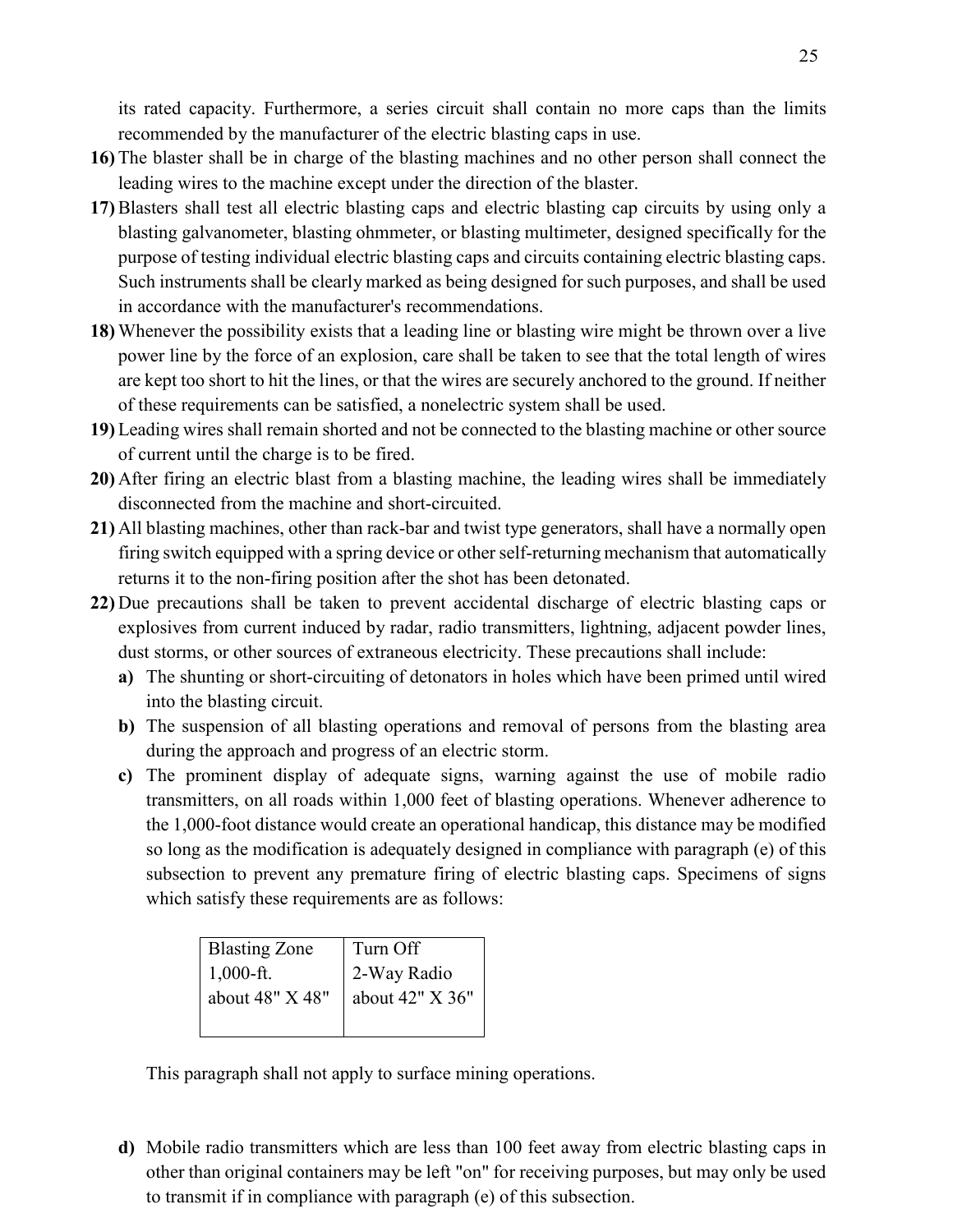- **e)** Compliance with the recommendations of the Institute of Makers of Explosives with regard to blasting in the vicinity of radio transmitters as stipulated in "Safety Guide for the Prevention of Radio Frequency Radiation Hazards in the Use of Commercial Electric Detonators," IME Publication No. 20, December 1988, incorporated herein by reference. This document may be reviewed or copied at the Department for Natural Resources, 300 Sower Boulevard, Frankfort, KY 40601 during normal business hours from 8 a.m. to 4:30 p.m.
- **23)** All electric blasts shall be fired with an electric blasting machine or power source designed specifically for detonating electric blasting caps.
- **24)** In parallel blasting circuits, the circuit shall be wired so that the resistances in all series are balanced.
- **25)** When blasting electrically, a blasting galvanometer, blasting ohmmeter, or blasting multimeter shall be used to test:
	- **a)** Resistance of individual caps, series of caps, or the resistance of multiple balanced series to be connected in parallel prior to their connection to the blasting line;
	- **b)** Continuity of blasting lines prior to the connection of electric blasting cap series; and
	- **c)** Total blasting circuit resistance prior to connection in the power source.
- **26)** Immediately after the blast has been fired, the firing line shall be disconnected from the blasting machine, or where power switches are used, they shall be locked open or in the "off" position.

#### **805 KAR 4:115 Safety Fuses.**

- **1)** The use of a fuse that has been hammered or injured in any way shall be forbidden.
- **2)** The hanging of a fuse on nails or other projections which will cause a sharp bend to be formed in the fuse is prohibited.
- **3)** Before capping safety fuse, a short length shall be cut from the end of the supply reel so as to assure a fresh cut end in each blasting cap.
- **4)** Only a cap crimper of approved design shall be used for attaching blasting caps to safety fuse. Crimpers shall be kept in good repair and accessible to use.
- **5)** No unused cap or short capped fuse shall be placed in any hole to be blasted; such unused detonators shall be removed from the working place and destroyed. This prohibition shall not apply to surface mining operations.
- **6)** No fuse shall be capped or primer made up, in any magazine or near any possible source of ignition.
- **7)** No one shall be permitted to carry detonators or primers of any kind on his person.
- **8)** The minimum length of safety fuse to be used in blasting shall be as required by state law, but shall not be less than thirty (30) inches.
- **9)** At least two (2) men shall be present when multiple cap and fuse blasting is done by hand lighting methods.
- **10)** Not more than twelve (12) fuses shall be lighted by each blaster when hand lighting devices are used. However, when two (2) or more safety fuses in a group are lighted as one (1) by means of igniting cord or other similar fuse lighting devices, they may be considered as one (1) fuse.
- **11)** The so-called "drop fuse" method of dropping or pushing a primer or any explosive with a lighted fuse attached is forbidden.
- **12)** Cap and fuse shall not be used for firing mud-cap charges unless charges are separated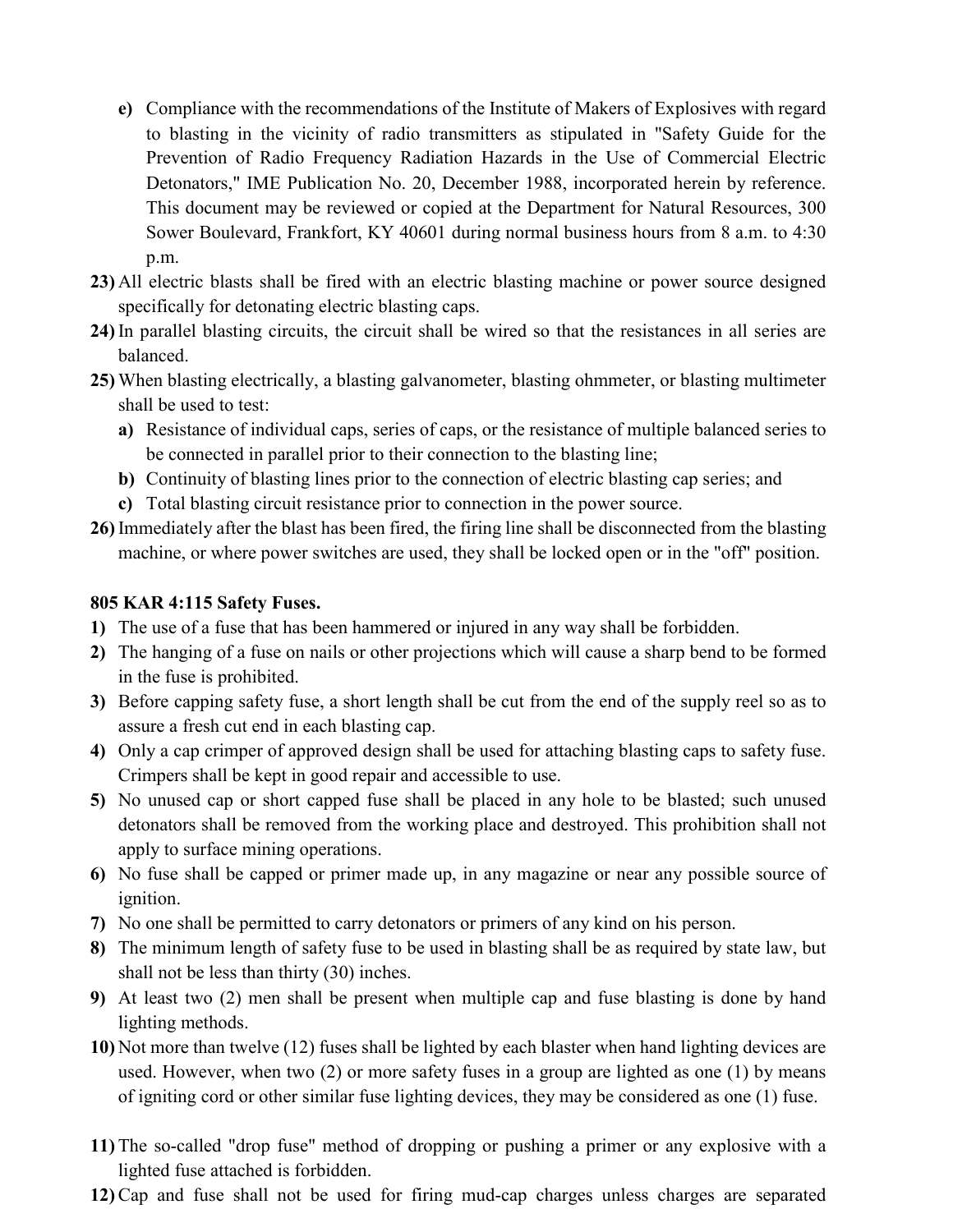sufficiently to prevent one (1) charge from dislodging other shots in the blast.

**13)** When blasting with safety fuses consideration shall be given to the length and burning rate of the fuse. Sufficient time, with a margin of safety, shall always be provided for the blaster to reach a place of safety.

#### **805 KAR 4:120 Detonating Cords.**

- **1)** The blaster shall select a detonating cord consistent with the type and physical condition of the borehole and stemming and the type of explosives used.
- **2)** Detonating cord shall be handled and used with the same respect and care given other explosives.
- **3)** The line of detonating cord extending out of a borehole or from a charge shall be cut from the supply spool before loading the remainder of the borehole or placing additional charges.
- **4)** Detonating cords shall be handled and used with care to avoid damaging or severing the cord during and after loading and hooking-up.
- **5)** Detonating-cord connections shall be competent and positive in accordance with approved and recommended methods. Knot type or other cord-to-cord connections shall be made only with detonating cords in which the explosive core is dry.
- **6)** All detonating-cord trunk lines and branch lines shall be free of loops, sharp kinks, or angles that direct the cord back toward the oncoming line of detonation.
- **7)** All detonating-cord connections shall be inspected before firing the blast.
- **8)** When detonating-cord millisecond-delay connectors or short-interval-delay electric blasting caps are used with detonating cords, such use shall conform strictly with the manufacturer's recommendations.
- **9)** When connecting a blasting cap or an electric blasting cap to a detonating cord, the cap shall be taped or otherwise attached securely along the side or the end of the detonating cord, with the end of the cap containing the explosive charge pointed in the direction in which the detonation is to proceed.
- **10)** Detonators for firing the trunk line shall not be attached to the detonating cord until everything else is in readiness for the blast.
- **11)** All trunk lines of detonating cord shall be covered if located within 800 feet of any public highway, dwelling house, public building, school, church, commercial or institutional building.
- **12)** When the use of detonating cord would cause severe concussion, the department may cause all trunk lines to be covered by a minimum of six (6) inches of loose earth.

#### **805 KAR 4:125 Firing the Blast.**

**1)** A code of blasting signals equivalent to Table U-1 shall be posted at one (1) or more conspicuous places at the operations, and all employees shall be required to familiarize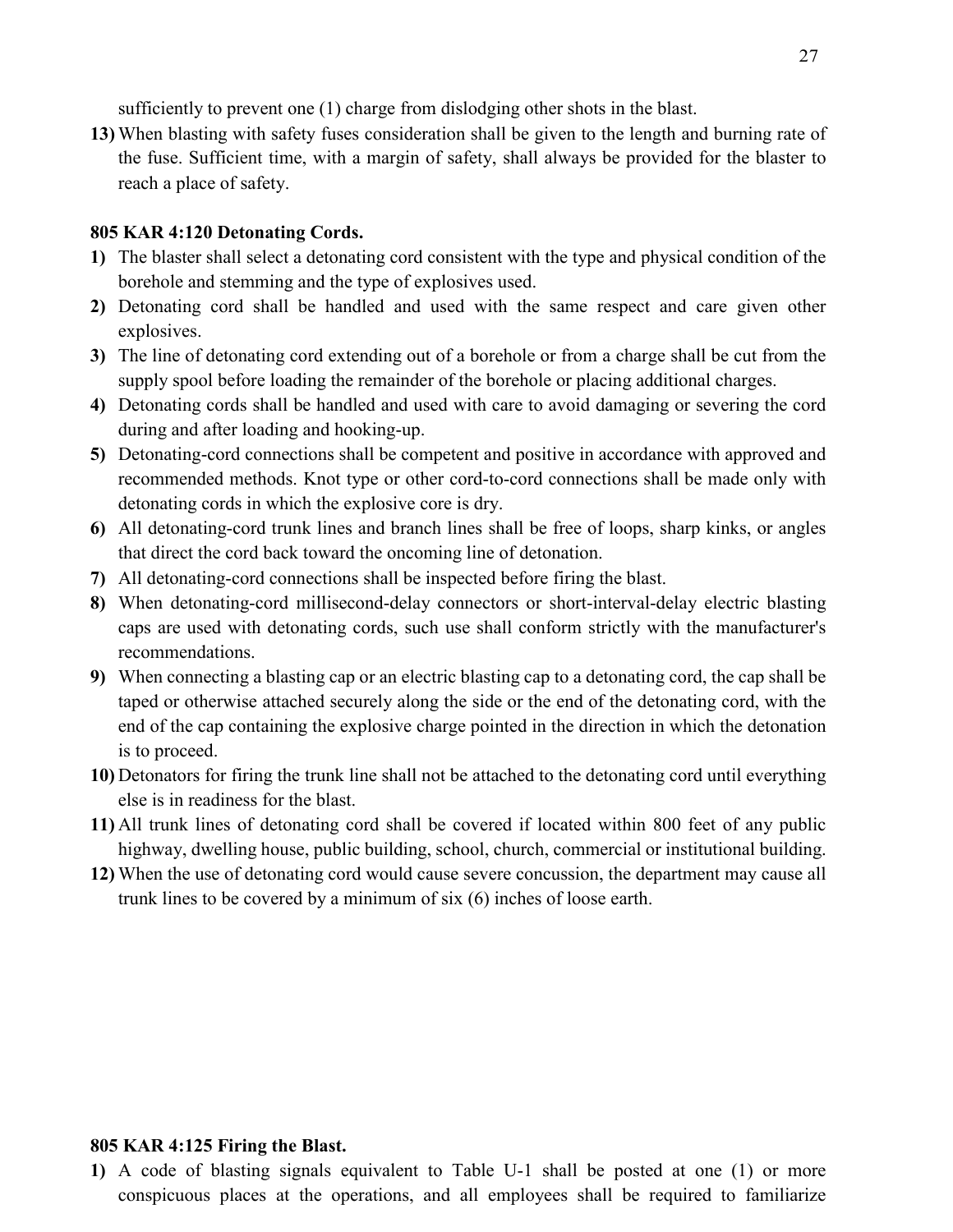themselves with the code and conform to it. The blaster shall ensure that this code is communicated clearly to all persons who may enter the danger zone surrounding the blast area. Danger signs shall be placed at all entrances to the blast area.

### **TABLE U-1**

**WARNING SIGNAL -** A one (1) minute series of long blasts five (5) minutes prior to the blast signal.

**BLAST SIGNAL -** A series of short blasts one (1) minute prior to the detonation.

**ALL CLEAR SIGNAL -** A prolonged blast following the inspection of the blast area.

- **2)** The device used to issue the warning signals shall be loud enough to be heard by all per-sons in the danger zone around the blast, and shall have a sound distinctive enough to be readily identified. Ordinary truck and automobile horns shall not be used as warning signals.
- **3)** Before a blast is fired, the blaster in charge shall:
	- **a)** Make certain that all surplus explosives are in a safe place;
	- **b)** Make certain that all persons, vehicles, and equipment are at a safe distance or under sufficient cover; and
	- **c)** Give a loud warning signal.
- **4)** No person shall remain in an area within the danger zone after being requested to leave by the blaster in charge or by a state explosives and blasting inspector.
- **5)** Flagmen shall be safely stationed on highways which pass through the danger zone to stop traffic during blasting operations.
- **6)** It shall be the duty of the blaster to fix the time of blasting and to determine the area constituting the danger zone around the blast within which the warning signals shall be audible.
- **7)** If necessary for public safety, the department may require the blaster to submit a written plan describing the warning signals, notification procedures, and access control methods to be used on a particular blast site.
- **8)** Before firing an underground blast, warning shall be given, and all possible entries into the blasting area and any entrances to any working place where a drift, raise or other opening is about to hole through, shall be carefully guarded. The blaster shall make sure that all persons are out of the blast area before detonating a blast.

#### **805 KAR 4:130 Underwater Blasting.**

- **1)** A blaster shall conduct all blasting operations, and no shot shall be fired without his approval.
- **2)** Loading tubes and casings of dissimilar metals shall not be used because of possible electric transient currents from galvanic action of the metals and water.
- **3)** Only water-resistant blasting caps and detonating cords shall be used for all marine blasting. Loading shall be done through a nonsparking metal loading tube when tube is necessary.
- **4)** No blast shall be fired while any vessel under way is closer than 1,500 feet to the blasting area. Those on board vessels or crafts moored or anchored within 1,500 feet shall be notified before the blast is fired.
- **5)** No blast shall be fired while any swimming or diving operations are in progress in the vicinity of the blasting area. If such operations are in progress, signals and arrangements shall be agreed upon to assure that no blast shall be fired while any person is in the water.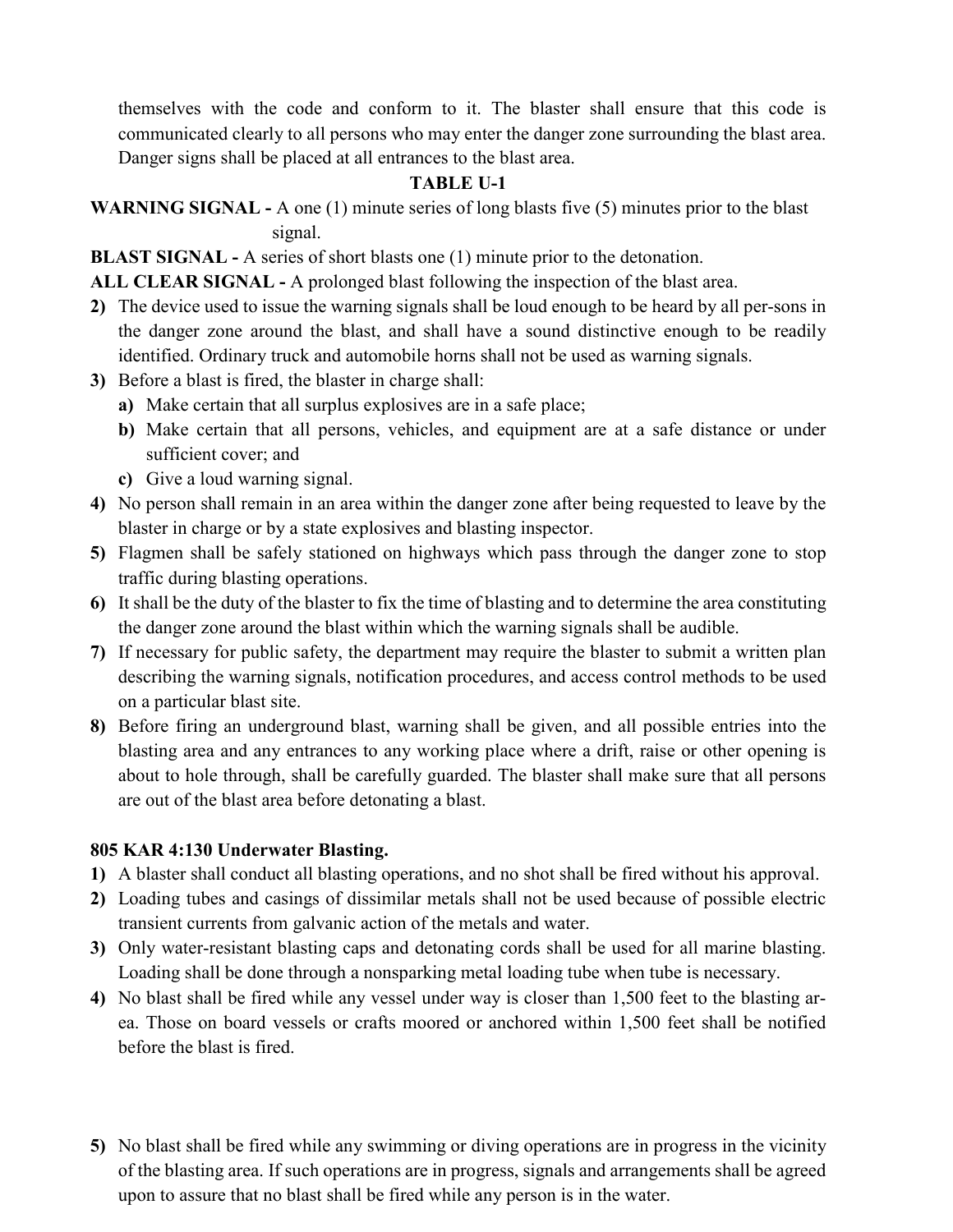- **6)** Blasting flags shall be displayed.
- **7)** The storage and handling of explosives aboard vessels used in underwater blasting operations shall be according to the provisions outlined herein on handling and storing explosives.
- **8)** When more than one (1) charge is placed underwater, a float device shall be attached to an element of each charge in such a manner that it will be released by the firing. Misfires shall be handled in accordance with the requirements of 805 KAR 4:140.

## **805 KAR 4:140 Misfires.**

- **1)** If a misfire is found, the blaster shall guard the blasting area and exclude all employees from the danger zone.
- **2)** No other work shall be done except that necessary to remove the hazard of the misfire and only those employees necessary to do the work shall remain in the danger zone.
- **3)** No attempt shall be made to extract explosives from any charged or misfired hole; a new primer shall be put in and the hole re-blasted. If re-firing on the misfired hole presents a hazard, the explosives may be removed by washing out with water or, if the misfire is under water, blown out with air.
- **4)** If there is a misfire while using cap and fuse, all employees shall remain away from the charge for at least one (1) hour.
- **5)** If electric blasting caps have been used, employees shall not return to misfired holes for at least fifteen (15) minutes.
- **6)** If a completely nonelectric initiation system, other than safety fuse, has been used, persons shall not return to a misfired hole for at least fifteen (15) minutes.
- **7)** Drilling, digging, or picking shall not be permitted until all missed holes have been detonated or the authorized representative has approved that work can proceed.
- **8)** A misfire shall be handled under the direction of the blaster in charge. All connections shall be carefully traced and a search made for unexploded charges

## **805 KAR 4:145 Inspection After Blasting.**

- **1)** Immediately after the blast has been fired, the firing line shall be disconnected from the blasting machine, or where power switches are used, they shall be locked open or in the "off" position.
- **2)** Sufficient time shall be allowed, not less than fifteen (15) minutes in tunnels, for the smoke and fumes to leave the blasted area before returning to the shot. An inspection of the area and the surrounding rubble shall be made by the blaster to determine if all charges have been exploded be-fore employees are allowed to return to the operation

## **805 KAR 4:150 Variances.**

- **1)** The commissioner may grant variances From 805 KAR 4:010 to 805 KAR 4:150 if it can be demonstrated said variance improves safety conditions; or that said variance will provide such safe conditions as those which would prevail if there was compliance with the standard.
- **2)** Such a variance may be modified or revoked by the commissioner.

## **805 KAR 4:155 Ground Vibration Standards for Surface Coal Mines.**

**1)** The maximum allowable peak particle velocity for ground vibration measured at the location of the nearest dwelling, public building, church or commercial building shall not exceed the limits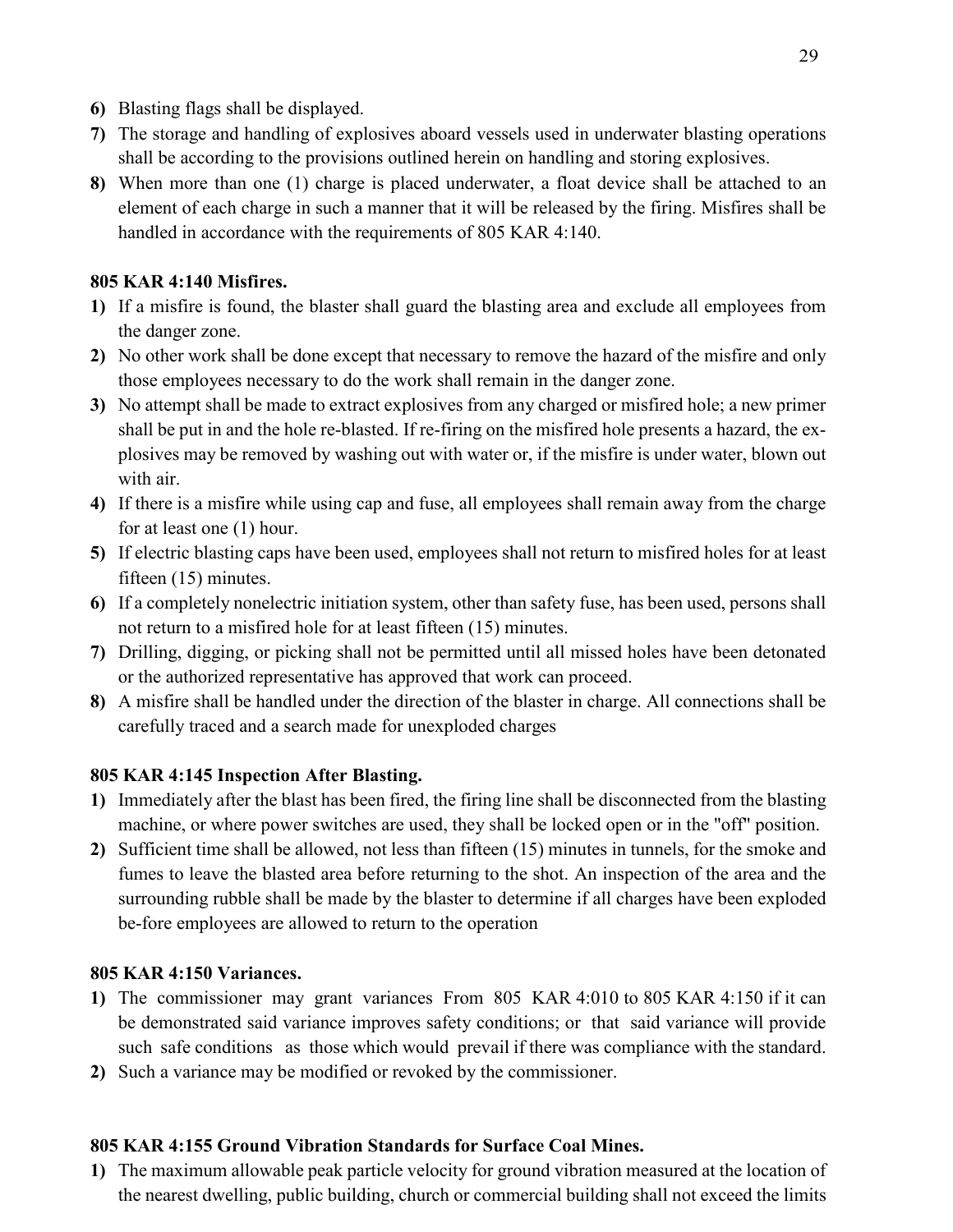| <b>TABLE 1. PEAK PARTICLE VELOCITY</b> |                           |  |  |  |
|----------------------------------------|---------------------------|--|--|--|
| Distance from                          | Maximum peak particle     |  |  |  |
| blasting site in feet                  | velocity in inches/second |  |  |  |
| 0 to 300                               | 1.25                      |  |  |  |
| 301 to 5000                            | 1.0                       |  |  |  |
| 5001 and beyond                        | 0.75                      |  |  |  |

established in Table 1 as follows:

- **2)** The peak particle velocity specified in this section shall be measured in three (3) mutually perpendicular directions, and the maximum allowable limits shall apply to each of these measurements.
- **3)** The ground vibration limits shall not apply to property owned by the coal mine, or to property on which the owner gives a written waiver to exceed the maximum allowable limits.

#### **Section 2.**

**1)** In place of the limits established in Section 1 of this administrative regulation, a blaster may elect to comply with the following graph limiting peak particle velocity based upon the frequency content of the blast vibration. If this criterion is chosen to limit vibration levels, the method of monitoring the vibrations and calculating the frequency content shall be approved by the department before its implementation by the blaster.



**2)** Unless the blaster uses a seismograph on every blast to demonstrate compliance with the maximum allowable limits established in section 1, or has been granted a modified scale distance factor by the department, he must comply with the scale distance equations in Table 2 as follows:

#### TABLE 2. SCALE DISTANCE EQUATIONS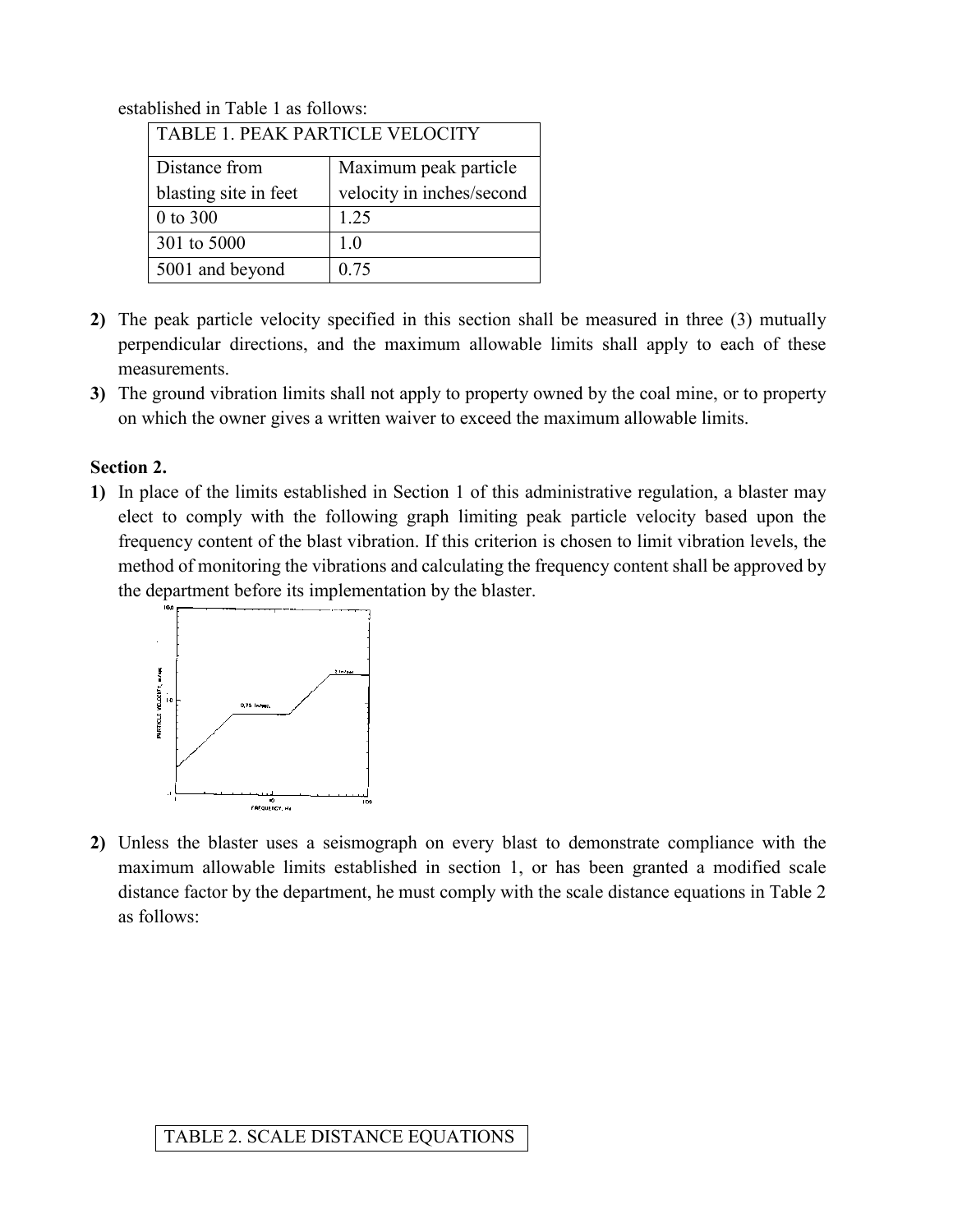| Distance from blasting | Scale distance |
|------------------------|----------------|
| site in feet           | equations      |
| 0 to 300               | $W = (D/50)2$  |
|                        |                |
| 301 to 5000            | $W = (D/55)2$  |
| 5001 and beyond        | $W = (D/65)2$  |

Where:

 $W =$  the maximum weight of explosives that can be detonated per delay period.

 $D =$  the distance in feet from the blast to the nearest dwelling, public building, school, church, commercial or institutional building.

**3)** If a blaster considers the table of scale distance equations in subsection (2) of this section too conservative, he may petition the department for a modified table for blasting operations at a particular site. Such a petition shall include seismograph reports demonstrating that any modified scale distance equations would not cause the predicted ground vibration to exceed the peak particle velocity limits established in Section 1 of this administrative regulation.

#### **805 KAR 4:160 Airblast.**

- **1)** Maximum allowable airblast at any dwelling, public building, school, church, commercial or institutional building shall not exceed 129 decibels when measured by an instrument having a flat frequency response  $(+/- 3$  decibels) over a range of at least 6 to 200 hertz. If the airblast is measured with an instrument having a flat frequency response (+/- 3 decibels) over a range of at least 2 to 200 hertz, the corresponding limit is 133 decibels.
- **2)** If the department believes that the airblast from a blasting operation is exceeding or threatening to exceed the limits in subsection (1), it may require that the blaster monitor the air airblast for a specified period.
- **3)** The blaster shall take precautions, including the adequate confinement of all explosive materials, to ensure that the airblast limits in subsection (1) of this section are met.
- **4)** The department may require lower limits than those specified in subsection 1 in the vicinity of buildings with increased susceptibility to damage from airblast, such as those with large plate glass windows, or in areas where excessive airblast could be deemed unacceptable, such as near hospitals or schools.

#### **805 KAR 4:165 Use of Nonelectric Initiation Systems**

- **1)** All nonelectric initiation systems and components of these systems shall be used in accordance with their manufacturer's recommendations and instructions.
- **2)** All members of the blasting crew shall be instructed in the safe use of the initiation system and its components. It shall be the duty of the blaster in charge to provide adequate on-the-job training and supervision in the safe use of such system.
- **3)** No tool shall be used to pry on any component containing a detonator, nor shall any tool be used to open, close, fasten, or clean out any connector containing a detonator of detonating device.
- **4)** Components of any initiating system shall be used as originally manufactured; no one shall attempt to modify or alter any component of an initiation system. Components, which are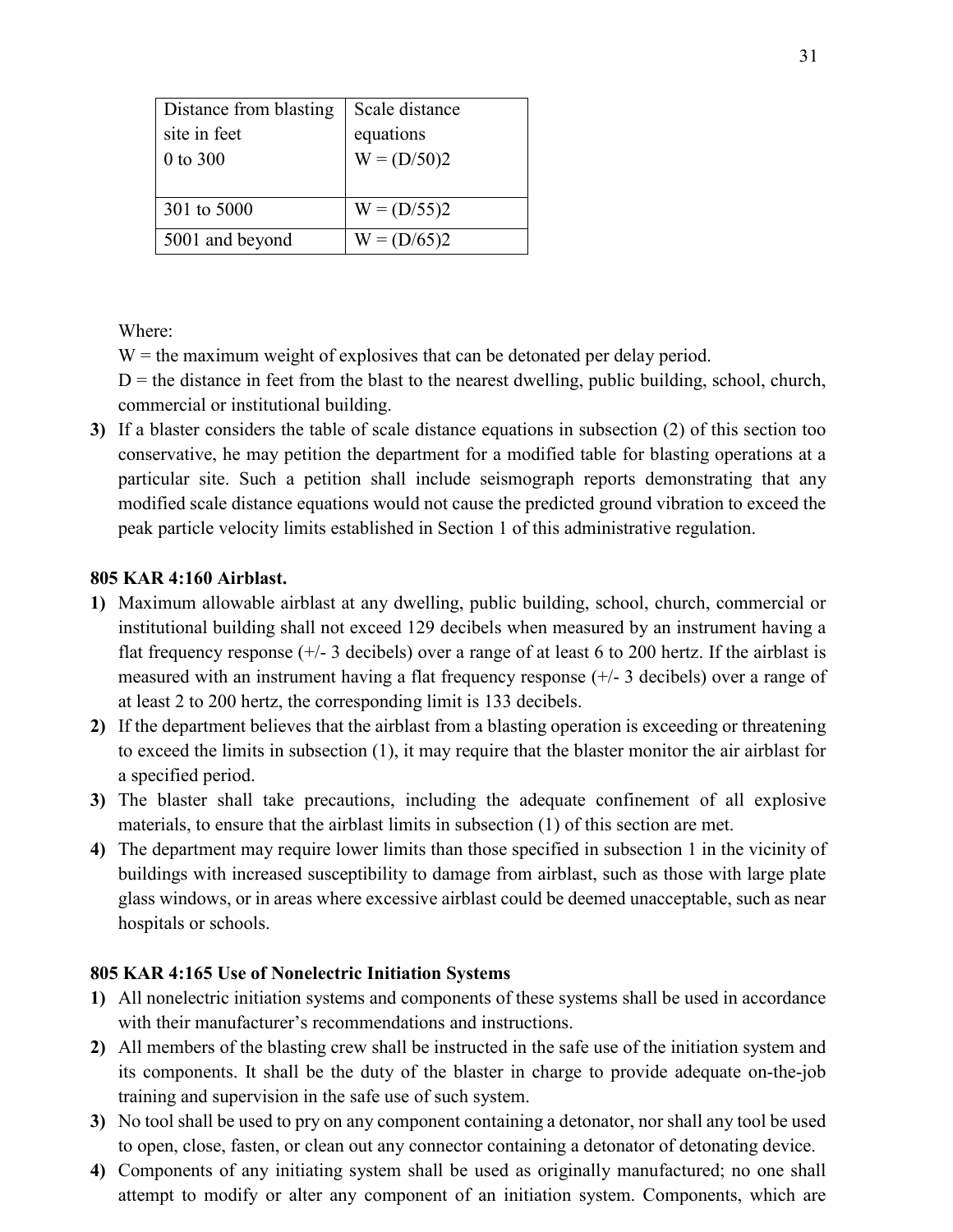defective, damaged, or incompatible, shall not be used, but should be returned to the manufacturer or properly destroyed.

- **5)** When using surface components which detonate and throw shrapnel, such components shall be covered with adequate amounts of earth of other materials to prevent cut-offs and misfires.
- **6)** All blasting operations shall cease during the approach and progress of a thunderstorm, regardless of the type of initiation system in use.
- **7)** All detonators shall be completely embedded inside the primer cartridge, and securely fastened in a manner to prevent excessive tension or bending of the cord or tube.
- **8)** When and explosive bulk truck or other vehicle is operated on a blast site, care shall be taken to ensure that the vehicle is not driven over the tubing, connectors of any surface delay component. Precautions shall be made to protect these elements before the vehicle is operated on the blast site.
- **9)** When using a system with surface delays or detonators, any row of holes near a highwall where there is a danger of falling rocks shall be connected into the shot last.
- **10)** In multiple row blasts, the initiation system shall not be connected from row to row until all drilling and loading have been completed. In single row blasts, the components shall not be connected from hole to hole until all drilling and loading are completed.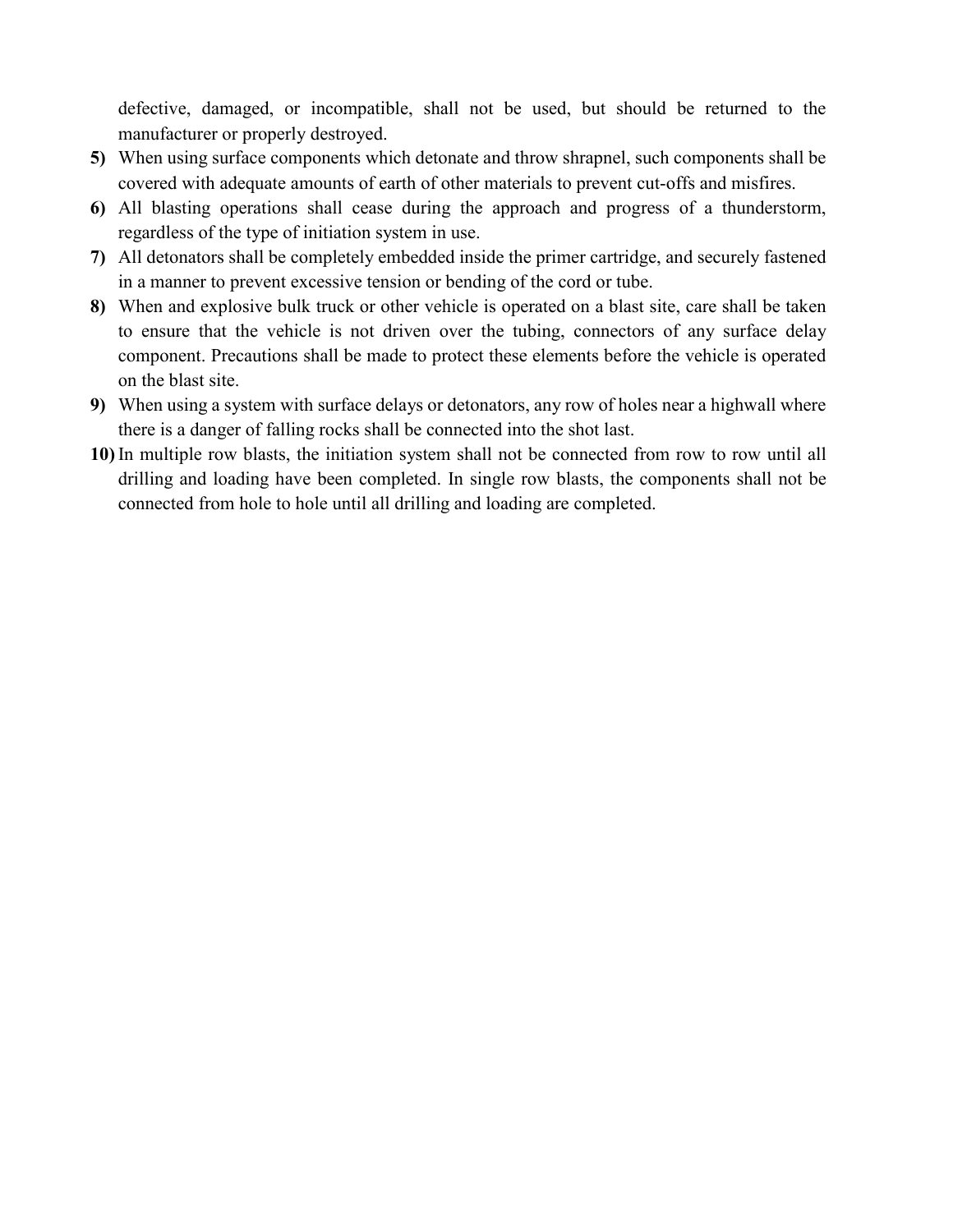# **APPENDIX A Electronic Code of Federal Regulations (e-CFR), Title 27, Subpart K-Storage**

#### **§ 555.201 General.**

**(a)** Section 842(j) of the Act and § 555.29 of this part require that the storage of explosive materials by any person must be in accordance with the regulations in this part. Further, section 846 of this Act authorizes regulations to prevent the recurrence of accidental explosions in which explosive materials were involved. The storage standards prescribed by this subpart confer no right or privileges to store explosive materials in a manner contrary to State or local law.

**(b)** The Director may authorize alternate construction for explosives storage magazines when it is shown that the alternate magazine construction is substantially equivalent to the standards of safety and security contained in this subpart. Any alternate explosive magazine construction approved by the Director prior to August 9, 1982, will continue as approved unless notified in writing by the Director. Any person intending to use alternate magazine construction shall submit a letter application to the Director, Industry Operations for transmittal to the Director, specifically describing the proposed magazine. Explosive materials may not be stored in alternate magazines before the applicant has been notified that the application has been approved.

**(c)** A licensee or permittee who intends to make changes in his magazines, or who intends to construct or acquire additional magazines, shall comply with § 555.63.

**(d)** The regulations set forth in §§ 555.221 through 555.224 pertain to the storage of display fireworks, pyrotechnic compositions, and explosive materials used in assembling fireworks and articles pyrotechnic.

**(e)** [Reserved]

**(f)** Any person who stores explosive materials shall notify the authority having jurisdiction for fire safety in the locality in which the explosive materials are being stored of the type, magazine capacity, and location of each site where such explosive materials are stored. Such notification shall be made orally before the end of the day on which storage of the explosive materials commenced and in writing within 48 hours from the time such storage commenced.

#### **§ 555.202 Classes of Explosive Materials.**

For purposes of this part, there are three classes of explosive materials. These classes, together with the description of explosive materials comprising each class, are as follows:

**(a) High explosives.** Explosive materials which can be caused to detonate by means of a blasting cap when unconfined, (for example, dynamite, flash powders, and bulk salutes).

**(b) Low explosives.** Explosive materials which can be caused to deflagrate when confined (for example, black powder, safety fuses, igniters, igniter cords, fuse lighters, and "display fireworks" classified as UN0333, UN0334, or UN0335 by the U.S. Department of Transportation regulations at 49 CFR 172.101, except for bulk salutes).

**(c) Blasting agents.** (For example, ammonium nitrate-fuel oil and certain water-gels (see also § 555.11).

#### **§ 555.203 Types of Magazines.**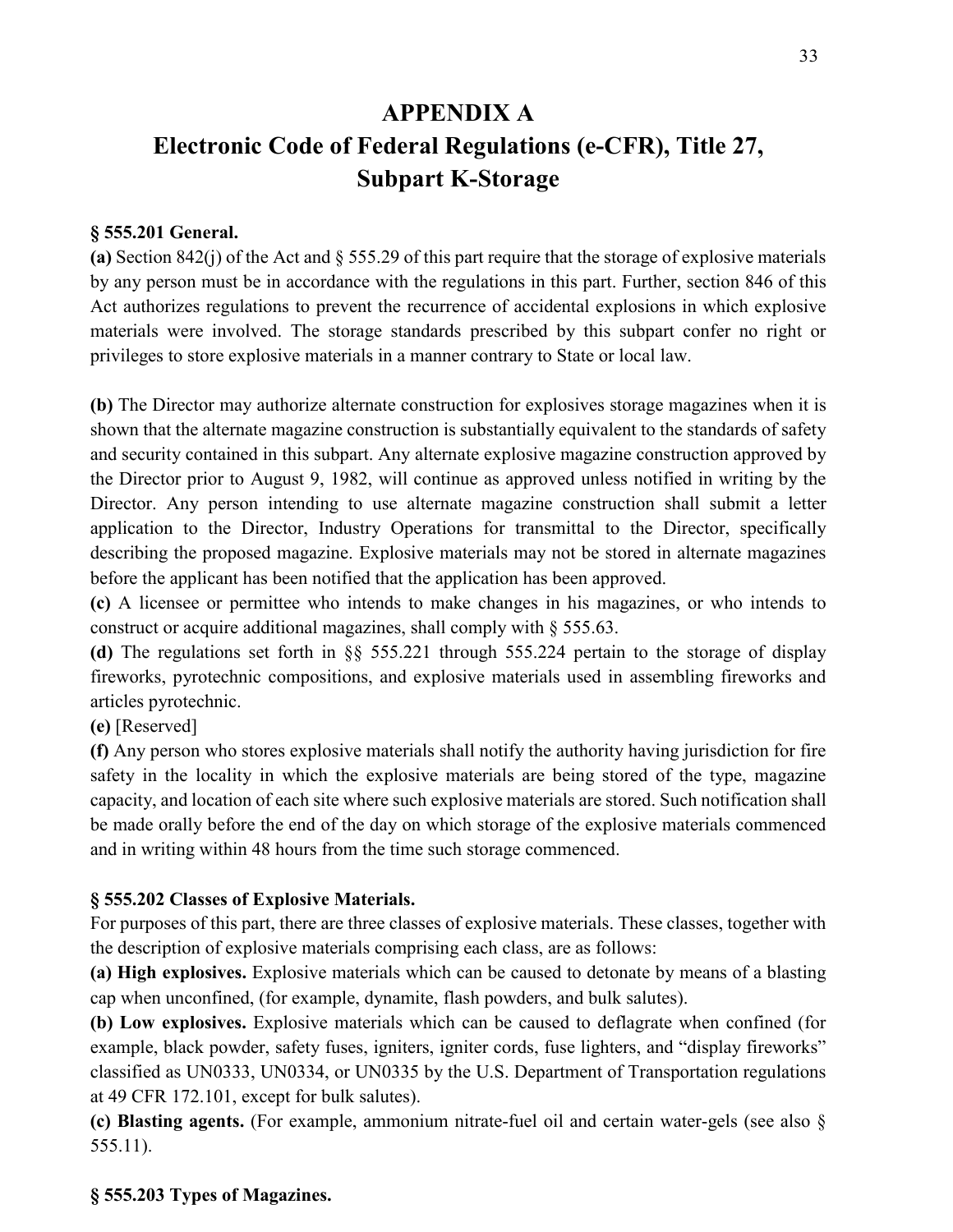For purposes of this part, there are five types of magazines. These types, together with the classes of explosive materials, as defined in § 555.202, which will be stored in them, are as follows:

**(a) Type 1 magazines.** Permanent magazines for the storage of high explosives, subject to the limitations prescribed by §§ 555.206 and 555.213. Other classes of explosive materials may also be stored in type 1 magazines.

**(b) Type 2 magazines.** Mobile and portable indoor and outdoor magazines for the storage of high explosives, subject to the limitations prescribed by §§ 555.206, 555.208(b), and 555.213. Other classes of explosive materials may also be stored in type 2 magazines.

**(c) Type 3 magazines.** Portable outdoor magazines for the temporary storage of high explosives while attended (for example, a "day-box"), subject to the limitations prescribed by §§ 555.206 and 555.213. Other classes of explosives materials may also be stored in type 3 magazines.

**(d) Type 4 magazines.** Magazines for the storage of low explosives, subject to the limitations prescribed by §§ 555.206(b), 555.210(b), and 555.213. Blasting agents may be stored in type 4 magazines, subject to the limitations prescribed by §§ 555.206(c), 555.211(b), and 555.213. Detonators that will not mass detonate may also be stored in type 4 magazines, subject to the limitations prescribed by §§ 555.206(a), 555.210(b), and 555.213.

**(e) Type 5 magazines.** Magazines for the storage of blasting agents, subject to the limitations prescribed by §§ 555.206(c), 555.211(b), and 555.213.

## **§ 555.204 Inspection of Magazines.**

Any person storing explosive materials shall inspect his magazines at least every seven days. This inspection need not be an inventory, but must be sufficient to determine whether there has been unauthorized entry or attempted entry into the magazines, or unauthorized removal of the contents of the magazines.

## **§ 555.205 Movement of Explosive Materials.**

All explosive materials must be kept in locked magazines meeting the standards in this subpart unless they are:

**(a)** In the process of manufacture;

**(b)** Being physically handled in the operating process of a licensee or user;

**(c)** Being used; or

**(d)** Being transported to a place of storage or use by a licensee or permittee or by a person who has lawfully acquired explosive materials under § 555.106.

## **§ 555.206 Location of Magazines.**

**(a)** Outdoor magazines in which high explosives are stored must be located no closer to inhabited buildings, passenger railways, public highways, or other magazines in which high explosives are stored, than the minimum distances specified in the table of distances for storage of explosive materials in § 555.218.

**(b)** Outdoor magazines in which low explosives are stored must be located no closer to inhibited buildings, passenger railways, public highways, or other magazines in which explosive materials are stored, than the minimum distances specified in the table of distances for storage of low explosives in § 555.219, except that the table of distances in § 555.224 shall apply to the storage of display fireworks. The distances shown in § 555.219 may not be reduced by the presence of barricades.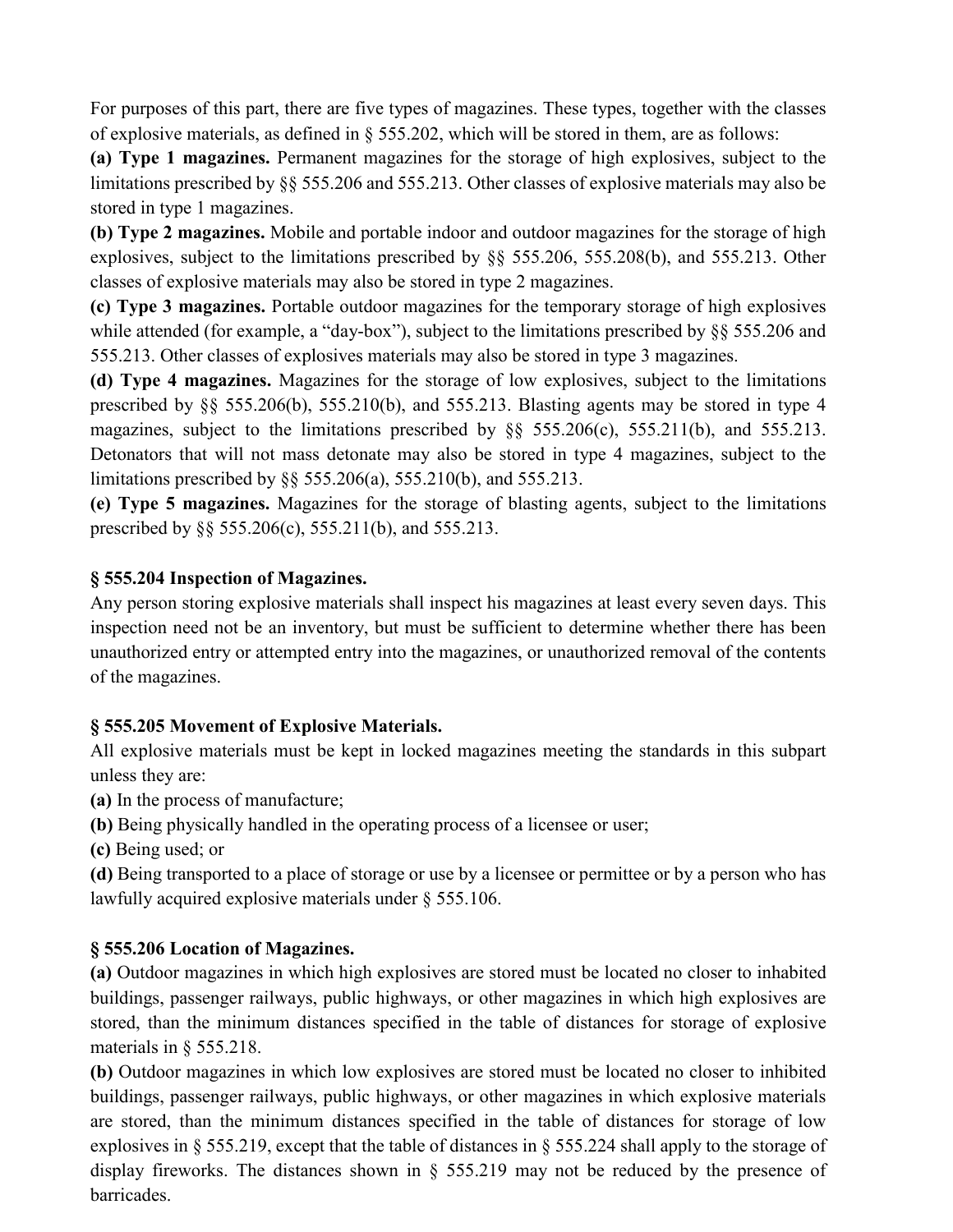**(c)(1)** Outdoor magazines in which blasting agents in quantities of more than 50 pounds are stored must be located no closer to inhabited buildings, passenger railways, or public highways than the minimum distances specified in the table of distances for storage of explosive materials in § 555.218.

**(2)** Ammonium nitrate and magazines in which blasting agents are stored must be located no closer to magazines in which high explosives or other blasting agents are stored than the minimum distances specified in the table of distances for the separation of ammonium nitrate and blasting agents in § 555.220. However, the minimum distances for magazines in which explosives and blasting agents are stored from inhabited buildings, etc., may not be less than the distances specified in the table of distances for storage of explosives materials in § 555.218.

#### **§ 555.207 Construction of Type 1 Magazines.**

A type 1 magazine is a permanent structure: a building, an igloo or "Army-type structure", a tunnel, or a dugout. It is to be bullet-resistant, fire-resistant, weather-resistant, theft-resistant, and ventilated.

**(a) Buildings.** All building type magazines are to be constructed of masonry, wood, metal, or a combination of these materials, and have no openings except for entrances and ventilation. The ground around building magazines must slope away for drainage or other adequate drainage provided.

**(1)** Masonry wall construction. Masonry wall construction is to consist of brick, concrete, tile, cement block, or cinder block and be not less than 6 inches in thickness. Hollow masonry units used in construction must have all hollow spaces filled with well-tamped, coarse, dry sand or weak concrete (at least a mixture of one part cement and eight parts of sand with enough water to dampen the mixture while tamping in place). Interior walls are to be constructed of, or covered with, a non-sparking material.

**(2)** Fabricated metal wall construction. Metal wall construction is to consist of sectional sheets of steel or aluminum not less than number 14-gauge, securely fastened to a metal framework. Metal wall construction is either lined inside with brick, solid cement blocks, hardwood not less than four inches thick, or will have at least a six inch sand fill between interior and exterior walls. Interior walls are to be constructed of, or covered with, a non-sparking material.

**(3)** Wood frame wall construction. The exterior of outer wood walls is to be covered with iron or aluminum not less than number 26-gauge. An inner wall of, or covered with non-sparking material will be constructed so as to provide a space of not less than six inches between the outer and inner walls. The space is to be filled with coarse, dry sand or weak concrete.

**(4)** Floors. Floors are to be constructed of, or covered with, a non-sparking material and shall be strong enough to bear the weight of the maximum quantity to be stored. Use of pallets covered with a non-sparking material is considered equivalent to a floor constructed of or covered with a non-sparking material.

**(5)** Foundations. Foundations are to be constructed of brick, concrete, cement block, stone, or wood posts. If piers or posts are used, in lieu of a continuous foundation, the space under the buildings is to be enclosed with metal.

**(6)** Roof. Except for buildings with fabricated metal roofs, the outer roof is to be covered with no less than number 26-guage iron or aluminum, fastened to at least 7/8 inch sheathing.

**(7)** Bullet-resistant ceilings or roofs. Where it is possible for a bullet to be fired directly through the roof and into the magazine at such an angle that the bullet would strike the explosives within,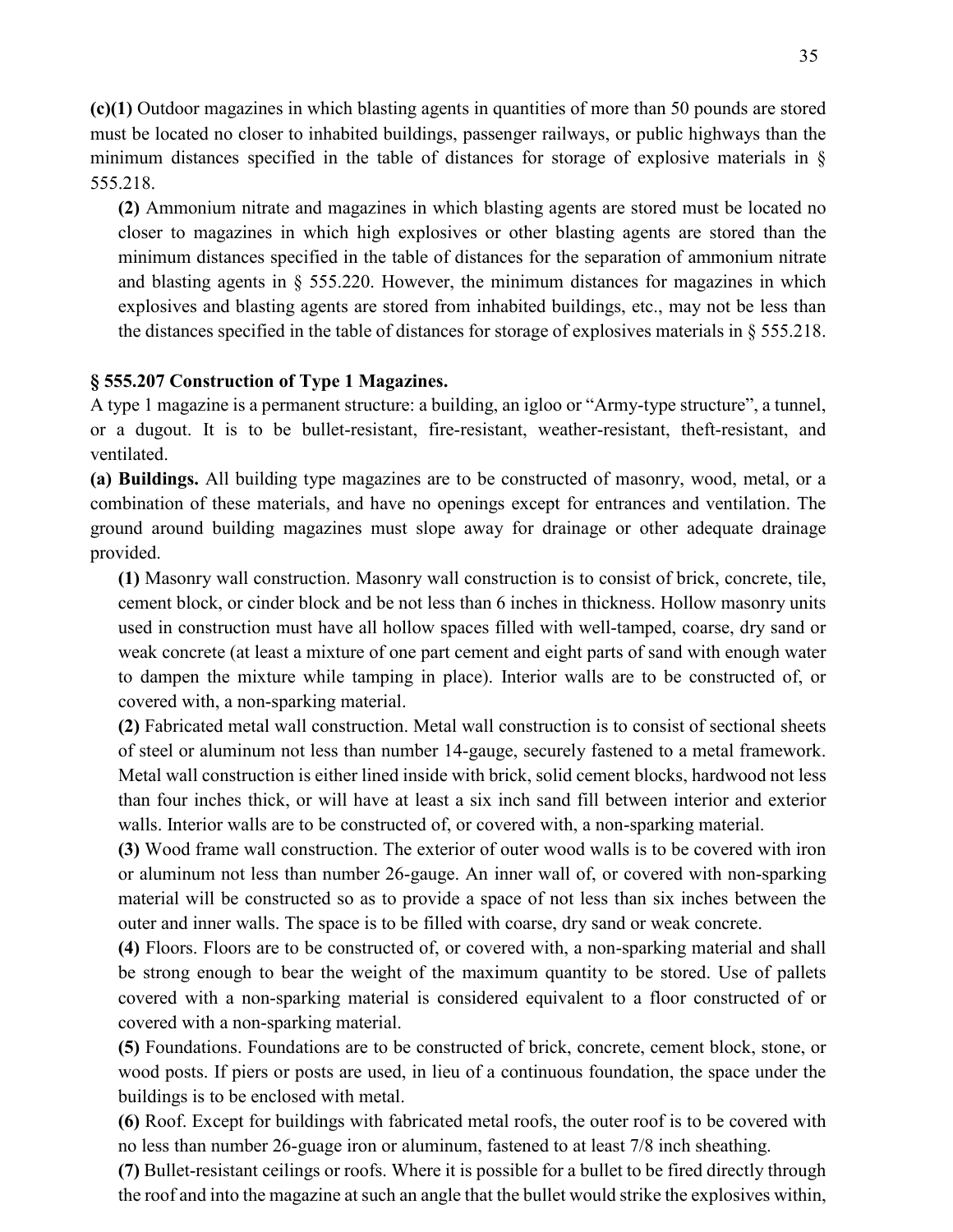the magazine is to be protected by one of the following methods:

**(i)** A sand tray lined with a layer of building paper, plastic, or other nonporous material, and filled with not less than four inches of coarse, dry sand, and located at the tops of inner walls covering the entire ceiling area, except that portion necessary for ventilation.

**(ii)** A fabricated metal roof constructed of 3/16-inch plate steel lined with four inches of hardwood. (For each additional 1/16 inch of plate steel, the hardwood lining may be decreased one inch.)

**(8)** Doors. All doors are to be constructed of not less than 1/4 inch plate steel and lined with at least two inches of hardwood. Hinges and hasps are to be attached to the doors by welding, riveting or bolting (nuts on inside of door). They are to be installed in such a manner that the hinges and hasps cannot be removed when the doors are closed and locked.

**(9)** Locks. Each door is to be equipped with (i) two mortise locks; (ii) two padlock fastened in separate hasps and staples; (iii) a combination of a mortise lock and a padlock; (iv) a mortise lock that requires two keys to open; or  $(v)$  a three-point lock. Padlocks must have at least five tumblers and a casehardened shackle of at least 3/8 inch diameter. Padlocks must be protected with not less than 1/4 inch steel hoods constructed so as to prevent sawing or lever action on the locks, hasps, and staples. These requirements do not apply to magazine doors that are adequately secured on the inside by means of a bolt, lock, or bar that cannot be actuated from the outside.

**(10)** Ventilation. Ventilation is to be provided to prevent dampness and heating of stored explosive materials. Ventilation openings must be screened to prevent the entrance of sparks. Ventilation openings in side walls and foundations must be offset or shielded for bullet-resistant purposes. Magazines having foundation and roof ventilators with the air circulating between the side walls and the floors and between the side walls and the ceiling must have a wooden lattice lining or equivalent to prevent the packages of explosive materials from being stacked against the side walls and blocking the air circulation.

**(11)** Exposed metal. No sparking material is to be exposed to contact with the stored explosive materials. All ferrous metal nails in the floor and side walls, which might be exposed to contact with explosive materials, must be blind nailed, countersunk, or covered with a nonsparking lattice work or other nonsparking material.

**(b) Igloos, "Army-type structures", tunnels, and dugouts.** Igloo, "Army-type structure", tunnel, and dugout magazines are to be constructed of reinforced concrete, masonry, metal, or a combination of these materials. They must have an earthmound covering of not less than 24 inches on the top, sides and rear unless the magazine meets the requirements of paragraph (a)(7) of this section. Interior walls and floors must be constructed of, or covered with, a nonsparking material. Magazines of this type are also to be constructed in conformity with the requirements of paragraph  $(a)(4)$  and paragraphs  $(a)(8)$  through  $(11)$  of this section.

#### **§ 555.208 Construction of Type 2 Magazines.**

A type 2 magazine is a box, trailer, semitrailer, or other mobile facility.

#### **(a) Outdoor magazines -**

**(1)** General. Outdoor magazines are to be bullet-resistant, fire-resistant, weather-resistant, theftresistant, and ventilated. They are to be supported to prevent direct contact with the ground and, if less than one cubic yard in size, must be securely fastened to a fixed object. The ground around outdoor magazines must slope away for drainage or other adequate drainage provided.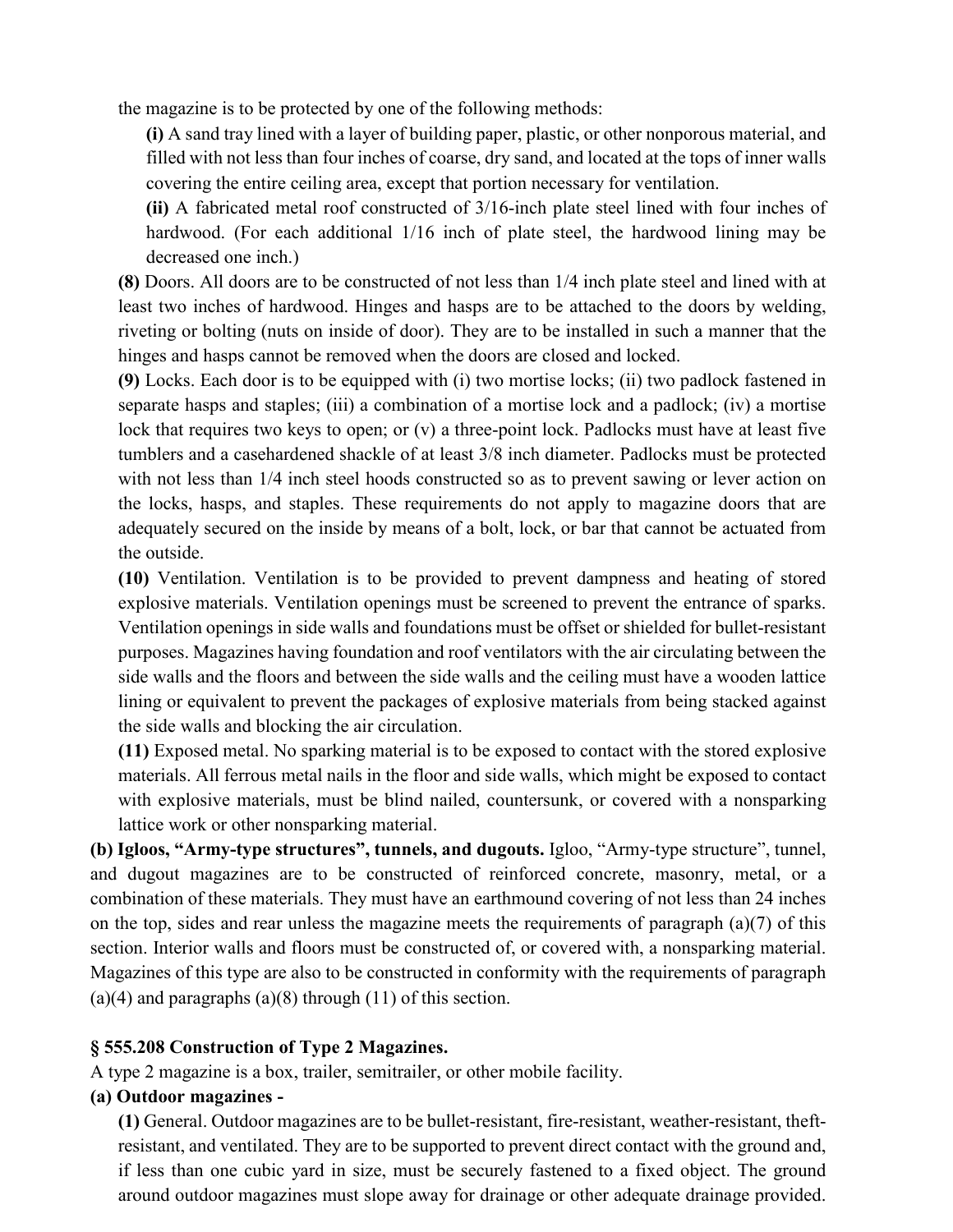When unattended, vehicular magazines must have wheels removed or otherwise effectively immobilized by kingpin locking devices or other methods approved by the Director.

**(2)** Exterior construction. The exterior and doors are to be constructed of not less than 1/4-inch steel and lined with at least two inches of hardwood. Magazines with top openings will have lids with water-resistant seals or which overlap the sides by at least one inch when in a closed position.

**(3)** Hinges and hasps. Hinges and hasps are to be attached to doors by welding, riveting, or bolting (nuts on inside of door). Hinges and hasps must be installed so that they cannot be removed when the doors are closed and locked.

**(4)** Locks. Each door is to be equipped with (i) two mortise locks; (ii) two padlocks fastened in separate hasps and staples; (iii) a combination of a mortise lock and a padlock; (iv) a mortise lock that requires two keys to open; or (v) a three-point lock. Padlocks must have at least five tumblers and a case-hardened shackle of at least 3/8-inch diameter. Padlocks must be protected with not less than 1/4-inch steel hoods constructed so as to prevent sawing or lever action on the locks, hasps, and staples. These requirements do not apply to magazine doors that are adequately secured on the inside by means of a bolt, lock, or bar that cannot be actuated from the outside.

#### **(b) Indoor Magazines -**

**(1) General.** Indoor magazines are to be fire-resistant and theft-resistant. They need not be bullet-resistant and weather-resistant if the buildings in which they are stored provide protection from the weather and from bullet penetration. No indoor magazine is to be located in a residence or dwelling. The indoor storage of high explosives must not exceed a quantity of 50 pounds. More than one indoor magazine may be located in the same building if the total quantity of explosive materials stored does not exceed 50 pounds. Detonators must be stored in a separate magazine (except as provided in  $\S 555.213$ ) and the total quantity of detonators must not exceed 5,000.

**(2) Exterior construction.** Indoor magazines are to be constructed of wood or metal according to one of the following specifications:

**(i)** Wood indoor magazines are to have sides, bottoms and doors constructed of at least two inches of hardwood and are to be well braced at the corners. They are to be covered with sheet metal of not less than number 26-gauge (.0179 inches). Nails exposed to the interior of magazines must be countersunk.

**(ii)** Metal indoor magazines are to have sides, bottoms and doors constructed of not less than number 12-gauge (.1046 inches) metal and be lined inside with a non-sparking material. Edges of metal covers must overlap sides at least one inch.

**(3) Hinges and hasps.** Hinges and hasps are to be attached to doors by welding, riveting, or bolting (nuts on inside of door). Hinges and hasps must be installed so that they cannot be removed when the doors are closed and locked.

**(4) Locks.** Each door is to be equipped with (i) two mortise locks; (ii) two padlocks fastened in separate hasps and staples; (iii) a combination of a mortise lock and a padlock; (iv) a mortise lock that requires two keys to open; or (v) a three-point lock. Padlocks must have at least five tumblers and a case-hardened shackle of at least 3/8-inch diameter. Padlocks must be protected with not less than 1/4-inch steel hoods constructed so as to prevent sawing or lever action on the locks, hasps, and staples. Indoor magazines located in secure rooms that are locked as provided in this subparagraph may have each door locked with one steel padlock (which need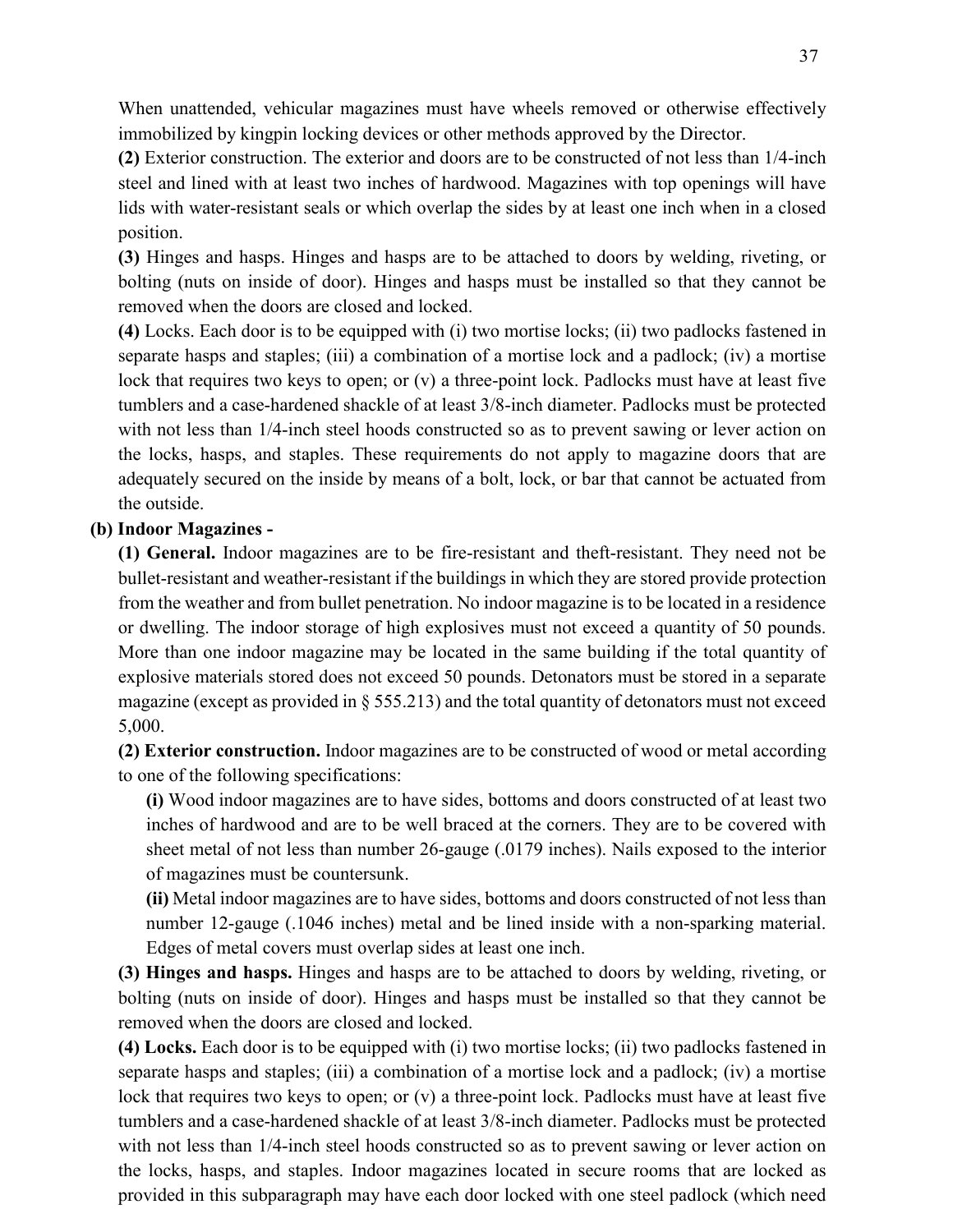not be protected by a steel hood) having at least five tumblers and a case-hardened shackle of at least 3/8-inch diameter, if the door hinges and lock hasp are securely fastened to the magazine. These requirements do not apply to magazine doors that are adequately secured on the inside by means of a bolt, lock, or bar that cannot be actuated from the outside.

**(c) Detonator boxes.** Magazines for detonators in quantities of 100 or less are to have sides, bottoms and doors constructed of not less than number 12-gauge (.1046 inches) metal and lined with a non-sparking material. Hinges and hasps must be attached so they cannot be removed from the outside. One steel padlock (which need not be protected by a steel hood) having at least five tumblers and a case-hardened shackle of at least 3/8-inch diameter is sufficient for locking purposes.

#### **§ 555.209 Construction of Type 3 Magazines.**

A type 3 magazine is a "day-box" or other portable magazine. It must be fire-resistant, weatherresistant, and theft-resistant. A type 3 magazine is to be constructed of not less than number 12 gauge (.1046 inches) steel, lined with at least either 1/2-inch plywood or 1/2-inch Masonite-type hardboard. Doors must overlap sides by at least one inch. Hinges and hasps are to be attached by welding, riveting or bolting (nuts on inside). One steel padlock (which need not be protected by a steel hood) having at least five tumblers and a case-hardened shackle of at least 3/8-inch diameter is sufficient for locking purposes. Explosive materials are not to be left unattended in type 3 magazines and must be removed to type 1 or 2 magazines for unattended storage.

#### **§ 555.210 Construction of Type 4 Magazines.**

A type 4 magazine is a building, igloo or "Army-type structure", tunnel, dugout, box, trailer, or a semitrailer or other mobile magazine.

#### **(a) Outdoor magazines -**

**(1) General.** Outdoor magazines are to be fire-resistant, weather-resistant, and theft-resistant. The ground around outdoor magazines must slope away for drainage or other adequate drainage be provided. When unattended, vehicular magazines must have wheels removed or otherwise be effectively immobilized by kingpin locking devices or other methods approved by the Director.

**(2) Construction.** Outdoor magazines are to be constructed of masonry, metal-covered wood, fabricated metal, or a combination of these materials. Foundations are to be constructed of brick, concrete, cement block, stone, or metal or wood posts. If piers or posts are used, in lieu of a continuous foundation, the space under the building is to be enclosed with fire-resistant material. The walls and floors are to be constructed of, or covered with, a non-sparking material or lattice work. The doors must be metal or solid wood covered with metal.

**(3) Hinges and hasps.** Hinges and hasps are to be attached to doors by welding, riveting, or bolting (nuts on inside of door). Hinges and hasps must be installed so that they cannot be removed when the doors are closed and locked.

**(4) Locks.** Each door is to be equipped with (i) two mortise locks; (ii) two padlocks fastened in separate hasps and staples; (iii) a combination of a mortise lock and a padlock; (iv) a mortise lock that requires two keys to open; or (v) a three-point lock. Padlocks must have at least five tumblers and case-hardened shackle of at least 3/8 inch diameter. Padlocks must be protected with not less than  $1/4$  inch steel hoods constructed so as to prevent sawing or lever action on the locks, hasps, and staples. These requirements do not apply to magazine doors that are adequately secured on the inside by means of a bolt, lock, or bar that cannot be actuated from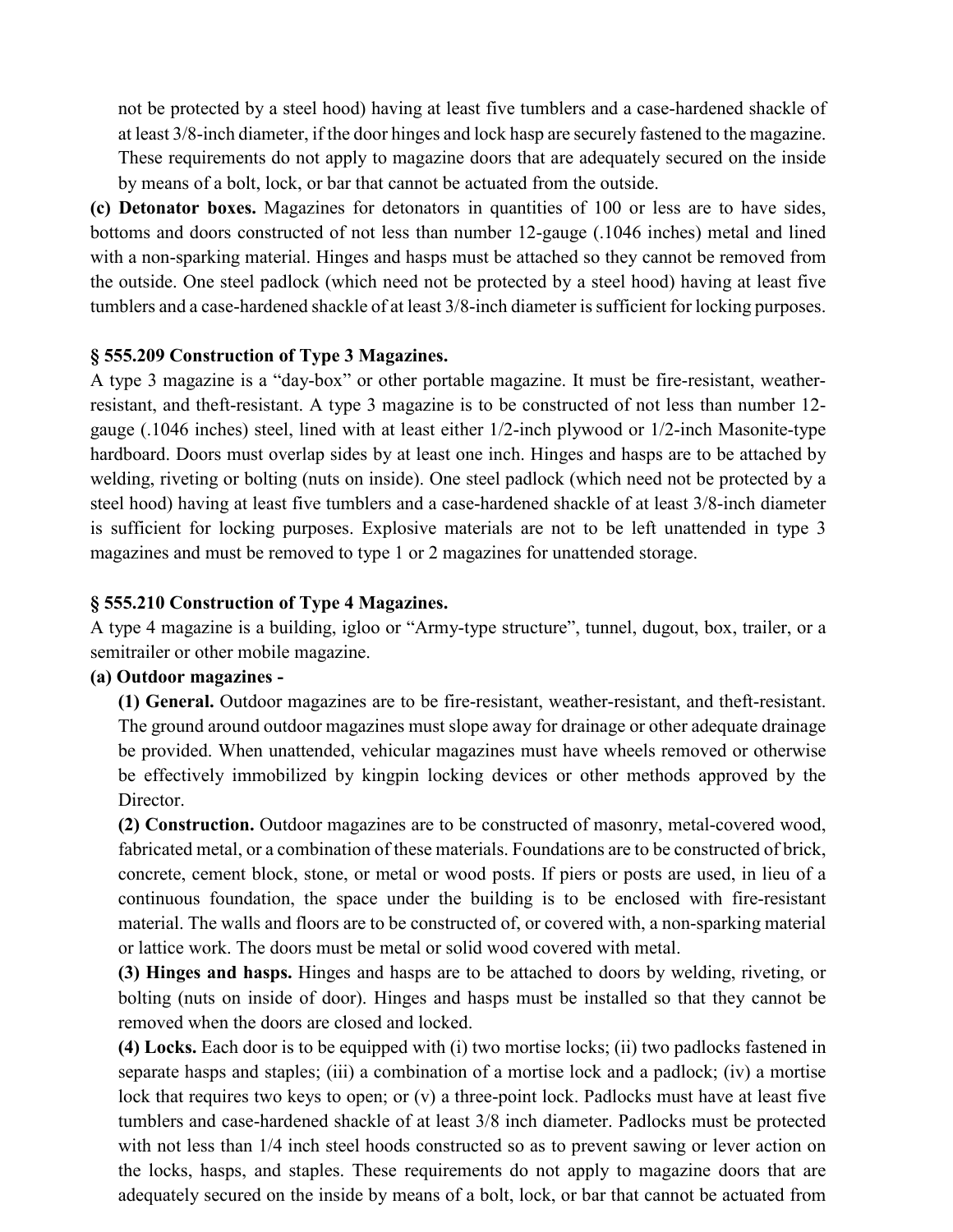the outside.

#### **(b) Indoor magazine -**

**(1) General.** Indoor magazines are to be fire-resistant and theft-resistant. They need not be weather-resistant if the buildings in which they are stored provide protection from the weather. No indoor magazine is to be located in a residence or dwelling. The indoor storage of low explosives must not exceed a quantity of 50 pounds. More than one indoor magazine may be located in the same building if the total quantity of explosive materials stored does not exceed 50 pounds. Detonators that will not mass detonate must be stored in a separate magazine and the total number of electric detonators must not exceed 5,000.**(2) Construction.** Indoor magazines are to be constructed of masonry, metal-covered wood, fabricated metal, or a combination of these materials. The walls and floors are to be constructed of, or covered with, a nonsparking material. The doors must be metal or solid wood covered with metal.**(3) Hinges and hasps.** Hinges and hasps are to be attached to doors by welding, riveting, or bolting (nuts on inside of door). Hinges and hasps must be installed so that they cannot be removed when the doors are closed and locked.

**(4) Locks.** Each door is to be equipped with (i) two mortise locks; (ii) two padlocks fastened in separate hasps and staples; (iii) a combination of a mortise lock and padlock; (iv) a mortise lock that requires two keys to open; or (v) a three-point lock. Padlocks must have at least five tumblers and a case-hardened shackle of at least 3/8 inch diameter. Padlocks must be protected with not less than  $1/4$  inch steel hoods constructed so as to prevent sawing or lever action on the locks, hasps, and staples. Indoor magazines located in secure rooms that are locked as provided in this subparagraph may have each door locked with one steel padlock (which need not be protected by a steel hood) having at least five tumblers and a case-hardened shackle of at least 3/8 inch diameter, if the door hinges and lock hasp are securely fastened to the magazine. These requirements do not apply to magazine doors that are adequately secured on the inside by means of a bolt, lock, or bar that cannot be actuated from the outside.

#### **§ 555.211 Construction of Type 5 Magazines.**

A type 5 magazine is a building, igloo or "Army-type structure", tunnel, dugout, bin, box, trailer, or a semitrailer or other mobile facility.

#### **(a) Outdoor magazines -**

**(1) General.** Outdoor magazines are to be weather-resistant and theft-resistant. The ground around magazines must slope away for drainage or other adequate drainage be provided. When unattended, vehicular magazines must have wheels removed or otherwise be effectively immobilized by kingpin locking devices or other methods approved by the Director.

**(2) Construction.** The doors are to be constructed of solid wood or metal.

**(3) Hinges and hasps.** Hinges and hasps are to be attached to doors by welding, riveting, or bolting (nuts on inside of door). Hinges and hasps must be installed so that they cannot be removed when the doors are closed and locked.

**(4) Locks.** Each door is to be equipped with (i) two mortise locks; (ii) two padlocks fastened in separate hasps and staples; (iii) a combination of a mortise lock and a padlock; (iv) a mortise lock that requires two keys to open; or (v) a three-point lock. Padlocks must have at least five tumblers and a case-hardened shackle of at least 3/8 inch diameter. Padlocks must be protected with not less than  $1/4$  inch steel hoods constructed so as to prevent sawing or lever action on the locks, hasps, and staples. Trailers, semitrailers, and similar vehicular magazines may, for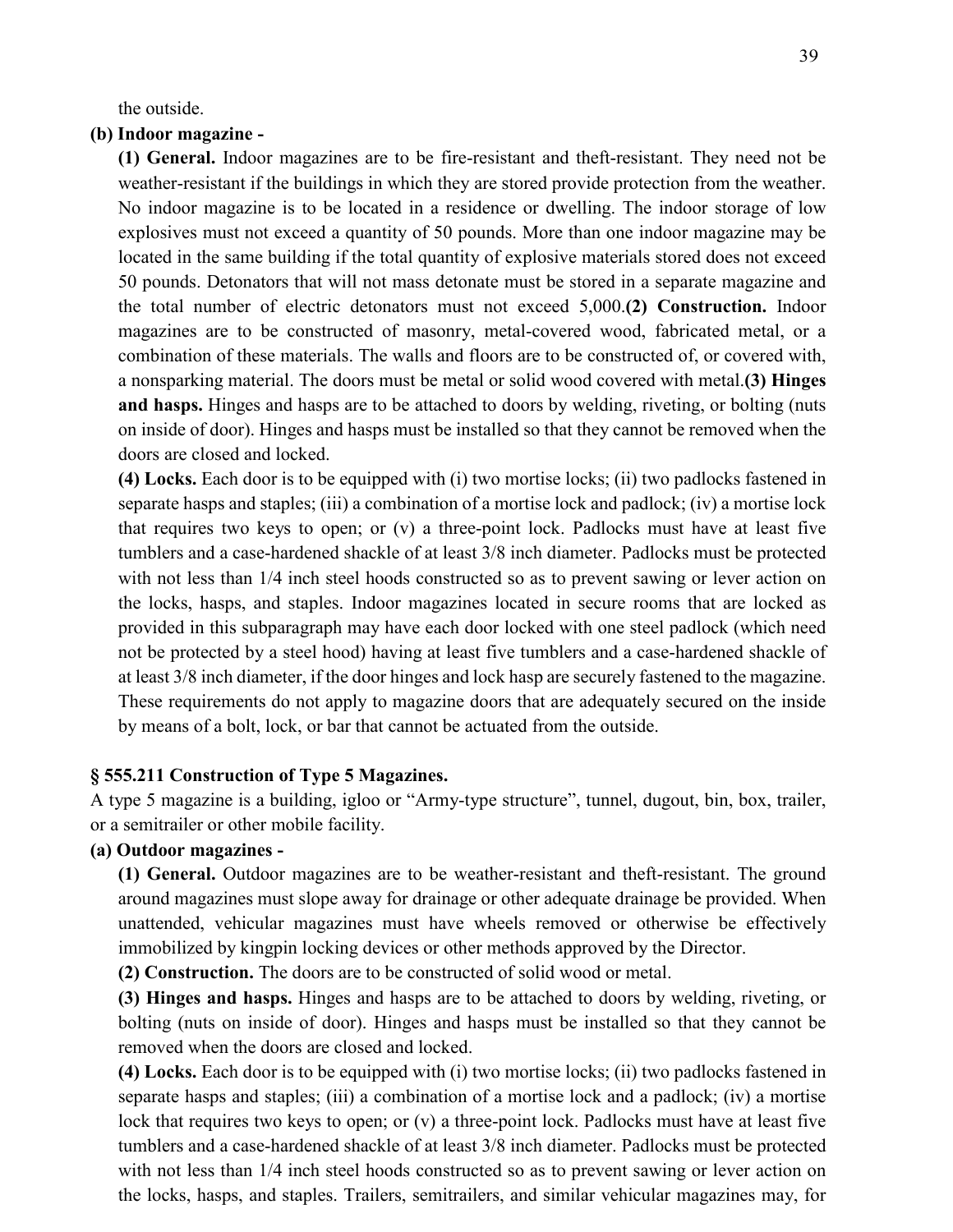each door, be locked with one steel padlock (which need not be protected by a steel hood) having at least five tumblers and a case-hardened shackle of at least 3/8 inch diameter, if the door hinges and lock hasp are securely fastened to the magazine and to the door frame. These requirements do not apply to magazine doors that are adequately secured on the inside by means of a bolt, lock, or bar that cannot be actuated from the outside.

**(5) Placards.** The placards required by Department of Transportation regulations at 49 CFR part 172, subpart F, for the transportation of blasting agents shall be displayed on all magazines.

## **(b) Indoor magazines -**

**(1) General.** Indoor magazines are to be theft-resistant. They need not be weather-resistant if the buildings in which they are stored provide protection from the weather. No indoor magazine is to be located in a residence or dwelling. Indoor magazines containing quantities of blasting agents in excess of 50 pounds are subject to the requirements of § 555.206 of this subpart.

**(2) Construction.** The doors are to be constructed of wood or metal.

**(3) Hinges and hasps.** Hinges and hasps are to be attached to doors by welding, riveting, or bolting (nuts on inside). Hinges and hasps must be installed so that they cannot be removed when the doors are closed and locked.

**(4) Locks.** Each door is to be equipped with (i) two mortise locks; (ii) two padlocks fastened in separate hasps and staples; (iii) a combination of a mortise lock and a padlock; (iv) a mortise lock that requires two keys to open; or  $(v)$  a three-point lock. Padlocks must have at least five tumblers and a case-hardened shackle of at least 3/8 inch diameter. Padlocks must be protected with not less than  $1/4$  inch steel hoods constructed so as to prevent sawing or lever action on the locks, hasps, and staples. Indoor magazines located in secure rooms that are locked as provided in this subparagraph may have each door locked with one steel padlock (which need not be protected by a steel hood) having at least five tumblers and a case-hardened shackle of at least 3/8 inch diameter, if the door hinges and lock hasps are securely fastened to the magazine and to the door frame. These requirements do not apply to magazine doors that are adequately secured on the inside by means of a bolt, lock, or bar that cannot be actuated from the outside.

#### **§ 555.212 Smoking and Open Flames**.

Smoking, matches, open flames, and spark producing devices are not permitted:

- **(a)** In any magazine;
- **(b)** Within 50 feet of any outdoor magazine; or
- **(c)** Within any room containing an indoor magazine.

#### **§ 555.213 Quantity and Storage Restrictions.**

**(a)** Explosive materials in excess of 300,000 pounds or detonators in excess of 20 million are not to be stored in one magazine unless approved by the Director.

**(b)** Detonators are not to be stored in the same magazine with other explosive materials, except under the following circumstances:

**(1)** In a type 4 magazine, detonators that will not mass detonate may be stored with electric squibs, safety fuse, shock tube, igniters, and igniter cord.

**(2)** In a type 1 or type 2 magazine, detonators may be stored with delay devices and any of the items listed in paragraph (b)(1) of this section.

#### **§ 555.214 Storage Within Types 1, 2, 3, and 4 Magazines**.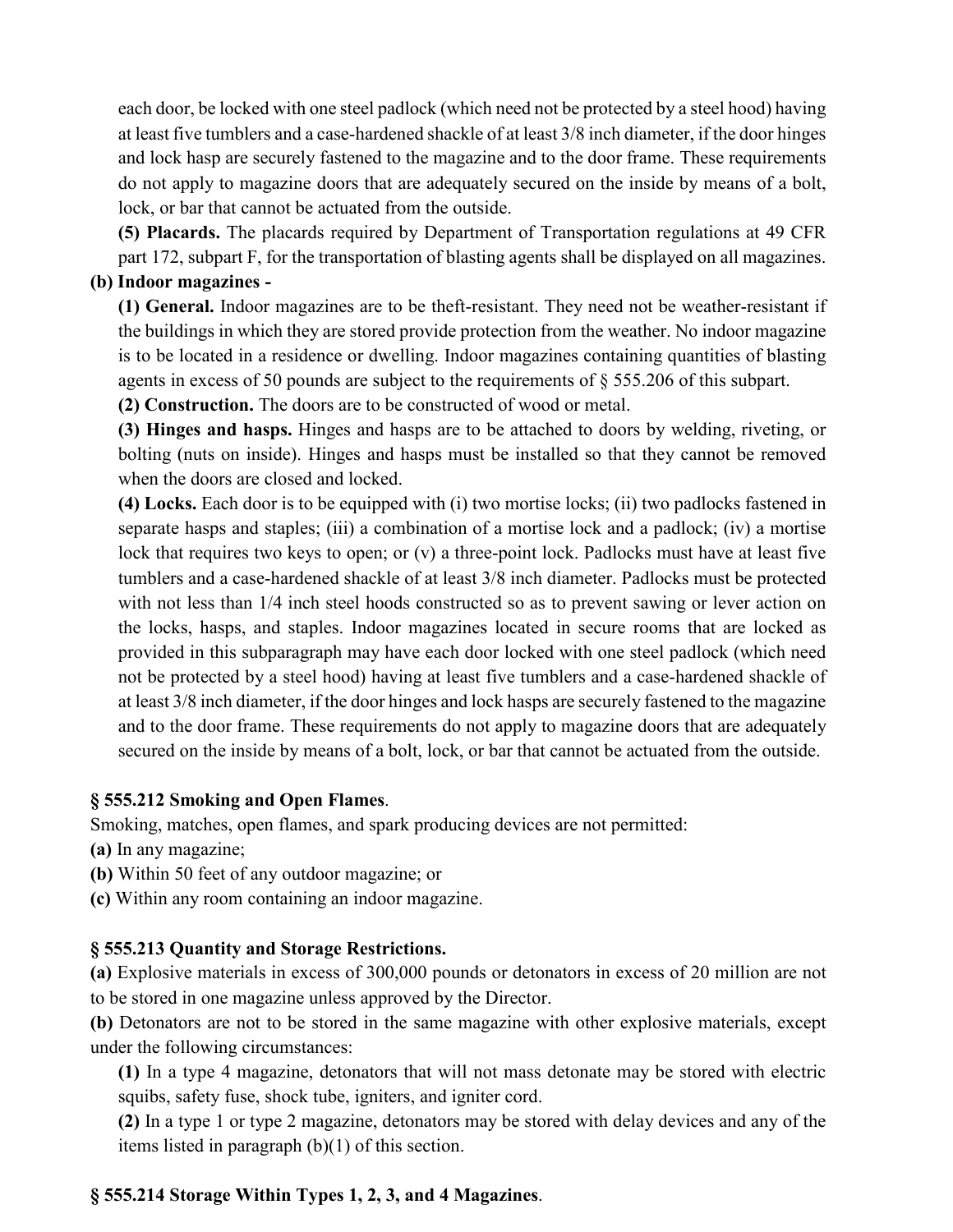**(a)** Explosive materials within a magazine are not to be placed directly against interior walls and must be stored so as not to interfere with ventilation. To prevent contact of stored explosive materials with walls, a nonsparking lattice work or other nonsparking material may be used.

**(b)** Containers of explosive materials are to be stored so that marks are visible. Stocks of explosive materials are to be stored so they can be easily counted and checked upon inspection.

**(c)** Except with respect to fiberboard or other nonmetal containers, containers of explosive materials are not to be unpacked or repacked inside a magazine or within 50 feet of a magazine, and must not be unpacked or repacked close to other explosive materials. Containers of explosive materials must be closed while being stored.

**(d)** Tools used for opening or closing containers of explosive materials are to be of nonsparking materials, except that metal slitters may be used for opening fiberboard containers. A wood wedge and a fiber, rubber, or wooden mallet are to be used for opening or closing wood containers of explosive materials. Metal tools other than nonsparking transfer conveyors are not to be stored in any magazine containing high explosives.

#### **§ 555.215 Housekeeping.**

Magazines are to be kept clean, dry, and free of grit, paper, empty packages and containers, and rubbish. Floors are to be regularly swept. Brooms and other utensils used in the cleaning and maintenance of magazines must have no spark-producing metal parts, and may be kept in magazines. Floors stained by leakage from explosive materials are to be cleaned according to instructions of the explosives manufacturer. When any explosive material has deteriorated it is to be destroyed in accordance with the advice or instructions of the manufacturer. The area surrounding magazines is to be kept clear of rubbish, brush, dry grass, or trees (except live trees more than 10 feet tall), for not less than 25 feet in all directions. Volatile materials are to be kept a distance of not less than 50 feet from outdoor magazines. Living foliage which is used to stabilize the earthen covering of a magazine need not be removed.

#### **§ 555.216 Repair of Magazines**.

Before repairing the interior of magazines, all explosive materials are to be removed and the interior cleaned. Before repairing the exterior of magazines, all explosive materials must be removed if there exists any possibility that repairs may produce sparks or flame. Explosive materials removed from magazines under repair must be (a) placed in other magazines appropriate for the storage of those explosive materials under this subpart, or (b) placed a safe distance from the magazines under repair where they are to be properly guarded and protected until the repairs have been completed.

#### **§ 555.217 Lighting**.

**(a)** Battery-activated safety lights or battery-activated safety lanterns may be used in explosives storage magazines.

**(b)** Electric lighting used in any explosives storage magazine must meet the standards prescribed by the "National Electrical Code," (National Fire Protection Association, NFPA 70-81), for the conditions present in the magazine at any time. All electrical switches are to be located outside of the magazine and also meet the standards prescribed by the National Electrical Code.

**(c)** Copies of invoices, work orders or similar documents which indicate the lighting complies with the National Electrical Code must be available for inspection by ATF officers.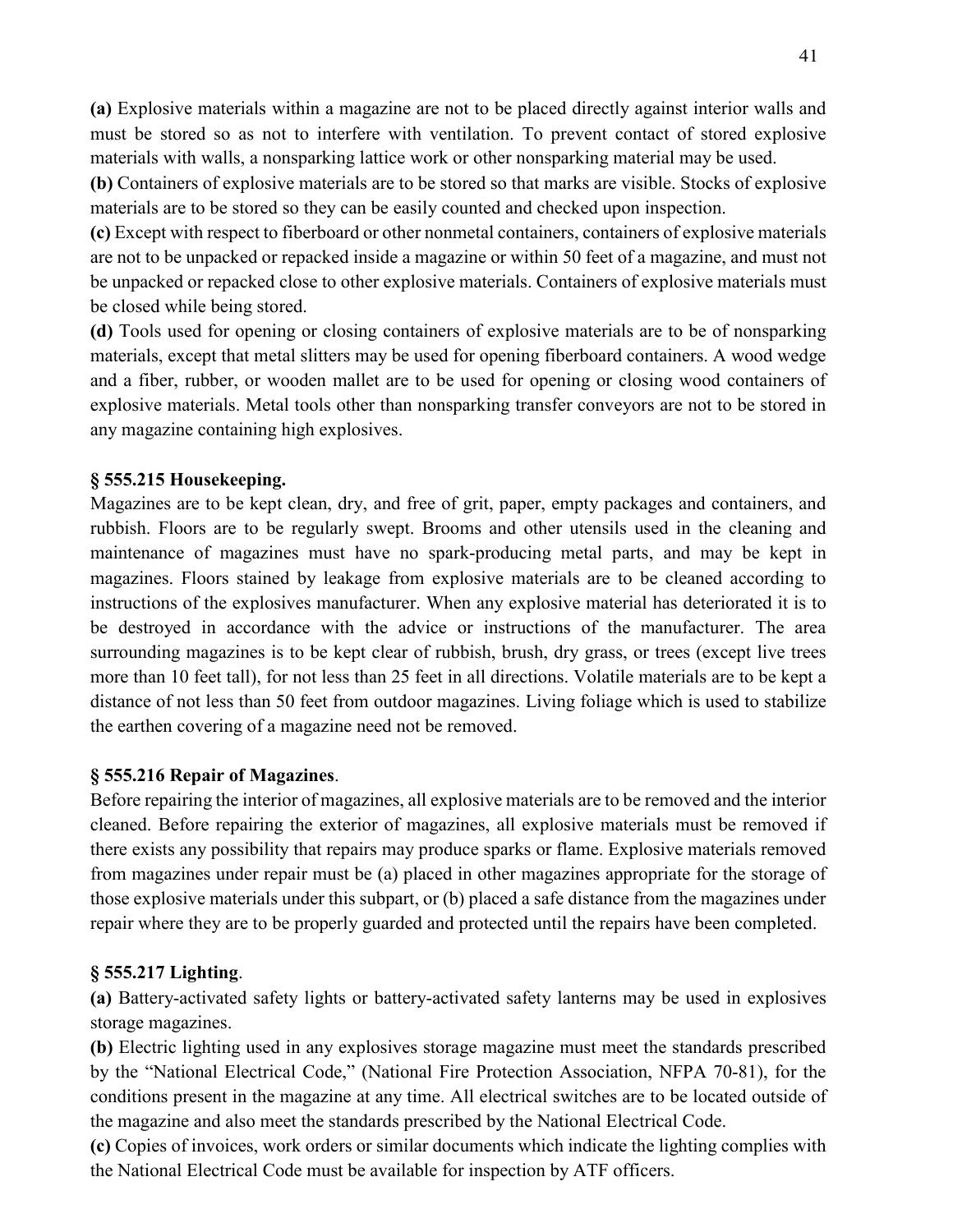| Quantity of explosives |                    | Distances in feet |                     |                 |                                                                         |                 |                                                                                                    |                 |                              |
|------------------------|--------------------|-------------------|---------------------|-----------------|-------------------------------------------------------------------------|-----------------|----------------------------------------------------------------------------------------------------|-----------------|------------------------------|
| Pounds<br>over         | Pounds<br>not over |                   | Inhabited buildings |                 | Public highways with<br>traffic volume of 3000<br>or fewer vehicles/day |                 | Passenger railways-<br>public highways with traf-<br>fic volume of more than<br>3,000 vehicles/day |                 | Separation of maga-<br>zines |
|                        |                    | Barri-<br>caded   | Unbarricaded        | Barri-<br>caded | Unbarricaded                                                            | Barri-<br>caded | Unbarricaded                                                                                       | Barri-<br>caded | Unbarricaded                 |
| 0                      | 5                  | 70                | 140                 | 30              | 60                                                                      | 51              | 102                                                                                                | 6               | 12                           |
| 5                      | 10                 | 90                | 180                 | 35              | 70                                                                      | 64              | 128                                                                                                | 8               | 16                           |
| 10                     | 20                 | 110               | <b>220</b>          | 45              | 90                                                                      | 81              | 162                                                                                                | 10              | 20                           |
| 20<br>30               | 30<br>40           | 125<br>140        | 250<br>280          | 50<br>55        | 100<br>110                                                              | 93<br>103       | 186<br>206                                                                                         | 11<br>12        | 22<br>24                     |
| 40                     | 50                 | 150               | 300                 | 60              | 120                                                                     | 110             | 220                                                                                                | 14              | 28                           |
| 50                     | 75                 | 170               | 340                 | 70              | 140                                                                     | 127             | 254                                                                                                | 15              | 30                           |
| 75                     | 100                | 190               | 380                 | 75              | 150                                                                     | 139             | 278                                                                                                | 16              | 32                           |
| 100<br>125             | 125<br>150         | 200<br>215        | 400<br>430          | 80<br>85        | 160<br>170                                                              | 150<br>159      | 300<br>318                                                                                         | 18<br>19        | 36<br>38                     |
| 150                    | 200                | 235               | 470                 | 95              | 190                                                                     | 175             | 350                                                                                                | 21              | 42                           |
| 200                    | 250                | 255               | 510                 | 105             | 210                                                                     | 189             | 378                                                                                                | 23              | 46                           |
| 250                    | 300                | 270               | 54C                 | 110             | 220                                                                     | 201             | 402                                                                                                | 24              | 48                           |
| 300<br>400             | 400<br>500         | 295<br>320        | 590<br>640          | 120<br>130      | 240<br>260                                                              | 221<br>238      | 442<br>476                                                                                         | 27<br>29        | 54<br>58                     |
| 500                    | 600                | 340               | 680                 | 135             | 270                                                                     | 253             | 506                                                                                                | 31              | 62                           |
| 600                    | 700                | 355               | 710                 | 145             | 290                                                                     | 266             | 532                                                                                                | 32              | 64                           |
| 700                    | 800                | 375               | 750                 | 150             | 300                                                                     | 278             | 556                                                                                                | 33              | 66                           |
| 800<br>900             | 900<br>1,000       | 390<br>400        | 780<br>80C          | 155<br>160      | 310<br>320                                                              | 289<br>300      | 578<br>600                                                                                         | 35<br>36        | 70<br>72                     |
| 1,000                  | 1,200              | 425               | 850                 | 165             | 330                                                                     | 318             | 636                                                                                                | 39              | 78                           |
| 1,200                  | 1,400              | 450               | 900                 | 170             | 340                                                                     | 336             | 672                                                                                                | 41              | 82                           |
| 1,400                  | 1,600              | 470               | 940                 | 175             | 350                                                                     | 351             | 702                                                                                                | 43<br>44        | 86                           |
| 1,600<br>1,800         | 1,800<br>2,000     | 490<br>505        | 980<br>1,010        | 180<br>185      | 360<br>370                                                              | 366<br>378      | 732<br>756                                                                                         | 45              | 88<br>90                     |
| 2,000                  | 2,500              | 545               | 1,090               | 190             | 380                                                                     | 408             | 816                                                                                                | 49              | 98                           |
| 2,500                  | 3,000              | 580               | 1,160               | 195             | 390                                                                     | 432             | 864                                                                                                | 52              | 104                          |
| 3,000                  | 4,000              | 635               | 1,270               | 210             | 420                                                                     | 474             | 948                                                                                                | 58              | 116                          |
| 4,000                  | 5.000              | 685               | 1,370               | 225             | 450                                                                     | 513             | 1,026                                                                                              | 61              | 122                          |
| 5.000                  | 6,000              | 730               | 1,460               | 235             | 470                                                                     | 546             | 1,092                                                                                              | 65              | 130                          |
| 6,000                  | 7,000              | 770               | 1,540               | 245             | 490                                                                     | 573             | 1,146                                                                                              | 68              | 136                          |
| 7,000                  | 8,000              | 800               | 1,600               | 250             | 500                                                                     | 600             | 1,200                                                                                              | 72              | 144                          |
| 8,000                  | 9,000              | 835               | 1,670               | 255             | 510                                                                     | 624             | 1,248                                                                                              | 75              | 150                          |
| 9,000                  | 10,000             | 865               | 1,730               | 260             | 520                                                                     | 645             | 1,290                                                                                              | 78              | 156                          |
| 10,000                 | 12,000             | 875               | 1,750               | 270             | 540                                                                     | 687             | 1,374                                                                                              | 82              | 164                          |
| 12,000                 | 14,000             | 885               | 1,770               | 275             | 550                                                                     | 723             | 1,446                                                                                              | 87              | 174                          |
| 14,000                 | 16,000             | 900               | 1,800               | 280             | 560                                                                     | 756             | 1,512                                                                                              | 90              | 180                          |
| 16,000                 | 18,000             | 940               | 1,880               | 285             | 570                                                                     | 786             | 1,572                                                                                              | 94              | 188                          |
| 18,000<br>20,000       | 20,000<br>25,000   | 975<br>1,055      | 1,950<br>2,000      | 290<br>315      | 580<br>630                                                              | 813<br>876      | 1,626<br>1,752                                                                                     | 98<br>105       | 196<br>210                   |
| 25,000                 | 30,000             | 1,130             | 2,000               | 340             | 680                                                                     | 933             | 1,866                                                                                              | 112             | 224                          |
| 30,000                 | 35,000             | 1,205             | 2,000               | 360             | 720                                                                     | 981             | 1,962                                                                                              | 119             | 238                          |
| 35,000                 | 40,000             | 1,275             | 2,000               | 380             | 760                                                                     | 1,026           | 2,000                                                                                              | 124             | 248                          |
| 40,000                 | 45,000             | 1,340             | 2,000               | 400             | 800                                                                     | 1,068           | 2,000                                                                                              | 129             | 258                          |
| 45,000                 | 50,000             | 1,400             | 2,000               | 420             | 840                                                                     | 1,104           | 2,000                                                                                              | 135             | 270                          |
| 50,000                 | 55,000             | 1,460             | 2,000               | 440             | 880                                                                     | 1,140           | 2,000                                                                                              | 140             | 280                          |
| 55,000                 | 60,000             | 1,515             | 2,000               | 455             | 910                                                                     | 1,173           | 2,000                                                                                              | 145             | 290                          |
| 60,000                 | 65,000             | 1,565             | 2,000               | 470             | 940                                                                     | 1,206           | 2,000                                                                                              | 150             | 300                          |
| 65,000                 | 70,000             | 1,610             | 2,000               | 485             | 970                                                                     | 1,236           | 2,000                                                                                              | 155             | 310                          |
| 70,000                 | 75,000             | 1,655             | 2,000               | 500             | 1,000                                                                   | 1,263           | 2,000                                                                                              | 160             | 320                          |
| 75,000                 | 80,000             | 1,695             | 2,000               | 510             | 1,020                                                                   | 1,293           | 2,000                                                                                              | 165             | 330                          |
| 80,000                 | 85,000             | 1,730             | 2,000               | 520             | 1,040                                                                   | 1,317           | 2,000                                                                                              | 170             | 340                          |
| 85,000                 | 90,000             | 1,760             | 2,000               | 530             | 1,060                                                                   | 1,344           | 2,000                                                                                              | 175             | 350                          |
| 90,000                 | 95,000             | 1,790             | 2,000               | 540             | 1,080                                                                   | 1,368           | 2,000                                                                                              | 180             | 360                          |
| 95,000                 | 100,000            | 1,815             | 2,000               | 545             | 1,090                                                                   | 1,392           | 2,000                                                                                              | 185             | 370                          |
| 100,000                | 110,000            | 1,835             | 2,000               | 550             | 1,100                                                                   | 1,437           | 2,000                                                                                              | 195             | 390                          |
| 110,000                | 120,000            | 1,855             | 2,000               | 555             | 1,110                                                                   | 1,479           | 2,000                                                                                              | 205             | 410                          |
| 120,000                | 130,000            | 1,875             | 2,000               | 560             | 1,120                                                                   | 1,521           | 2,000                                                                                              | 215             | 430                          |
| 130,000                | 140,000            | 1,890             | 2,000               | 565<br>570      | 1,130                                                                   | 1,557           | 2,000                                                                                              | 225             | 450                          |
| 140,000<br>150,000     | 150,000<br>160,000 | 1,900<br>1,935    | 2,000<br>2,000      | 580             | 1,140<br>1,160                                                          | 1,593<br>1,629  | 2,000<br>2,000                                                                                     | 235<br>245      | 470<br>490                   |
| 160,000                | 170,000            | 1,965             | 2,000               | 590             | 1,180                                                                   | 1,662           | 2,000                                                                                              | 255             | 510                          |
| 170,000                | 180,000            | 1,990             | 2,000               | 600             | 1,200                                                                   | 1,695           | 2,000                                                                                              | 265             | 530                          |
|                        |                    |                   |                     |                 | 1,210                                                                   |                 |                                                                                                    |                 |                              |
| 180,000<br>190,000     | 190,000<br>200,000 | 2,010<br>2,030    | 2,010<br>2,030      | 605<br>610      | 1,220                                                                   | 1,725<br>1,755  | 2,000<br>2,000                                                                                     | 275<br>285      | 550<br>570                   |
|                        |                    |                   |                     |                 |                                                                         |                 |                                                                                                    |                 |                              |

## **§ 555.218 Table of distances for storage of explosive materials**.

## **§ 555.219 Table of Distances for Storage of Low Explosives.**

| <b>Pounds</b> | From      | From     | From      |
|---------------|-----------|----------|-----------|
|               | inhabited | public   | above     |
|               | building  | railroad | ground    |
|               | distance  | and      | magazines |
|               | (feet)    | highway  | (feet)    |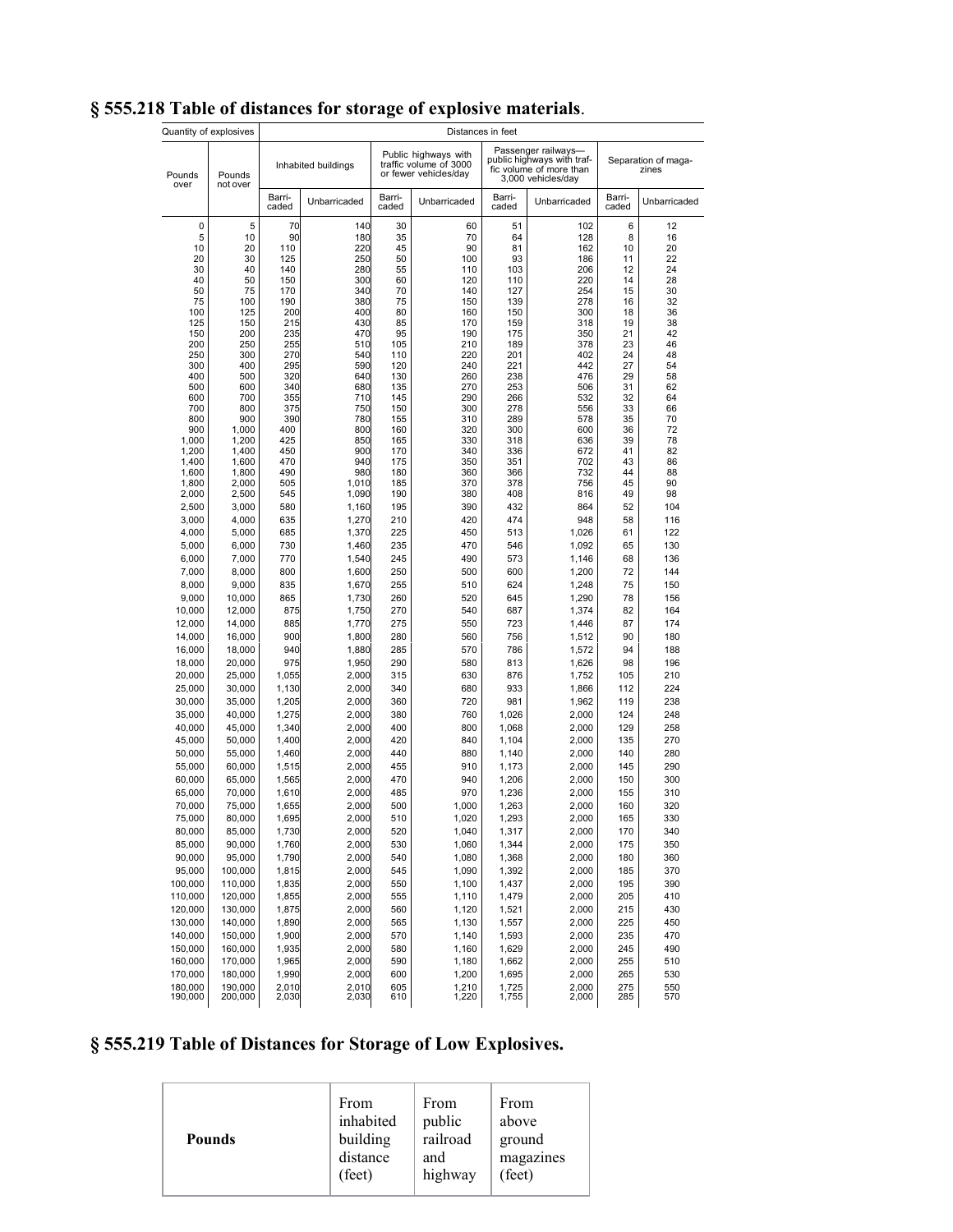|                  |          |     | distance<br>(foot) |     |
|------------------|----------|-----|--------------------|-----|
|                  |          |     |                    |     |
| Over             | Not over |     |                    |     |
| $\boldsymbol{0}$ | 1,000    | 75  | 75                 | 50  |
| 1,000            | 5,000    | 115 | 115                | 75  |
| 5,000            | 10,000   | 150 | 150                | 100 |
| 10,000           | 20,000   | 190 | 190                | 125 |
| 20,000           | 30,000   | 215 | 215                | 145 |
| 30,000           | 40,000   | 235 | 235                | 155 |
| 40,000           | 50,000   | 250 | 250                | 165 |
| 50,000           | 60,000   | 260 | 260                | 175 |
| 60,000           | 70,000   | 270 | 270                | 185 |
| 70,000           | 80,000   | 280 | 280                | 190 |
| 80,000           | 90,000   | 295 | 295                | 195 |
| 90,000           | 100,000  | 300 | 300                | 200 |
| 100,000          | 200,000  | 375 | 375                | 250 |
| 200,000          | 300,000  | 450 | 450                | 300 |

|  |  |                                |  | § 555.220 Table of separation distances of ammonium nitrate and blasting agents from |  |  |  |
|--|--|--------------------------------|--|--------------------------------------------------------------------------------------|--|--|--|
|  |  | explosives or blasting agents. |  |                                                                                      |  |  |  |

| Donor Weight (Pounds) |          | Minimum separation<br>distance of acceptor<br>from donor when<br>barricaded (feet) | Minimum<br>thickness<br>of artificial<br>barricades |          |
|-----------------------|----------|------------------------------------------------------------------------------------|-----------------------------------------------------|----------|
| Over                  | Not over | Ammonium<br>nitrate                                                                | Blasting<br>agent                                   | (inches) |
| $\boldsymbol{0}$      | 100      | 3                                                                                  | 11                                                  | 12       |
| 100                   | 300      | 4                                                                                  | 14                                                  | 12       |
| 300                   | 600      | 5                                                                                  | 18                                                  | 12       |
| 600                   | 1,000    | 6                                                                                  | 22                                                  | 12       |
| 1,000                 | 1,600    | 7                                                                                  | 25                                                  | 12       |
| 1,600                 | 2,000    | 8                                                                                  | 29                                                  | 12       |
| 2,000                 | 3,000    | 9                                                                                  | 32                                                  | 15       |
| 3,000                 | 4,000    | 10                                                                                 | 36                                                  | 15       |
| 4,000                 | 6,000    | 11                                                                                 | 40                                                  | 15       |
| 6,000                 | 8,000    | 12                                                                                 | 43                                                  | 20       |
| 8,000                 | 10,000   | 13                                                                                 | 47                                                  | 20       |
| 10,000                | 12,000   | 14                                                                                 | 50                                                  | 20       |
| 12,000                | 16,000   | 15                                                                                 | 54                                                  | 25       |
| 16,000                | 20,000   | 16                                                                                 | 58                                                  | 25       |
| 20,000                | 25,000   | 18                                                                                 | 65                                                  | 25       |
| 25,000                | 30,000   | 19                                                                                 | 68                                                  | 30       |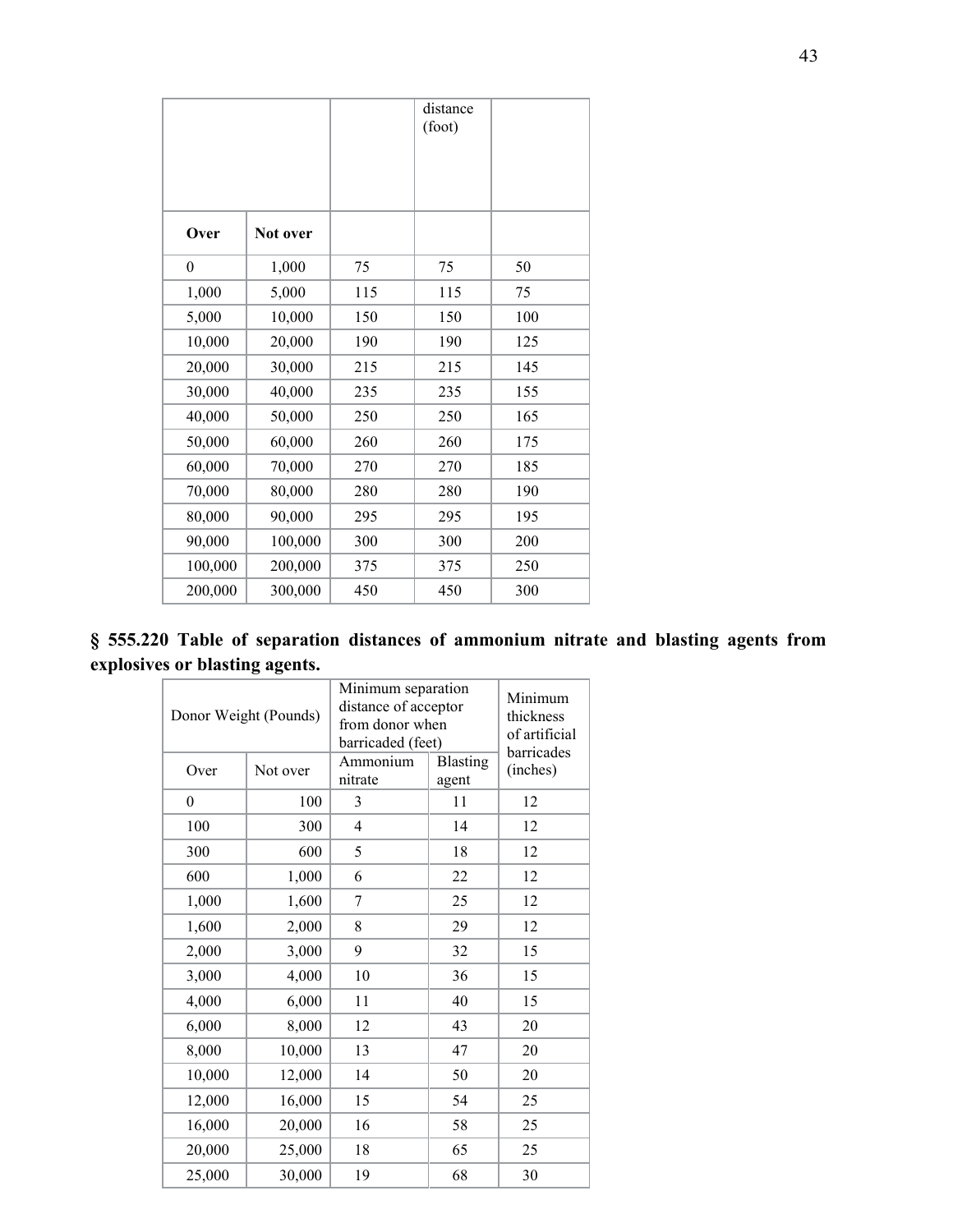| 30,000  | 35,000  | 20 | 72  | 30 |  |
|---------|---------|----|-----|----|--|
| 35,000  | 40,000  | 21 | 76  | 30 |  |
| 40,000  | 45,000  | 22 | 79  | 35 |  |
| 45,000  | 50,000  | 23 | 83  | 35 |  |
| 50,000  | 55,000  | 24 | 86  | 35 |  |
| 55,000  | 60,000  | 25 | 90  | 35 |  |
| 60,000  | 70,000  | 26 | 94  | 40 |  |
| 70,000  | 80,000  | 28 | 101 | 40 |  |
| 80,000  | 90,000  | 30 | 108 | 40 |  |
| 90,000  | 100,000 | 32 | 115 | 40 |  |
| 100,000 | 120,000 | 34 | 122 | 50 |  |
| 120,000 | 140,000 | 37 | 133 | 50 |  |
| 140,000 | 160,000 | 40 | 144 | 50 |  |
| 160,000 | 180,000 | 44 | 158 | 50 |  |
| 180,000 | 200,000 | 48 | 173 | 50 |  |
| 200,000 | 220,000 | 52 | 187 | 60 |  |
| 220,000 | 250,000 | 56 | 202 | 60 |  |
| 250,000 | 275,000 | 60 | 216 | 60 |  |
| 275,000 | 300,000 | 64 | 230 | 60 |  |
|         |         |    |     |    |  |

## **§ 555.221 Requirements for display fireworks, pyrotechnic compositions, and explosive materials used in assembling fireworks or articles pyrotechnic.**

(a) Display fireworks, pyrotechnic compositions, and explosive materials used to assemble fireworks and articles pyrotechnic shall be stored at all times as required by this Subpart unless they are in the process of manufacture, assembly, packaging, or are being transported.

(b) No more than 500 pounds (227 kg) of pyrotechnic compositions or explosive materials are permitted at one time in any fireworks mixing building, any building or area in which the pyrotechnic compositions or explosive materials are pressed or otherwise prepared for finishing or assembly, or any finishing or assembly building. All pyrotechnic compositions or explosive materials not in immediate use will be stored in covered, non-ferrous containers.

(c) The maximum quantity of flash powder permitted in any fireworks process building is 10 pounds (4.5 kg).

(d) All dry explosive powders and mixtures, partially assembled display fireworks, and finished display fireworks shall be removed from fireworks process buildings at the conclusion of a day's operations and placed in approved magazines.

**§ 555.222 Table of distances between fireworks process buildings and between fireworks process and fireworks nonprocess buildings**.

| Net weight of                     |    | Display fireworks2   Consumer fireworks3 (feet) |
|-----------------------------------|----|-------------------------------------------------|
| fireworks1 in (pounds) $ $ (feet) |    |                                                 |
| 0 to 100                          |    |                                                 |
| $101 - 200$                       | 69 |                                                 |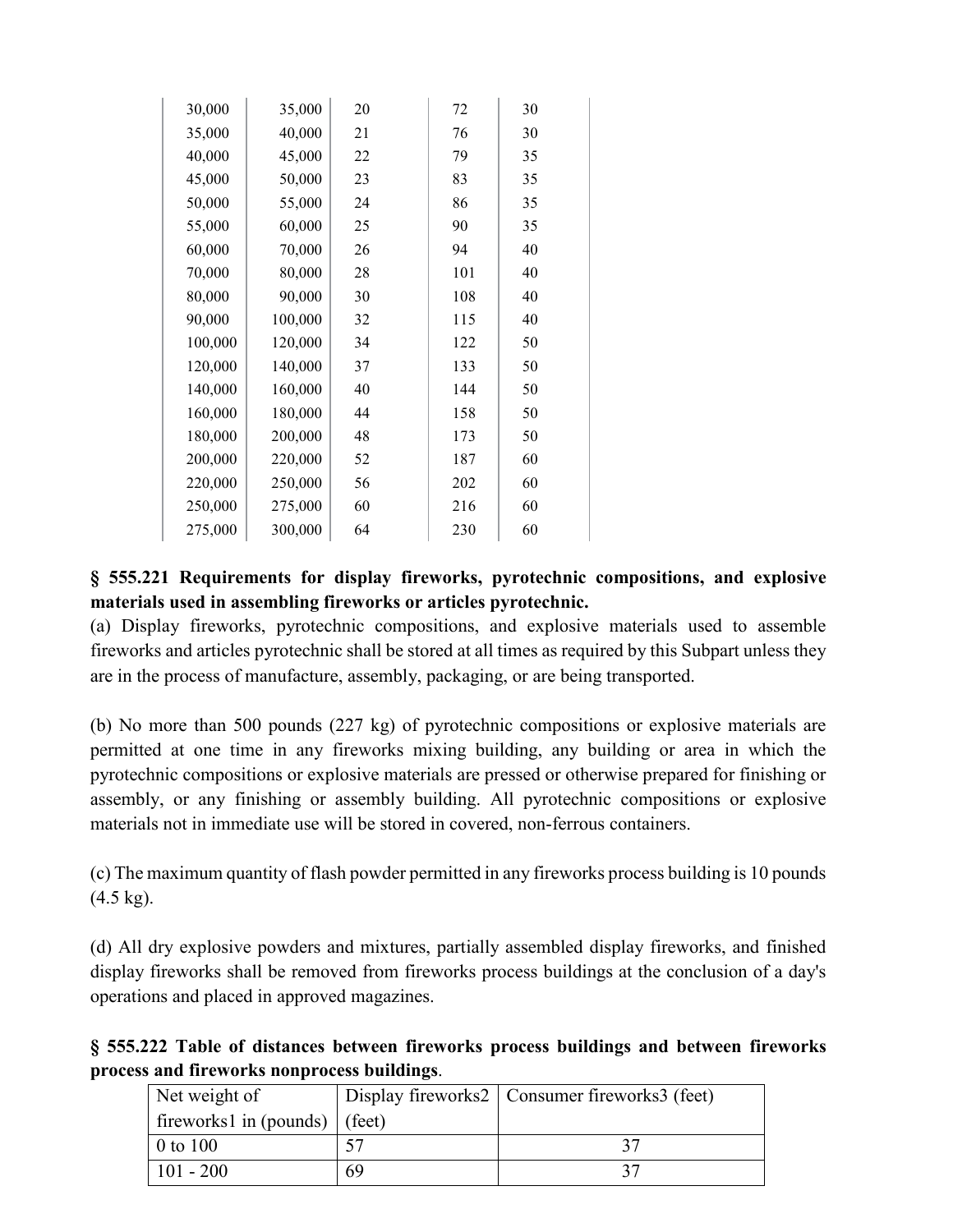| $201 - 300$ |                                         |  |
|-------------|-----------------------------------------|--|
| $301 - 400$ |                                         |  |
| $401 - 500$ |                                         |  |
| Above 500   | Not permitted 4, 5   Not permitted 4, 5 |  |

#### **§ 555.223 Table of distances between fireworks process buildings and other specified areas**.

| Net weight of          |               | Display fireworks1   Consumer fireworks2 (feet) |
|------------------------|---------------|-------------------------------------------------|
| fireworks1 in (pounds) | (feet)        |                                                 |
| 0 to 100               | 200           | 25                                              |
| $101 - 200$            | 200           | 50                                              |
| $201 - 300$            | 200           | 50                                              |
| $301 - 400$            | 200           | 50                                              |
| $401 - 500$            | 200           | 50                                              |
| Above 500              | Not permitted | Not permitted                                   |

#### **§ 555.224 Table of distances for the storage of display fireworks (except bulk salutes)**.

| Net weight of      | Distance between magazine    | Distance between     |
|--------------------|------------------------------|----------------------|
| fireworks1(pounds) | and inhabited building,      | magazines 2 3 (feet) |
|                    | passenger railway, or public |                      |
|                    | highway 3 4 (feet)           |                      |
| 0 to 1000          | 150                          | 100                  |
| $1001 - 5000$      | 230                          | 150                  |
| $5001 - 10,000$    | 300                          | 200                  |
| Above 10,000       | Use Table 55.218             |                      |

## **APPENDIX B**

## **UNIFORM MUNICIPAL CODE FOR THE MANUFACTURE, TRANSPORTATION, STORAGE, AND USE OF EXPLOSIVES**

#### **RECOMMENDED BY THE OFFICE OF MINE SAFETY AND LICENSING**

#### **Article 1: AUTHORITY AND SCOPE**

1.01 This Code shall apply to the manufacture, possession, storage, sale, transportation, and use of explosives and blasting agents.

1.02 This Code shall not apply to:

**(a)** explosives or blasting agents while in the course of transportation via railroad, water, highway, or air when the explosives and blasting agents are being moved under the jurisdiction of, and in conformity with, regulations adopted by any Federal or State department or agency.

**(b)** the transportation and use of explosives or blasting agents in the normal and emergency operation of State or Federal agencies nor to municipal fire and police departments, providing they are acting in their official capacity and in the proper performance of their duties.

**(c)** small arms ammunition and components thereof, which are subject to the Gun Control Act of 1968 (Title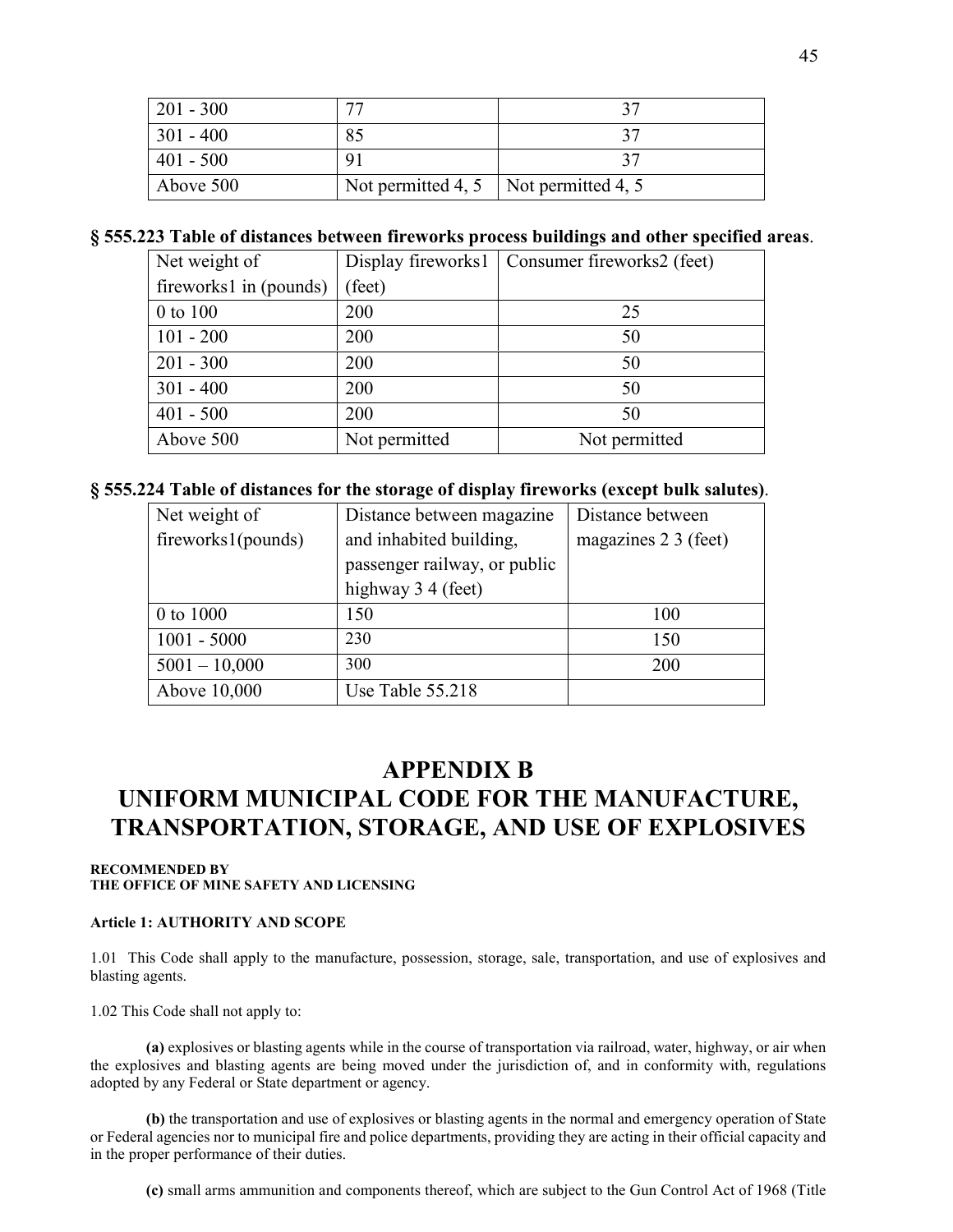18, Chapter 44 U.S. Code) and regulations promulgated thereunder.

**(d)** blasting standards KRS 351.315 through, 351.370 and Regulations 805 KAR 4:010 through 4:060.

**(e)** explosives or blasting agents being used on the site of Federal or State projects.

#### **Article 2:STORAGE, TRANSPORTATION, AND USE**

2.01 All activities within the scope of this Code shall conform to the regulations of the Kentucky Department of Mines and Minerals 805 KAR 4:010 through 805 KAR 4:165.

#### **Article 3: BLASTING PERMITS**

3:01 No person or corporation shall conduct a blasting operation without the (governmental unit's jurisdiction) without first obtaining a permit from the (authority).

3:02 The fee for a blasting permit or permit renewal shall be  $($ 

3:03 No person or corporation shall be issued a permit to blast on public property unless the person to be in charge of the blasting holds a valid Kentucky Blasters License.

3:04 No person or corporation shall be issued a permit to blast on private property with more than five (5) pounds of explosives unless the person in charge of the blasting holds a valid Kentucky Blasters License.

3:05 The blasting permits shall specify the location of the blasting to be permitted.

3:06 In the event that a project is not completed, blasting permits must be renewed annually upon the applicant's payment of the renewal fee.

3:07 A permit allowing blasting shall be issued upon application but, on public property, shall not become valid until seven (7) days after its issuance.

3:08 If unanticipated blasting is required, the permit may become valid as soon as the (authority) notifies all required agencies.

3:09 On any contract issued by an agency of the (governmental unit), blasting permits shall be issued by the (authority) unless otherwise specified in said contract.

3:10 False statements, made for the purpose of obtaining a permit, shall render the permit null and void from the time of issue.

3:11 Copies of the blasting permit shall be distributed by the (authority) to the following required agencies:(police, fire, municipal engineer, utilities, etc.).

#### **Article 4: MANUFACTURE AND SALE**

4.01 No person or corporation shall operate a business establishment where explosives are maintained for the sale, or manufacture for sale, of explosives in (governmental unit's jurisdiction) without first obtaining a permit from the (authority).

4.02 The fee for this permit is  $($ 

#### **Article 5: PENALTIES**

5.01 Any person or corporation violating the procedures of this Code shall be fined not less than ( ) nor more than  $(\_\_\_\)$ , and/or shall be imprisoned up to, but no more than  $(\_\_\)$ days.

#### **CITIES HAVING ADOPTED THE UNIFORM MUNICIPAL CODE**

**CITY AUTHORITY**